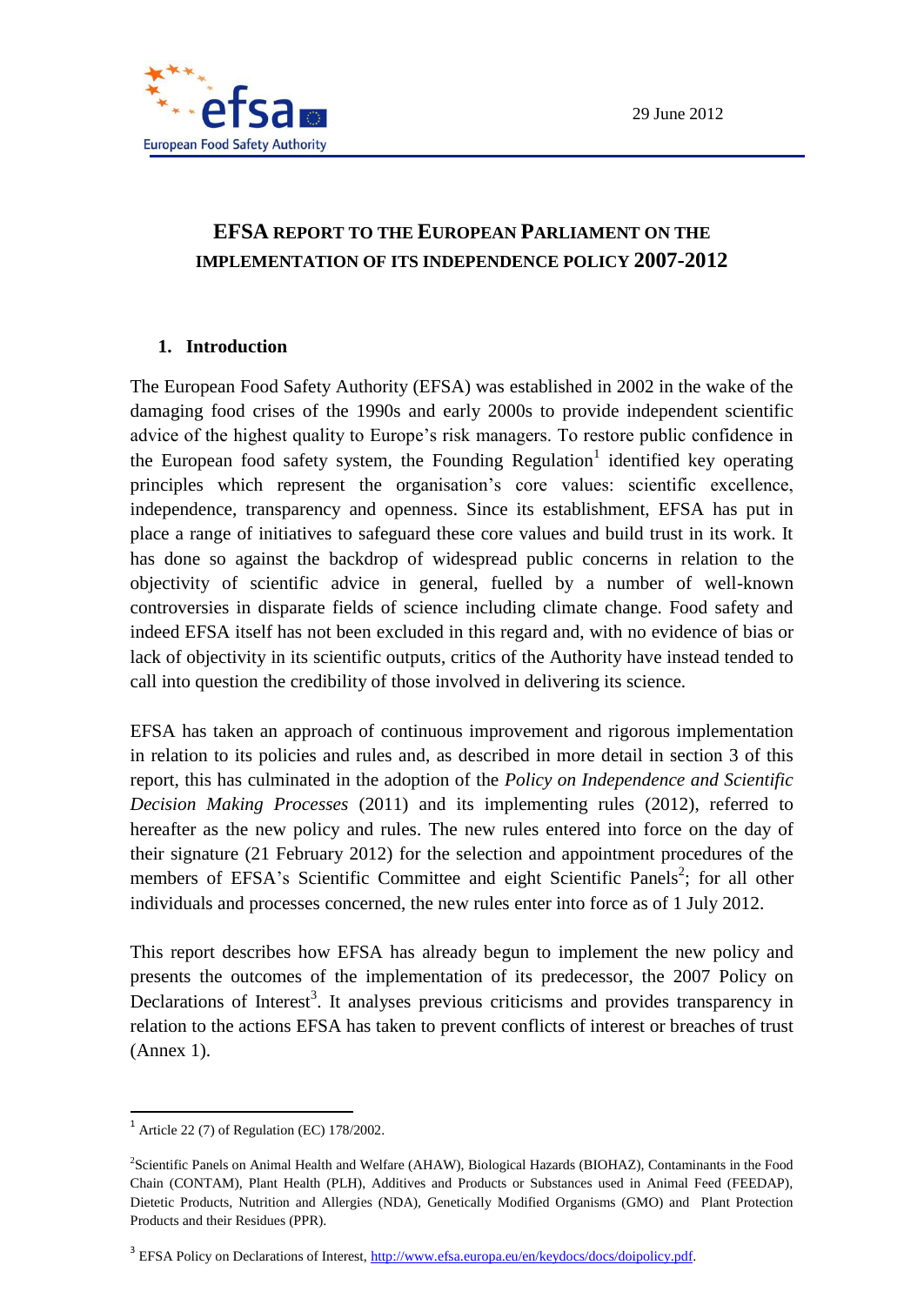#### **2. Background to EFSA's independence**

In the context of EFSA's Founding Regulation, independence is regarded both as independence from other EU institutions, agencies and bodies and as independence from vested interests in the food and feed sector, including economic ones. It is closely related to the organisation's other core values – scientific excellence, transparency and openness – and, while EFSA is committed to ensuring that all are effectively implemented, tensions can arise between these values in their practical implementation.

Unlike international counterparts such as the US Food and Drug Administration, EFSA currently relies heavily on external expertise from academia, research organisations and national food safety agencies to generate its scientific advice. Public-private partnerships are a well-established feature of European research funding and the ability to attract private sector funding is a key consideration for researchers. These partnerships facilitate the transfer of knowledge and technology from academia/research to industry and are therefore an important component of the innovation process. With its selection processes geared towards ensuring that Europe has access to the best available scientific expertise, it is therefore unsurprising that many of the scientists who contribute to EFSA have collaborated with food industry at some stage of their careers. As EFSA is obliged to ensure that its scientific advice is objective and unbiased, this places responsibility on experts to actively consider any professional or personal interests or affiliations that might influence their objectivity and on EFSA to ensure that its systems for managing interests are effective and rigorously implemented. It should be noted that members of EFSA Scientific Panels and Management Board are not EU public officials and have no employment contractual relationship with the Authority. With no comprehensive regulatory framework at the EU level in relation to ethics and integrity, EFSA has taken the lead in developing rules and procedures and in doing so has referenced the guidance provided by the  $OECD<sup>4</sup>$ .

# **3. Evolution of policies**

While the independence of EFSA's scientific outputs is not solely dependent on implementing an effective declaration of interest system (see Section 5), the Authority has since inception provided guidance on declarations of interest in the Rules of Procedures of its various units and bodies. Its *Policy on Declarations of Interest (2007)* laid down specific provisions for identifying and handling conflicts of interest and was the extant policy during the time relevant to the majority of the criticisms raised. The 2007 policy included a three-year review commitment which culminated in the adoption of a new policy in December  $2011<sup>5</sup>$  after an extensive consultation process with stakeholders and partner organisations. The new policy consolidates all the key elements

 4 [http://www.oecd.org/document/46/0,3746,en\\_2649\\_34135\\_41879598\\_1\\_1\\_1\\_1,00.html](http://www.oecd.org/document/46/0,3746,en_2649_34135_41879598_1_1_1_1,00.html)

<sup>5</sup> Policy on Independence and Scientific Decision Making Processes (2011): [http://www.efsa.europa.eu/en/aboutefsa/keydocs.htm.](http://www.efsa.europa.eu/en/aboutefsa/keydocs.htm)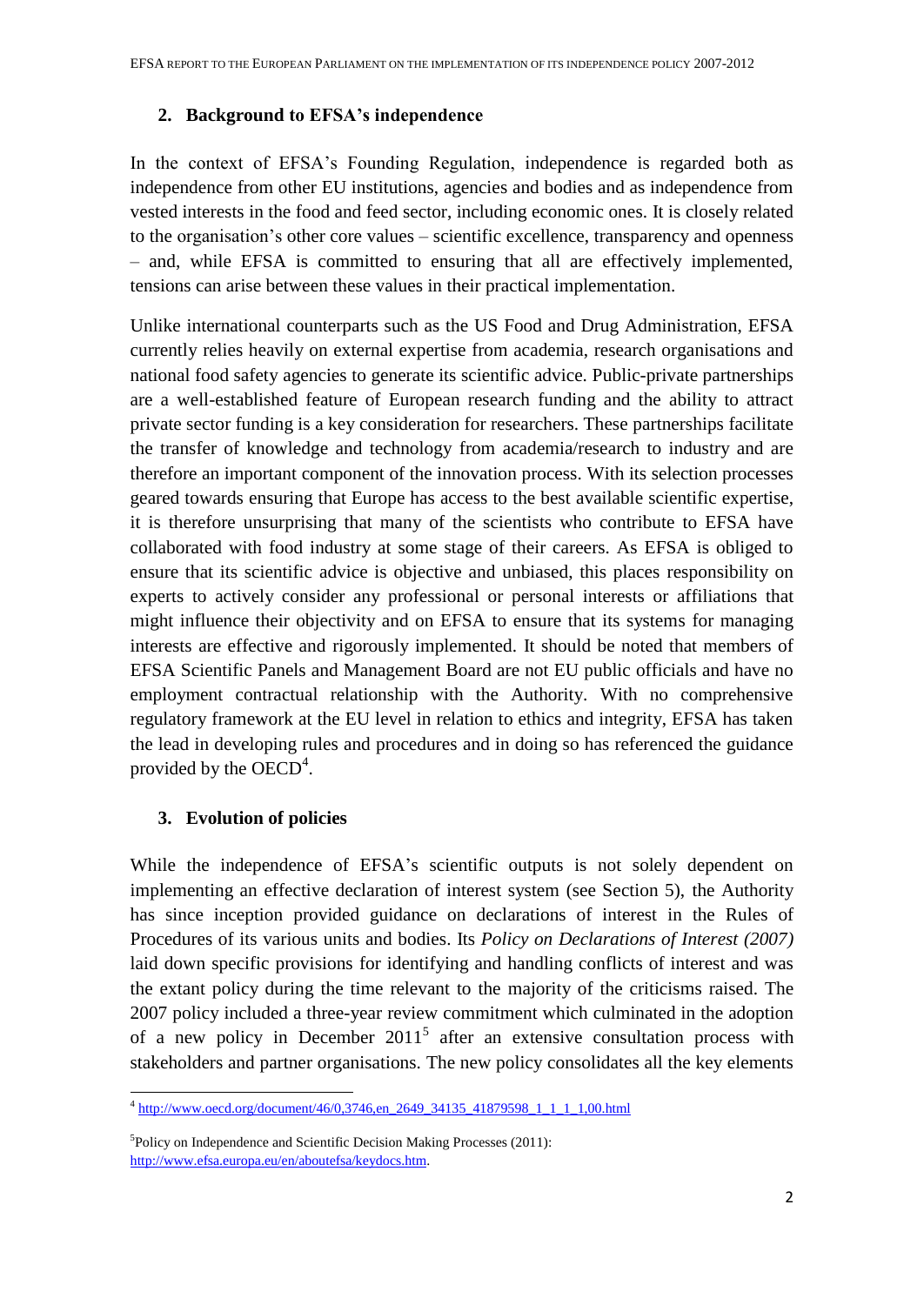of EFSA's scientific decision-making processes and governance related to independence such as the selection of experts, collection of scientific evidence, collegial expertise etc. It introduces a number of improvements including: the simplification and clarification of the rules on identifying and handling conflicts of interest; better information on how decisions on conflicts of interest are reached by outlining admissible and incompatible interests in a transparent manner; strengthening of procedures concerning breach of trust; and alignment of EFSA's definition of conflict of interest with OECD guidelines. It also introduced the initiative of opening selected Panel meetings to observers to enable them to witness the risk assessment process taking place, the pilot project of which is currently ongoing.

The implementing rules<sup>6</sup> of the new policy were published in March 2012; they allow EFSA to continue to access the best scientific expertise available while ensuring that contributing experts have clarity on their obligations. They provide clear definitions of interests and general principles for the declaration and assessment of interests for all individuals and organisations involved either in the delivery of its scientific work or in its governance (the forms used to declare annual and specific declarations of interest are presented in Annex 2). The new rules describe in detail the criteria EFSA uses for assessing interests and provide guidance on whether or not holding a particular interest would constitute a potential conflict of interest. Where a potential conflict of interest is identified, the consequences for a scientific expert or individual are made clear. For example, the new rules categorically exclude scientists employed by industry in areas relevant to EFSA's work from becoming a member of EFSA's Scientific Committee, Panels or Working Groups. Depending on the interests held, an expert might be allowed to become a member of a Scientific Panel but might not be eligible for consideration as Chair.

The rules are more inclusive of experts with interests in public organisations with a similar remit to EFSA (Food Safety Organisations, which are clearly defined) and facilitate in particular the involvement of scientists from national food safety agencies in EFSA's work. Scientists from organisations carrying out tasks within EFSA's mission and pursuing public interest objectives such as national food safety agencies, universities or international organisations have expertise that is valuable to the Authority's work. EFSA actively seeks to foster effective networks with these experts and the new rules are designed to reflect this. EFSA also makes explicit for the first time that the rules also apply to external organisations, such as contractors or grant beneficiaries, that contribute to EFSA's scientific work and clearly state that scientific experts cannot assess, review or rate their own work.

**.** 

<sup>6</sup>Decision of the Executive Director implementing EFSA's Policy on Independence and Scientific Decision-Making Processes regarding Declarations of Interests: [http://www.efsa.europa.eu/en/keydocs/docs/independencerules.pdf.](http://www.efsa.europa.eu/en/keydocs/docs/independencerules.pdf)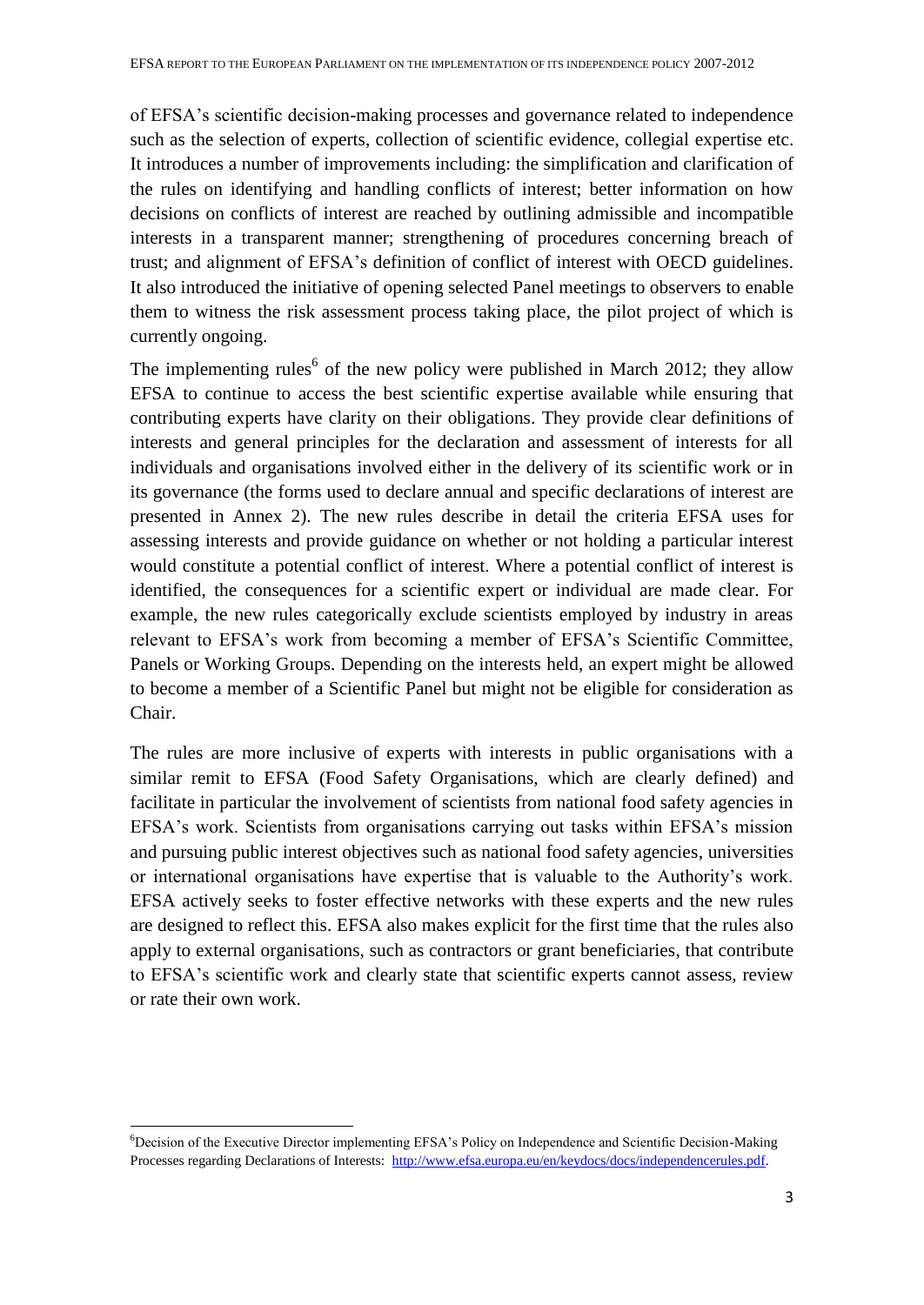#### **4. Implementation**

#### *4.1 Renewal of Scientific Committee and Panels 2012*

The implementing rules of the 2011 policy have been applied to the renewal process of eight of EFSA's Scientific Panels and Scientific Committee. The full report of this process is available online<sup>7</sup> but herewith is a synopsis of the main points. Of the 871 experts who responded to the call for expressions of interest (published on 31 March 2011), 793 were deemed eligible. The evaluation of the scientific expertise of the eligible candidates was carried out in two separate phases, i.e. internally by EFSA scientific staff and externally by three independent evaluators specifically appointed for this exercise. The internal evaluation was carried out by two EFSA evaluators per Scientific Panel/Scientific Committee against the selection criteria listed in the published call. To assess whether the evaluation was done in a consistent manner, three independent external evaluators were selected by the Executive Director on the basis of their internationally-recognised scientific expertise, in-depth knowledge of EFSA and absence of involvement in EFSA's activities over the previous two years. In addition, the European Parliament, European Commission and EFSA Management Board were invited to nominate observers to the meetings of the External Experts with full access to all documentation and both the Commission and Management Board accepted the invitation.

An integral element of the selection process was the screening of the annual declarations of interest of the 447 highest ranked candidates to ensure that they had no conflict of interest. This resulted in the elimination of a number of candidates and in the establishment of a shortlist of 384 candidates. The shortlist was then shared on a confidential basis with the Advisory Forum for comment. The final selection<sup>8</sup> of the candidates proposed for nomination was made on the basis of: the overall result of the scoring exercise employed; the expertise required for the relevant Scientific Panels or for the Scientific Committee; knowledge level of the English language; nationality and gender; and the advice of the members of the Advisory Forum. As a result, 169 candidates were proposed for nomination to one of the eight Scientific Panels and the Scientific Committee and 211 were proposed for inclusion in the reserve list. The list was adopted by EFSA's Management Board on 15 March 2012.

As with previous renewal exercises, EFSA performed a number of final checks before the list could be publicly confirmed to ensure that (a) experts were still available and still willing to accept the role they had applied for and (b) they had acquired no new interests in the interim period since making their application that might conflict with their role as Panel members. This final check included a new assessment of declarations of interest and the identification of suitable replacement members where necessary. The final

 7 [http://www.efsa.europa.eu/en/mb120315/docs/mb120315-ax7.pdf.](http://www.efsa.europa.eu/en/mb120315/docs/mb120315-ax7.pdf)

<sup>&</sup>lt;sup>8</sup>The selection procedure was "prior checked" by the European Data Protection Supervisor for compliance with the Data Protection Regulation 45/2001.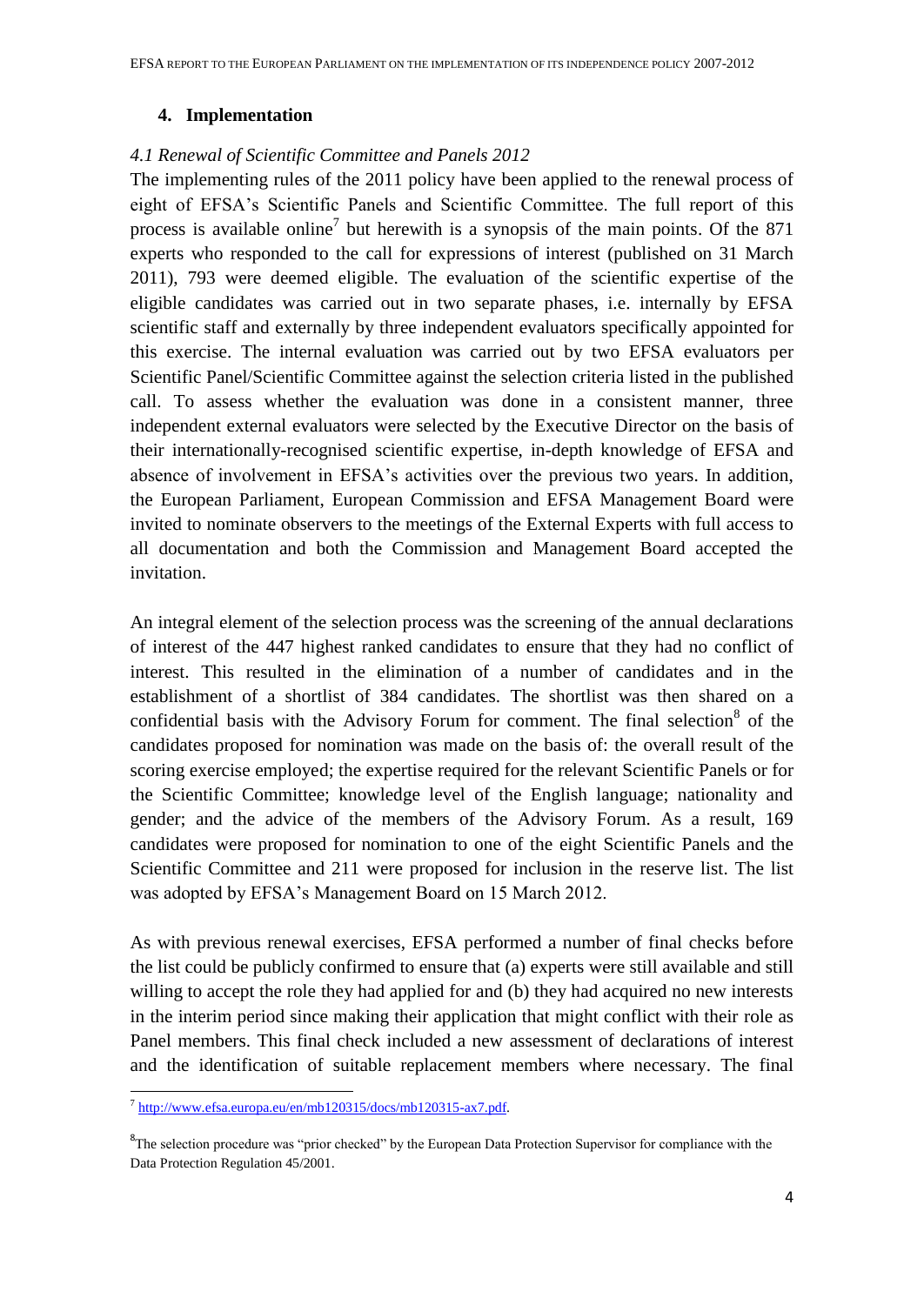consolidated list of 167 experts was adopted by EFSA's Management Board at its 14 June public meeting and, along with the experts' declarations of interest, published on 18 June<sup>9</sup>. For all other individuals concerned (including EFSA staff members and experts not involved in the 2012 panel renewal) and processes, the decision enters into force on 1 July 2012. For the existing ANS and CEF Panels, the renewal cycles of which are not by law aligned with the other Panels, EFSA has begun to screen the declarations of interest of their members and to take actions to align them with the new policy and rules.

### 4.2 *Ongoing implementation of independence procedures*

EFSA proactively manages declarations of interest, identifying potential sources of conflict and taking preventive actions where required. Its "triple protection" approach to declarations of interest was formalised in the 2007 Policy on Declaration of Interests: (i) a comprehensive annual declaration of interest; (ii) a specific declaration related to the agenda items that is completed in advance of a meeting; and (iii) a further request to participants for any oral declarations of interest at the start of a meeting. Interests are assessed by EFSA in relation to the activities that the expert is required to carry out, i.e. the mandate of the group and the role played by the expert therein, as illustrated in Fig. 1 below. Failure to understand this relationship has led on a number of occasions to confusion among those who look at interests in a more simplistic manner without reference to the actual tasks and role that an expert is asked to perform.



Fig. 1: Relationship between interests, mandate and role in EFSA's assessment of declarations of interest.

As described in its Annual Activity Report  $(2011)^{10}$ , EFSA screened 8526 declarations of interest, scrutinised 39,500 meeting agenda items, prevented 356 potential conflicts of interest and initiated two breach of trust procedures in that year. In both breach of trust

<sup>1</sup>  $^{9}$ http://www.efsa.europa.eu/en/mb120614/docs/mb120614-ax4.pdf.

<sup>&</sup>lt;sup>10</sup> [http://www.efsa.europa.eu/en/corporate/doc/aar11.pdf.](http://www.efsa.europa.eu/en/corporate/doc/aar11.pdf)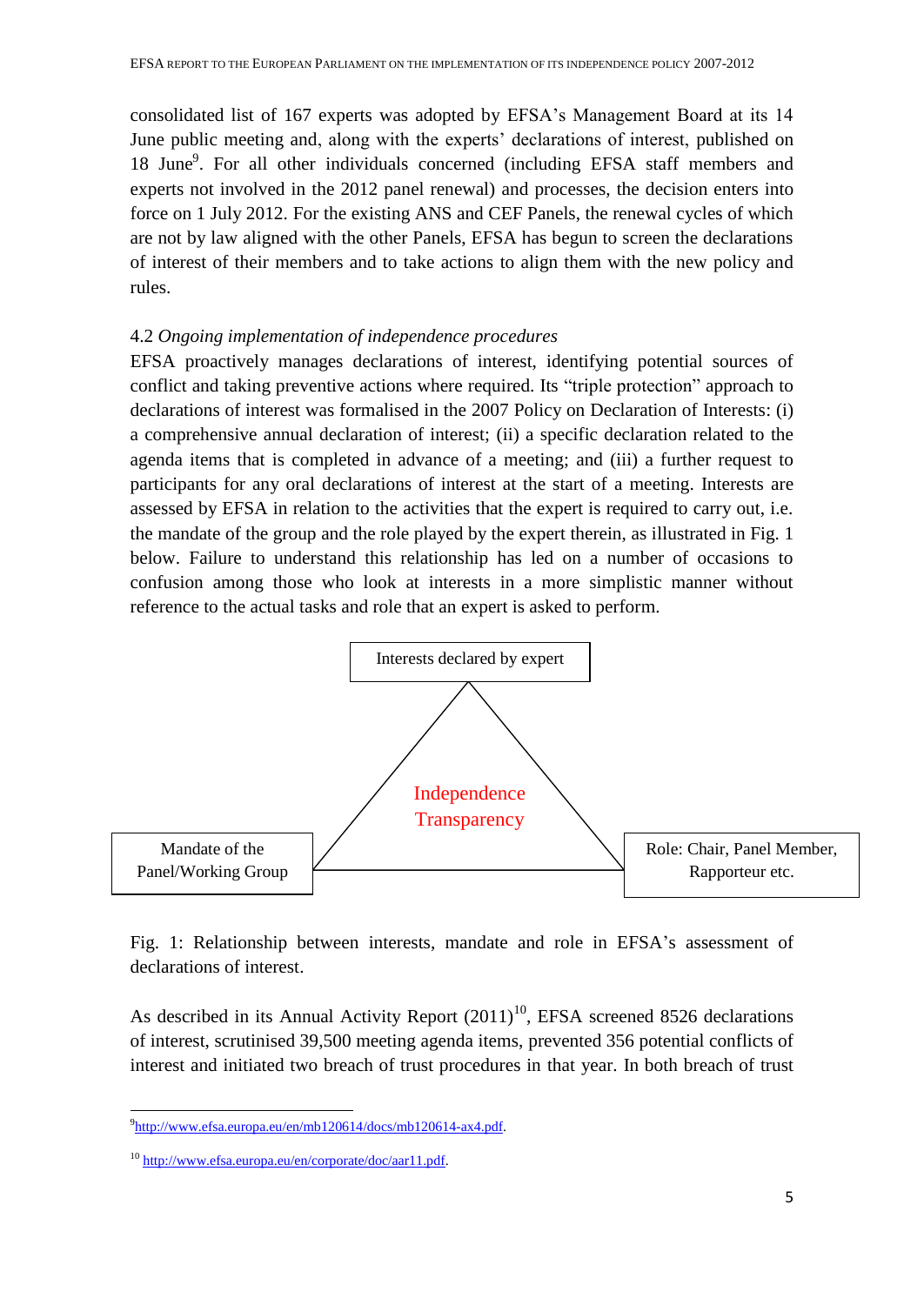procedures, the experts involved resigned their membership immediately after the breach of trust procedure was initiated by EFSA. An audit of the scientific outputs with which they were associated by EFSA's Internal Audit Capacity revealed no evidence of bias. A summary of relevant data for 2011 and 2012 to date is presented in Table 1 below. While the data provided indicate the scale of these activities at EFSA, more reassuringly no evidence of industry bias has ever been identified in any of the Authority's scientific outputs. If anything, EFSA is more often accused of applying over-stringent criteria to the assessment of regulated products and claims generated by industry; such is the case for example in relation to health claims and food additives.

| Year    | <b>DOIs</b><br><b>Screened</b> | Meeting agenda<br>items scrutinised | <b>Potential</b><br><b>COIs</b><br>prevented | <b>Breach of trust</b><br>procedures | <b>Staff members</b><br>leaving EFSA                           | <b>Scientific</b><br>outputs |
|---------|--------------------------------|-------------------------------------|----------------------------------------------|--------------------------------------|----------------------------------------------------------------|------------------------------|
| 2011    | 8526                           | 39,500                              | 356                                          | $\overline{2}$                       | Total: 25<br>Private sector: $3^{\dagger}$<br>Restrictions: 1  | 658                          |
| $2012*$ | 3999                           | 18,198                              | 130                                          | $\boldsymbol{0}$                     | Total: 22<br>Private sector: $4^{\ddagger}$<br>Restrictions: 0 | $767**$                      |

Table 1: Implementation of independence policy in 2011-2012

*\* To 1 June 2012; \*\*Predicted; †One to the textiles sector, one to the public health sector and one to the private sector in the area of nanotechnologies (for which EFSA applied restrictions); ‡ Two to the chemical/pharmaceutical sector, one to a humanitarian non-profit organisation, and one self-employed in the mechanical components sector.* 

Implementation of EFSA's independence policies requires a significant allocation of resource both in the development of the IT support tool and the day-to-day operational activities. It also represents a considerable commitment for experts. By way of illustration, EFSA invested more than  $\epsilon$ 0.6 m and three full-time staff equivalents in the development of its electronic declaration of interest tool (DOI tool) and annually the Authority allocates an estimated three FTEs and  $E180$  k operational budget to the screening of declarations of interest and related administrative tasks. The updating of the DOI tool in response to the 2012 implementing rules also represents a significant investment of human and financial resources for EFSA.

# **5. Previous criticisms**

Consistent with the increasing level of scrutiny on the decisions taken by public bodies in general, EFSA has attracted criticisms in relation to alleged conflicts of interest mainly from a number of related non-governmental organisations. Annex I presents a breakdown of the main criticisms that EFSA is aware of, as well as EFSA's analyses and responses. (The Executive Director's responses can also be found in the Correspondence section of EFSA's website<sup>11</sup>.) It is important to bear in mind that, when these criticisms

-

<sup>&</sup>lt;sup>11</sup> [http://www.efsa.europa.eu/en/ed/edinterviews.htm.](http://www.efsa.europa.eu/en/ed/edinterviews.htm)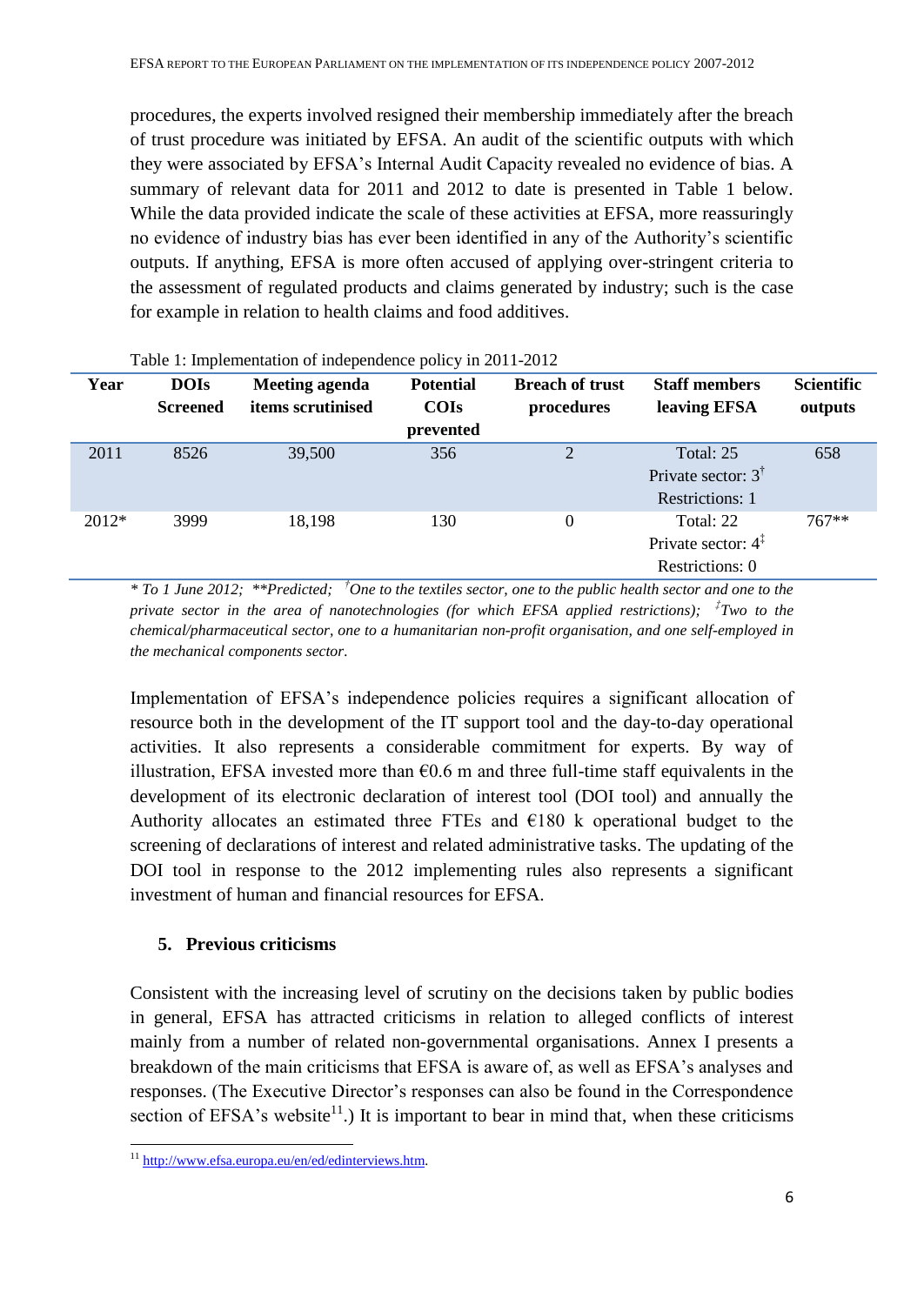were made, interests were assessed under EFSA's previous policy, the 2007 Policy on Declarations of Interest. Criticisms have focused on three main aspects of EFSA's governance: (a) scientific experts; (b) Management Board and (c) EFSA staff. Despite the fact that EFSA has responded in detail to all the criticisms that have been levelled against the organisation and explained the legal and procedural basis for the decisions taken, the allegations are frequently repeated in the media.

In recent years, EFSA has introduced a series of enhancements to its procedures; this includes the Decision of EFSA's Executive Director of December 2010 in relation to the implementation of the obligations deriving from Articles 16, 17 and 19 of the EU Staff Regulations<sup>12</sup>. Staff members leaving EFSA are required to sign a declaration of honour and to confirm their awareness of continuing obligations to EFSA in relation to ethics and integrity. They must inform EFSA of their intention to engage in a future occupational activity describing the field(s) of activity of the future employer, their expected role (including information on the position they will occupy and the expected duration of that activity) and any links between the expected new role and the (previous) function at EFSA. The Executive Director, having regard to the interests of the service, may approve the requested activity, give conditional approval subject to any condition he or she sees fit, or forbid the person from undertaking that specific activity. The actions deployed by EFSA include imposing restrictions on the new employment for a period of up to two years and prohibition of the use of information and personal contacts. If EFSA became aware of any breach of rules, it would pursue formal legal remedies. Staff members are also obliged to inform EFSA of any negotiations with prospective employers and of any change in circumstances linked to their new or any other future post within a period of two years after leaving service.

Other measures taken since 2010 include:

- $\triangleright$  Staff training courses on Ethics & Integrity (beginning in 2010 and ongoing for new staff members);
- $\triangleright$  Register of activities undertaken, or to be undertaken, by its former staff within two years of leaving service (2010; EFSA internal);
- $\triangleright$  Appointment of an Ethics Advisor (July 2011);
- $\triangleright$  Code of Conduct of EFSA Management Board (2011)<sup>13</sup>;
- Exercised Rules of Procedure of EFSA Management Board  $(2011)^{14}$ ;

<sup>1</sup> <sup>12</sup> Decision of the Executive Director implementing art.16 and 17(2) of the Staff Regulations and art.11 and 91 of the Conditions of Employment of Other Servants of the Union (2010; EFSA staff intranet).

<sup>13</sup> [http://www.efsa.europa.eu/en/keydocs/docs/codeconductmb110616.pdf.](http://www.efsa.europa.eu/en/keydocs/docs/codeconductmb110616.pdf)

<sup>14</sup> [http://www.efsa.europa.eu/en/keydocs/docs/mbrules.pdf.](http://www.efsa.europa.eu/en/keydocs/docs/mbrules.pdf)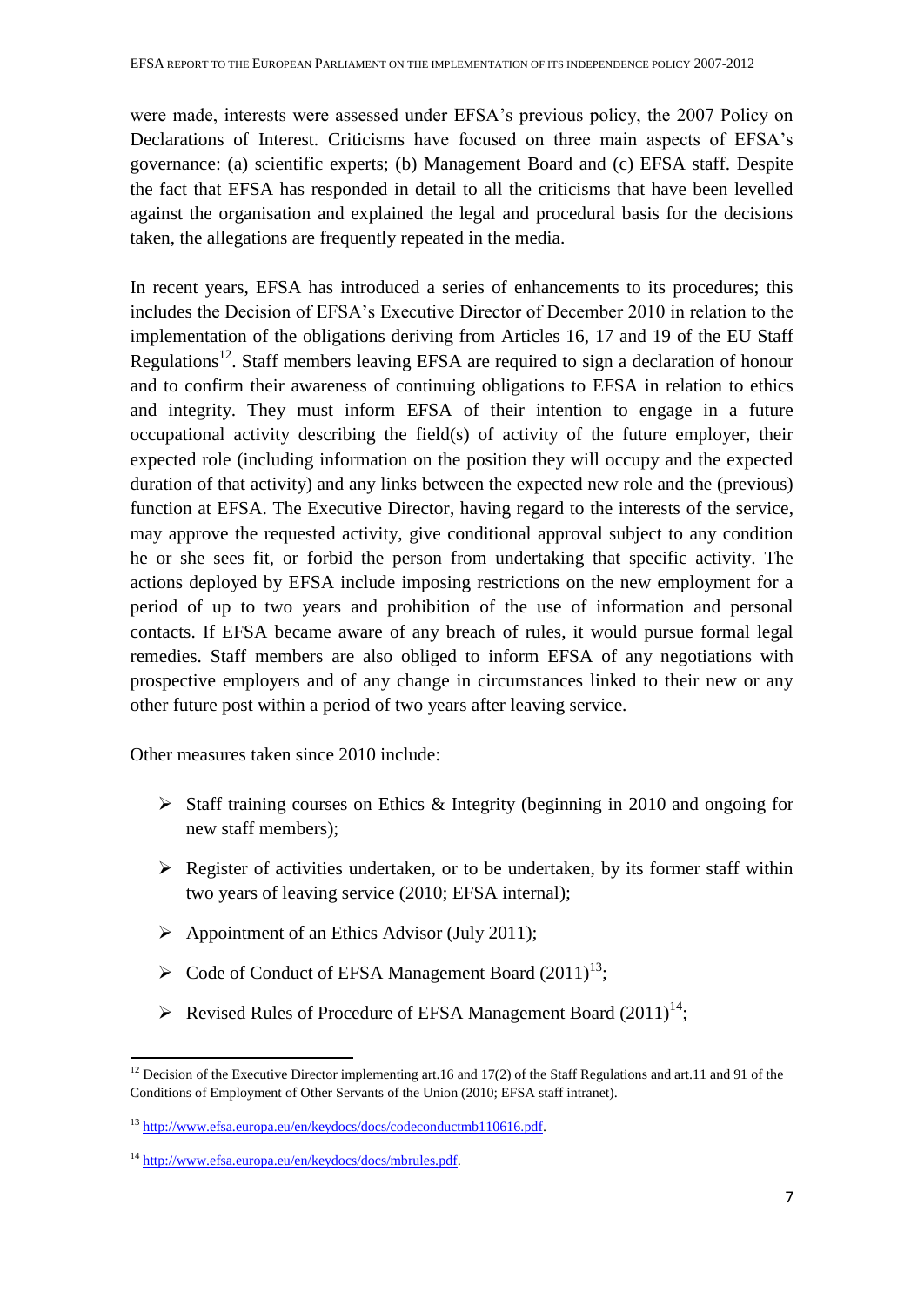- Training on the new policy and rules for all EFSA staff involved in their implementation (second semester, 2012);
- $\triangleright$  Dedicated session on ethics and integrity in the inaugural panel meetings (starting in July 2012);
- Mandatory session on ethics and integrity for members of EFSA's Management Board (October 2012 Board meeting).

# **6. Concluding comments**

As described in the *Policy on Independence and Scientific Decision Making Processes*, EFSA's independence is not implemented by its declarations of interest system alone but also by a number of rules and procedures that cover organisational governance on the one hand and scientific governance on the other. Organisational governance covers the role of EFSA's Management Board and the allocation of responsibilities to the various bodies including the Executive Director, EFSA staff, the Advisory Forum and the Scientific Committee and Panels. Scientific governance includes the procedures regulating how mandates are negotiated and accepted, the development of scientific work, communication and consultation, and other elements aiming at ensuring that quality standards are met. One crucial factor, which many critics ignore, is that the scientific opinions adopted by EFSA Panels – each comprising up to 21 leading experts from the European scientific community – are always the outcome of collective deliberations and collective decisions. They never represent the views of a single expert or an individual school of thought. This reinforces impartiality and balance and, in those cases where Panels cannot reach consensus on a subject, experts can express minority views which are published in the meeting minutes on the EFSA website.

All of these measures are reinforced by EFSA's mandate for independent communication and its commitment to transparency. A variety of mechanisms are used to ensure that the key decision-making processes are accessible to all, including, *inter alia*, the webcasting of Management Board meetings; publication of all scientific outputs and the minutes of scientific meetings on EFSA's website; open access to declarations of interest; public access to EFSA's ongoing mandates; public consultations on key documents; and consultative workshops with stakeholders.

EFSA's approach to the development of its independence policies and procedures is based on the twin pillars of continuous improvement and rigorous implementation. The cycle of review and strengthening that we have put in place has enabled us to learn from experience, benchmark our practices against those in peer organisations, and take on board the contributions that we received during the public consultations – a selfinitiative of EFSA – organised in the context of preparing our policies. EFSA's implementation of its previous policy (2007) has been independently audited both by the Internal Audit Service of the European Commission and by EFSA's own Internal Audit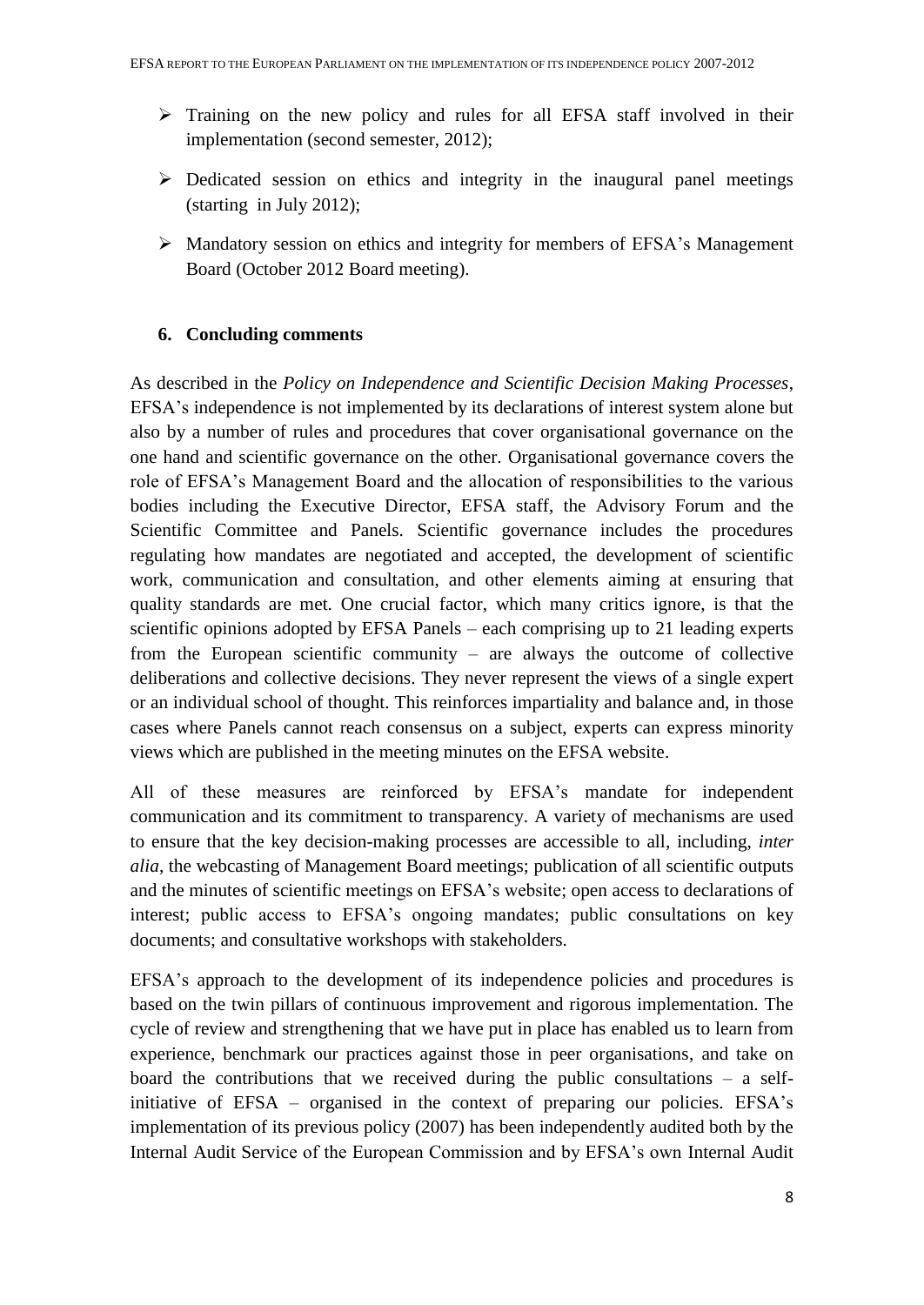Capacity in 2008 and 2009; of the 15 recommendations, all have been addressed and closed with the exception of one which relates to the minutes of scientific meetings which is in the implementation phase.

# **7. Next steps**

EFSA is committed to effectively implementing the new policy and rules and to reporting regularly to its stakeholders, partners and the general public through its Annual Activity Report and other instruments. The latter will include the outcomes of a completeness check of a random sample of declarations of interest, an initiative that was introduced in the new rules. The policy and rules will be reviewed within appropriate timeframes to ensure that they are fit for purpose: protecting the independence of scientific outputs on the one hand while ensuring that it continues to have access to the leading scientific expertise on the other. EFSA will continue to keep abreast of the latest thinking in this complex area, liaise with European partners and other like-minded organisations, and engage openly with stakeholders as we did with the development of the new policy. EFSA will also continue to vigorously defend all those who contribute to its work who are subject to unfounded or unjustified criticism.

The completion of the screening of the ANS and CEF Panel members and the resulting actions will mean that all EFSA's panel members will have been screened under the new rules well within the four-month transition period stipulated therein. The assessment of *ad hoc* experts involved in panel working groups and networks will also be completed within that timeframe. The annual declarations of interest of all staff members will be progressively assessed under the new rules as of 1 July 2012. Furthermore, a mandatory session on ethics and integrity will be organised for members of EFSA's Management Board at its October 2012 meeting. Board members are of course subject to its Code of Conduct and revised Rules of Procedure introduced in 2011. Under the latter, the Executive Director makes an assessment of a new declaration of interest and EFSA relies on the cooperation of the Board in relation to the management of the interest, bearing in mind that the Council is the appointing authority, not EFSA. The inaugural meetings of the new EFSA panels will also include dedicated sessions on ethics and integrity.

On a practical implementation level, EFSA will shortly complete the updating of the IT tool used to administer and manage the declaration of interest system to align with the new rules. EFSA has made a significant investment in this electronic tool which greatly enhances the consistency and traceability of decision-making in relation to the management of conflicts of interest.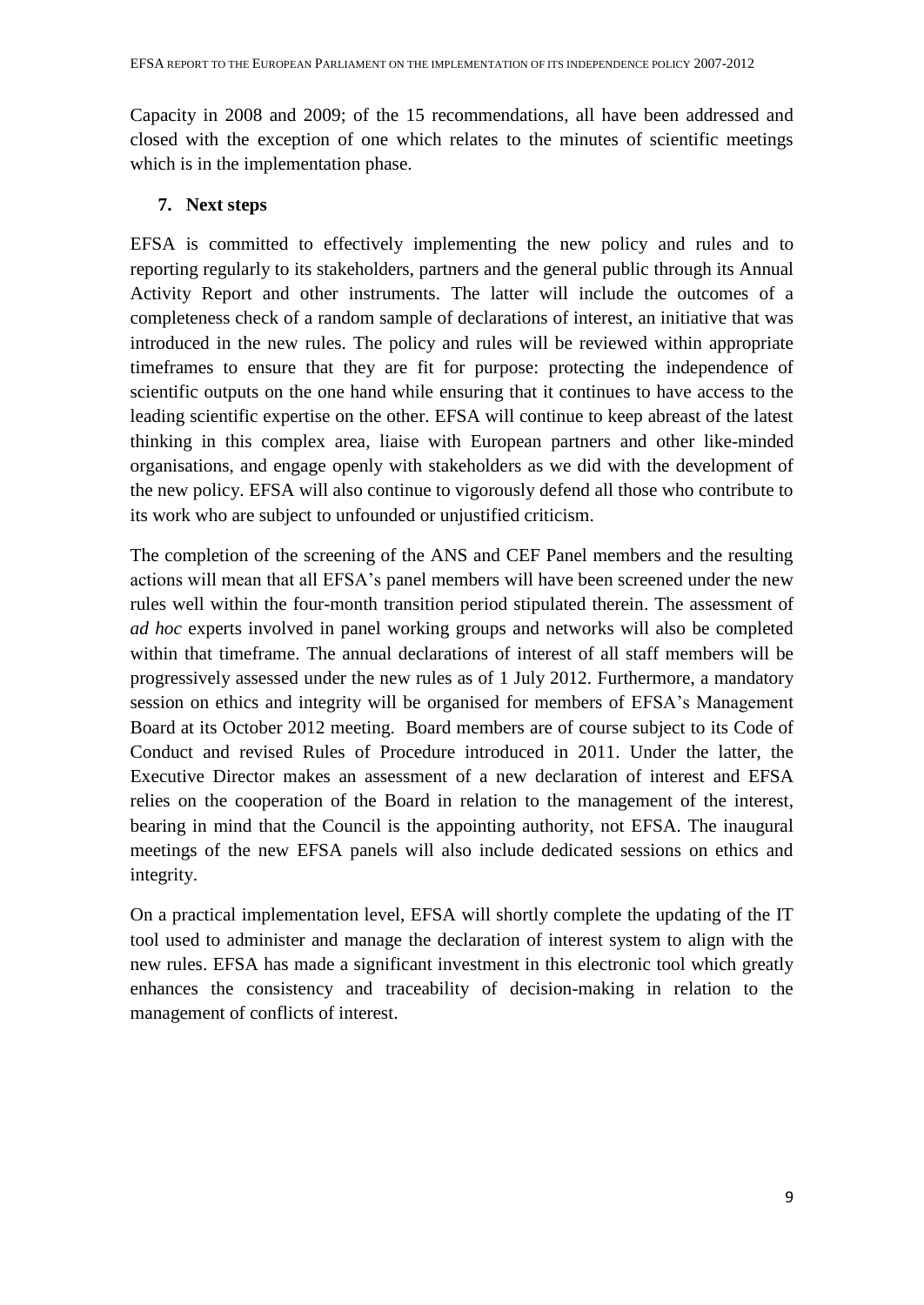| Individual(s)                                                                                                                                                                                                                          | Criticism                                                                                                                                                                                                                                                 | <b>EFSA</b> response                                                                                                                                                                                                                                                                                                                                                                                         |
|----------------------------------------------------------------------------------------------------------------------------------------------------------------------------------------------------------------------------------------|-----------------------------------------------------------------------------------------------------------------------------------------------------------------------------------------------------------------------------------------------------------|--------------------------------------------------------------------------------------------------------------------------------------------------------------------------------------------------------------------------------------------------------------------------------------------------------------------------------------------------------------------------------------------------------------|
|                                                                                                                                                                                                                                        | <b>Experts</b>                                                                                                                                                                                                                                            |                                                                                                                                                                                                                                                                                                                                                                                                              |
| ANS Panel members: Fernando Aguilar, Riccardo Crebelli,<br>John Gilbert, Sandro Grilli, Ursula Gundert-Remy, Jürgen<br>König, John Larsen, Jean Charles Leblanc, Dominique<br>Parent Massin, Iona Pratt, Paul Tobback, Gerrit Speijers | Reports in 2011 by the NGOs Corporate Europe<br>Observatory (CEO) and Réseau Environmement Santé<br>(RES) alleged that the named members of the ANS Panel<br>had conflicts of interest (CoI) or had failed to declare<br>collaborations with ILSI Europe. | EFSA examined the interests mentioned in the NGO report<br>and contacted all the experts mentioned seeking additional<br>background information and requesting an update of their<br>declarations of interests (DoI). Upon update of the DoI, the<br>information was screened in accordance with the existing<br>procedures (2007 policy) for indentifying and handling<br>potential conflicts of interests. |
|                                                                                                                                                                                                                                        |                                                                                                                                                                                                                                                           | Riccardo Crebelli: was not a member of a scientific<br>committee advising ILSI as claimed by the NGO but rather<br>participated in the scientific committee of a conference on<br>food packaging, selecting speakers and publications.<br>Therefore for Crebelli, no CoI could be identified. The topic<br>of the conference was outside the ANS Panel's remit.                                              |
|                                                                                                                                                                                                                                        |                                                                                                                                                                                                                                                           | John Gilbert: a truncated and misleading presentation of the<br>interest declared was provided by the NGO. Gilbert had<br>ceased all activities with ILSI in 2009 and the task he was<br>involved with dealt only with generic issues. No CoI could<br>be identified.                                                                                                                                        |
|                                                                                                                                                                                                                                        |                                                                                                                                                                                                                                                           | Sandro Grilli: consistently asked to be – and was – excluded<br>from discussions in line with EFSA's procedures for<br>specific declarations of interest (declarations made in<br>relation to specific meeting agenda items) where there might<br>have been a risk of CoI with his consultancy to a retail                                                                                                   |

# **ANNEX 1: MAIN CRITICISMS OF EFSA IN THE MEDIA IN RELATION TO CONFLICTS OF INTEREST**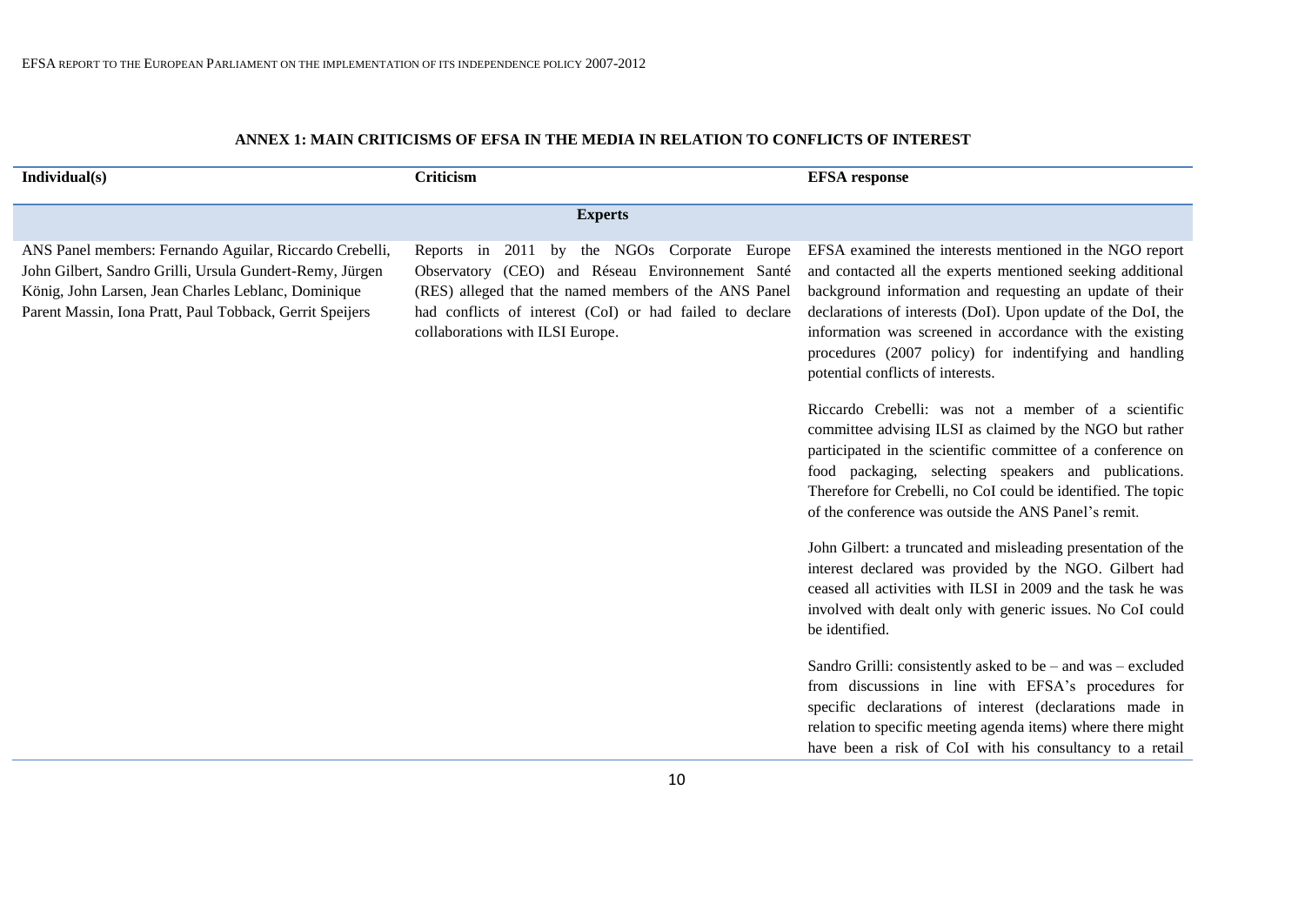|  |  | Individual(s) |  |  |
|--|--|---------------|--|--|
|  |  |               |  |  |
|  |  |               |  |  |
|  |  |               |  |  |

#### **Individual(s) Criticism EFSA response**

organisation which he had already declared. This was the case for example with the Panel's work on aluminium and this was recorded in the relevant minutes.

Ursula Gundert-Remy: was part of an advisory group to ILSI Research. As the activity in question had ceased and was in the past, it did not result in a CoI as specified in EFSA's 2007 Policy. Therefore, for Gundert-Remy, no CoI was identified. Furthermore, her advice to ILSI was outside the remit of the ANS Panel.

Jürgen König: the new interest declared (association with ILSI) was in an area outside the remit of the ANS Panel and were not considered to constitute a CoI with regard to participation in the ANS Panel or its working groups.

John Larsen: the new interest declared (association with ILSI) related either to a subject that was outside of the remit of the ANS Panel or of a general scientific nature for which a scientific consensus had been established by an opinion of the Scientific Committee of EFSA adopted in 2005 related to a harmonised approach for risk assessment of substances which are both genotoxic and carcinogenic. It was therefore concluded that these interests did not generate a CoI with regard to participation in the ANS Panel or its working groups.

Dominique Parent Massin: the interest with Ajinomoto and Coca Cola had previously been declared but was missing in some annual DoIs in 2010 until the expert realised it.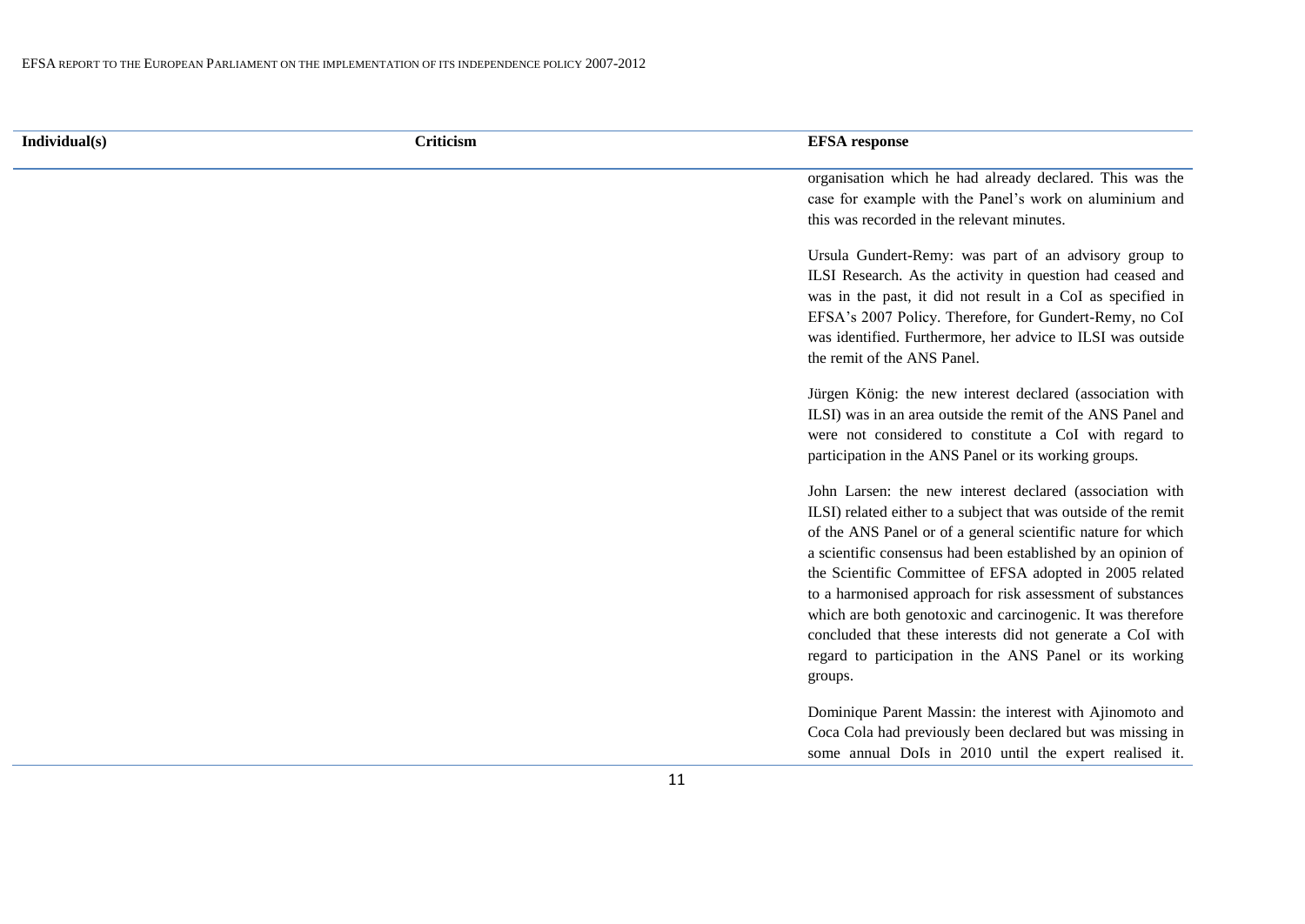| Individual(s) |  |  |  |
|---------------|--|--|--|
|               |  |  |  |
|               |  |  |  |
|               |  |  |  |

| Individual(s) | $\sim \cdot \cdot$<br><b>Criticism</b> | <b>EFSA</b> response |
|---------------|----------------------------------------|----------------------|
|               |                                        |                      |

However, interests were systematically declared in the specific DoIs (declarations made in relation to specific meeting agenda items) and restrictions placed on the expert accordingly (e.g. in relation to aspartame).

Iona Pratt: the new interest declared (collaboration with ILSI) was of a general scientific nature and was covered by the above-mentioned opinion of the Scientific Committee of EFSA adopted in 2005. It was concluded that it did not generate a CoI with regard to participation in the ANS Panel or its working groups.

Gerrit Speijers: the new interest declared (association with ILSI) fell outside the remit of the ANS Panel and therefore did not generate a CoI with regard to participation in the ANS Panel or its working groups. Speijers was not a panel member but attended part of the March 2010 plenary meeting of the ANS Panel as a hearing expert to present the activities of a working group.

The updated annual declarations of interest were published on the EFSA website. The other experts mentioned in the NGO report had already declared the interests in question.

EFSA emphasises that interests should be assessed with respect to the activities that experts are required to carry out at EFSA, their role in the scientific group and in reference to EFSA's governance procedures as described on p. 5 of this report.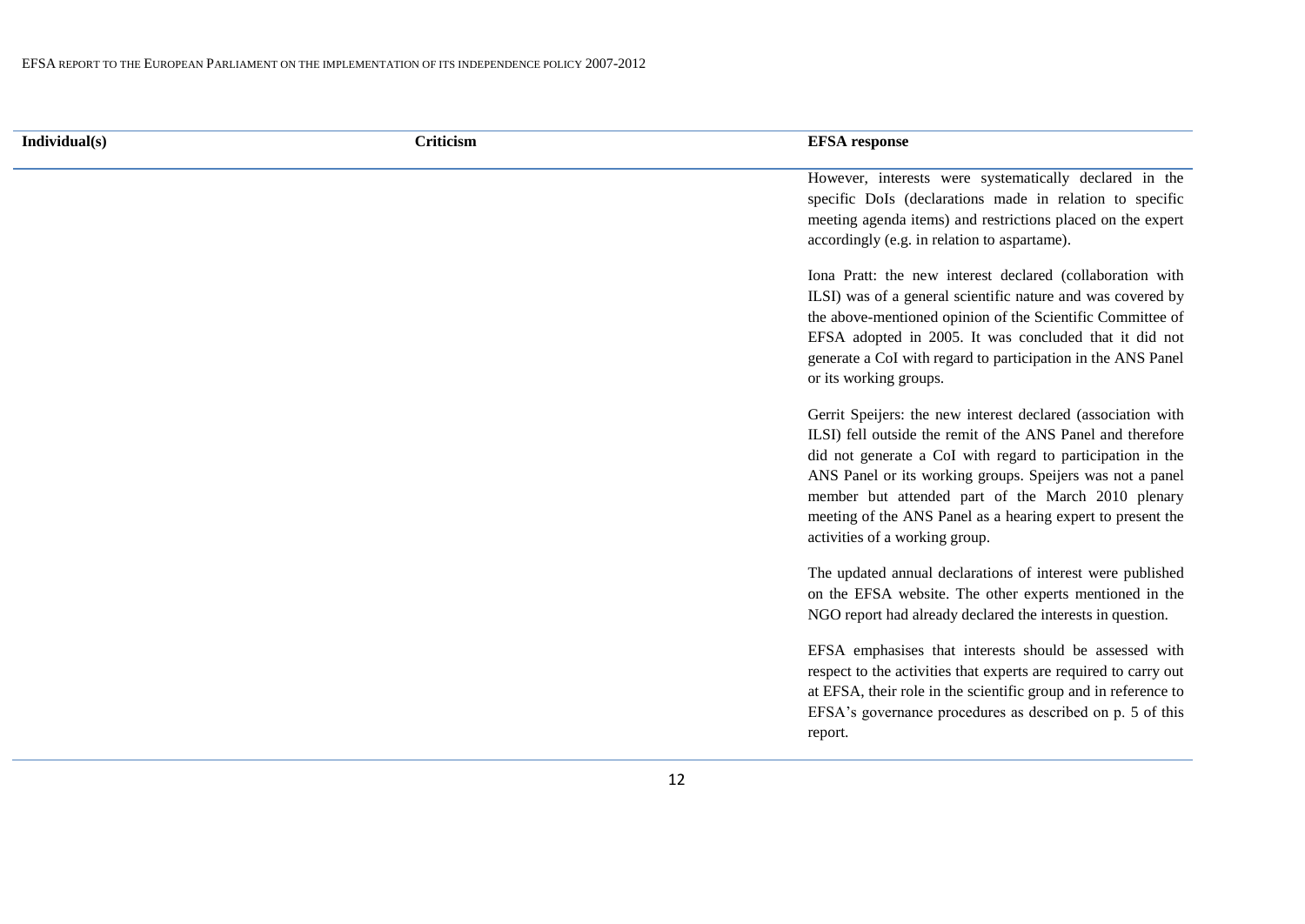| Individual(s)                                        | <b>Criticism</b>                                                                                                                                                                                                                                                                                            | <b>EFSA</b> response                                                                                                                                                                                                                                                                                                                                                                                                                                                                                                                                                                                                                                                                                                             |
|------------------------------------------------------|-------------------------------------------------------------------------------------------------------------------------------------------------------------------------------------------------------------------------------------------------------------------------------------------------------------|----------------------------------------------------------------------------------------------------------------------------------------------------------------------------------------------------------------------------------------------------------------------------------------------------------------------------------------------------------------------------------------------------------------------------------------------------------------------------------------------------------------------------------------------------------------------------------------------------------------------------------------------------------------------------------------------------------------------------------|
| ANS Panel: Ivonne Rietjens                           | Question from the specialist food publication EU Food<br>Policy in 2011 over non-declaration of work with FEMA<br>(Flavour and Extract Manufacturers Association) on<br>advantame.                                                                                                                          | Ivonne Rietjens was a member of the FEMA expert panel<br>and this interest was clearly declared in her annual<br>declaration of interests. In this role, Rietjens did not have<br>any direct relationship with members of FEMA or with<br>companies submitting dossiers for the GRAS (generally<br>regarded as safe) evaluation of substances. As advantame<br>was evaluated by the FEMA expert panel under its<br>conditions of intended use as flavouring substance only and<br>not as a food additive, this interest was outside the remit of<br>the ANS Panel and more generally of all EFSA's activities<br>in which Rietjens participated. According to EFSA's 2007<br>Policy, such interests did not have to be declared. |
| CEF Panel: David Bell, Susan Barlow, Laurence Castle | Questions from the German newspaper Der Spiegel in 2010<br>on: David Bell's work with Dow Chemical Company and<br>omission from his DOI; Susan Barlow's associations with<br>ILSI, CEFIC (European Chemical Industry Council) and<br>Greenfacts; and Laurence Castle's work on three ILSI<br>expert panels. | David Bell: Bell's university received funding from Dow in<br>2008 to carry out research into dioxins. According to<br>EFSA's Policy (2007) this did not result in a CoI because it<br>was not received by the expert in a personal capacity.<br>Although this work was related to dioxins, after consulting<br>the Panel EFSA took a conservative approach at its plenary<br>meeting in September 2008 and asked Bell to leave the<br>meeting during the discussions on bisphenol A (BPA) to<br>avoid any possible CoI.                                                                                                                                                                                                         |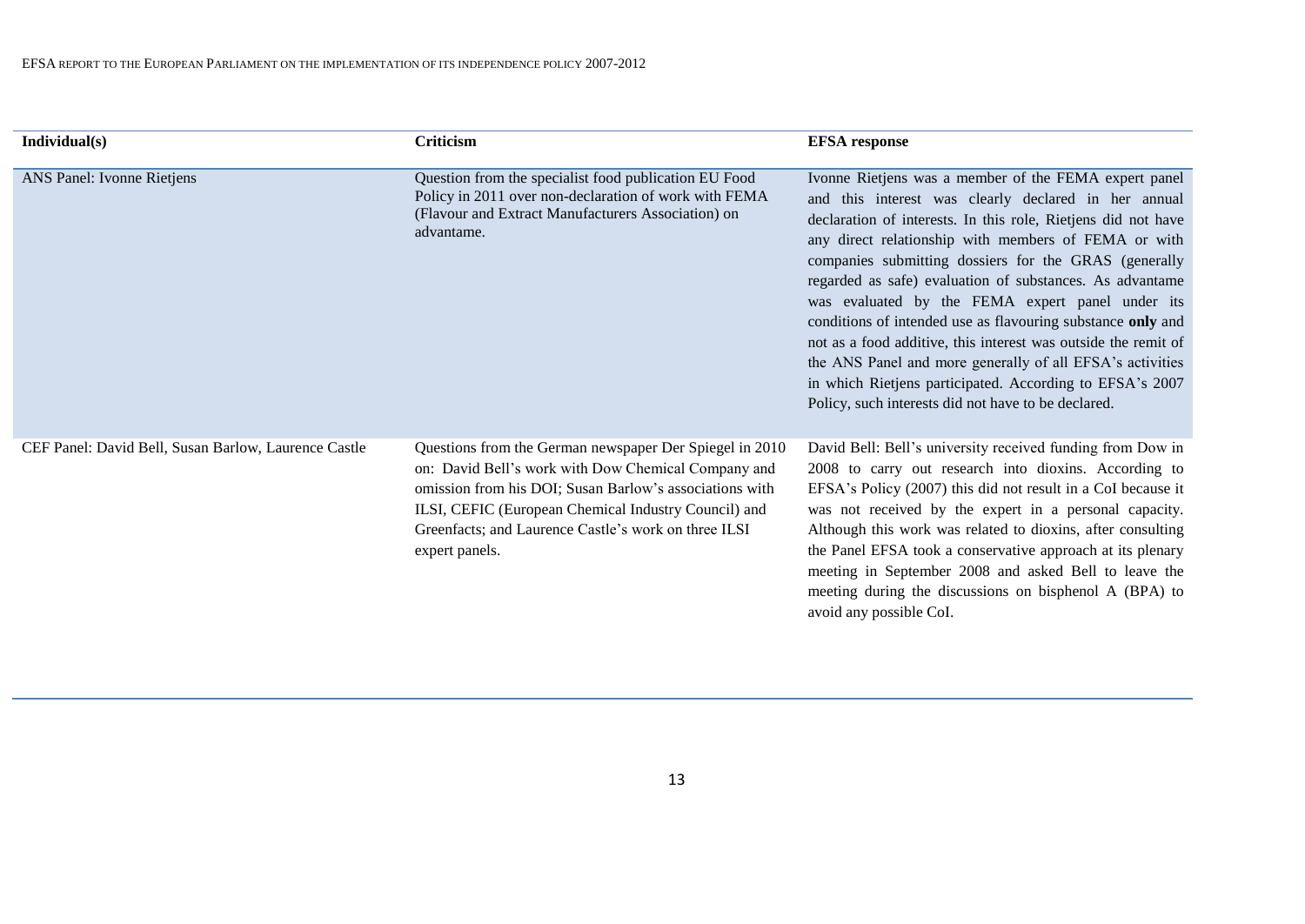| Individual(s)                        | Criticism                                                                                                                                                                                                                                                 | <b>EFSA</b> response                                                                                                                                                                                                                                                                                                                                                                                                                                                                                                                                                                                                                                                                                                                                                                                                                                                     |
|--------------------------------------|-----------------------------------------------------------------------------------------------------------------------------------------------------------------------------------------------------------------------------------------------------------|--------------------------------------------------------------------------------------------------------------------------------------------------------------------------------------------------------------------------------------------------------------------------------------------------------------------------------------------------------------------------------------------------------------------------------------------------------------------------------------------------------------------------------------------------------------------------------------------------------------------------------------------------------------------------------------------------------------------------------------------------------------------------------------------------------------------------------------------------------------------------|
|                                      |                                                                                                                                                                                                                                                           | Susan Barlow: Because of her high level of expertise and<br>experience, Susan Barlow is involved in Europe and<br>internationally in a number of scientific organisations. She<br>has indicated all her activities in her declarations of<br>interests, published on EFSA's website. As well as her<br>annual declaration of interest, Susan Barlow made a specific<br>DOI before each meeting and decisions on her participation<br>are recorded in the minutes of the meetings and published<br>on EFSA's website. No CoI was identified. (See later point<br>on her role in the Working Group on TTC.)<br>Laurence Castle: He indicated in his declaration of interest<br>on EFSA's website that he cooperated with ILSI from<br>2005 until 2009. Since his membership of that advisory<br>body ceased in 2009, EFSA concluded that this did not<br>constitute a CoI. |
| GMO Panel: Gijs Kleter, Harry Kuiper | A report by the NGO Testbiotech in 2010 claimed a conflict<br>of interest due to involvement with the International Life<br>Sciences Institute (ILSI).<br>Testbiotech filed a complaint to the European Ombudsman<br>in relation to Harry Kuiper in 2012. | Gijs Kleter was not a member of the ILSI Task Force as<br>claimed in the NGO report, rather he was an independent<br>co-author of two papers (published in 2004 and 2008) on<br>general issues which were not related to any specific<br>application or product. His involvement with ILSI ceased in<br>2007. Hence, there was no CoI.                                                                                                                                                                                                                                                                                                                                                                                                                                                                                                                                   |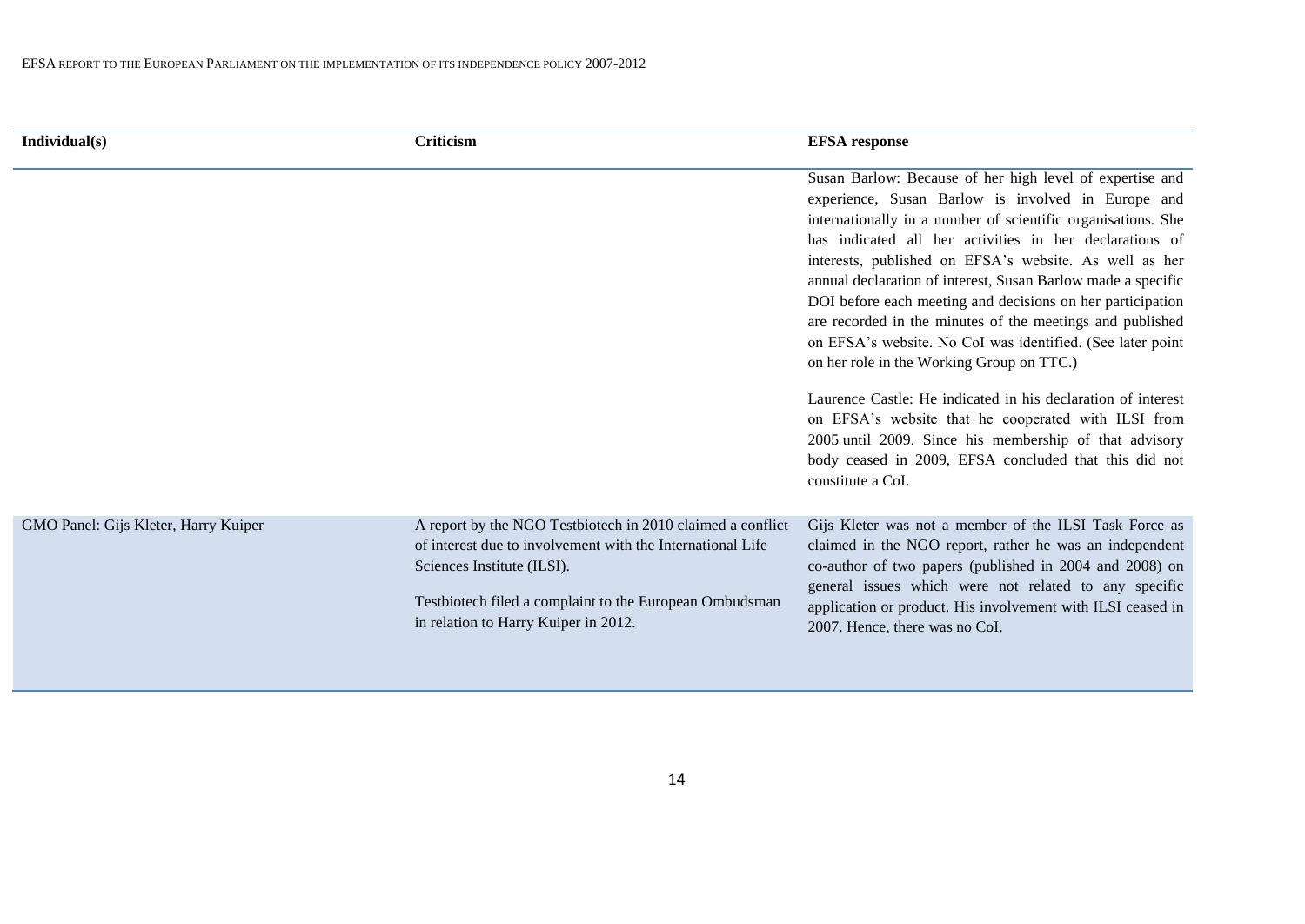| Individual(s)                              | Criticism                                                                                                                                 | <b>EFSA</b> response                                                                                                                                                                                                                                                                                                                                                                                                                                                                                                                                                                                                                                                                                                                                  |
|--------------------------------------------|-------------------------------------------------------------------------------------------------------------------------------------------|-------------------------------------------------------------------------------------------------------------------------------------------------------------------------------------------------------------------------------------------------------------------------------------------------------------------------------------------------------------------------------------------------------------------------------------------------------------------------------------------------------------------------------------------------------------------------------------------------------------------------------------------------------------------------------------------------------------------------------------------------------|
|                                            |                                                                                                                                           | Harry Kuiper: The activities highlighted by Testbiotech<br>occurred outside the timeframe considered relevant by the<br>2007 DoI policy (five years). This means that there was no<br>CoI. Kuiper was not a member of the ILSI Task Force as<br>claimed in the NGO report, rather as indicated in his<br>declaration of interest on EFSA's website, he was an<br>independent co-author of two papers (published in 2004 and<br>2005) on general issues which were not related to any<br>specific application or product. His involvement with ILSI<br>ceased in 2005.<br>The response of the European Ombudsman is awaited.                                                                                                                           |
| NDA Panel: Albert Flynn                    | Question from the German newspaper Süddeutsche Zeitung<br>in 2011 on Albert Flynn's participation in an advisory group<br>of Kraft Foods. | Albert Flynn declared his participation in the advisory group<br>in his DOI. He was excluded from any discussions or voting<br>on items found to be in CoI with that activity.                                                                                                                                                                                                                                                                                                                                                                                                                                                                                                                                                                        |
| PPR Panel: Theodorus Brock, Angelo Moretto | A report by the NGO Earth Open Source in 2011 claimed<br>CoIs among Europe's pesticide and food safety regulators.                        | Theodorus Brock is an employee of Alterra, a not-for-profit<br>research institute under the umbrella of Wageningen<br>University which carries out independent scientific research<br>in the field of environmental sciences and is on the list of<br>organizations designated by Member States to assist EFSA<br>under Art. 36 of its Founding Regulation. Alterra is funded<br>66% by Dutch Ministries, 15% by the EU, 8% by the<br>private sector, 7% by national authorities and 4% other. It<br>has not developed or published risk assessment guidance or<br>methodologies used in the regulatory process for pesticides,<br>one of the main activities of EFSA's PPR Panel. Alterra has<br>ownership of a number of software and computational |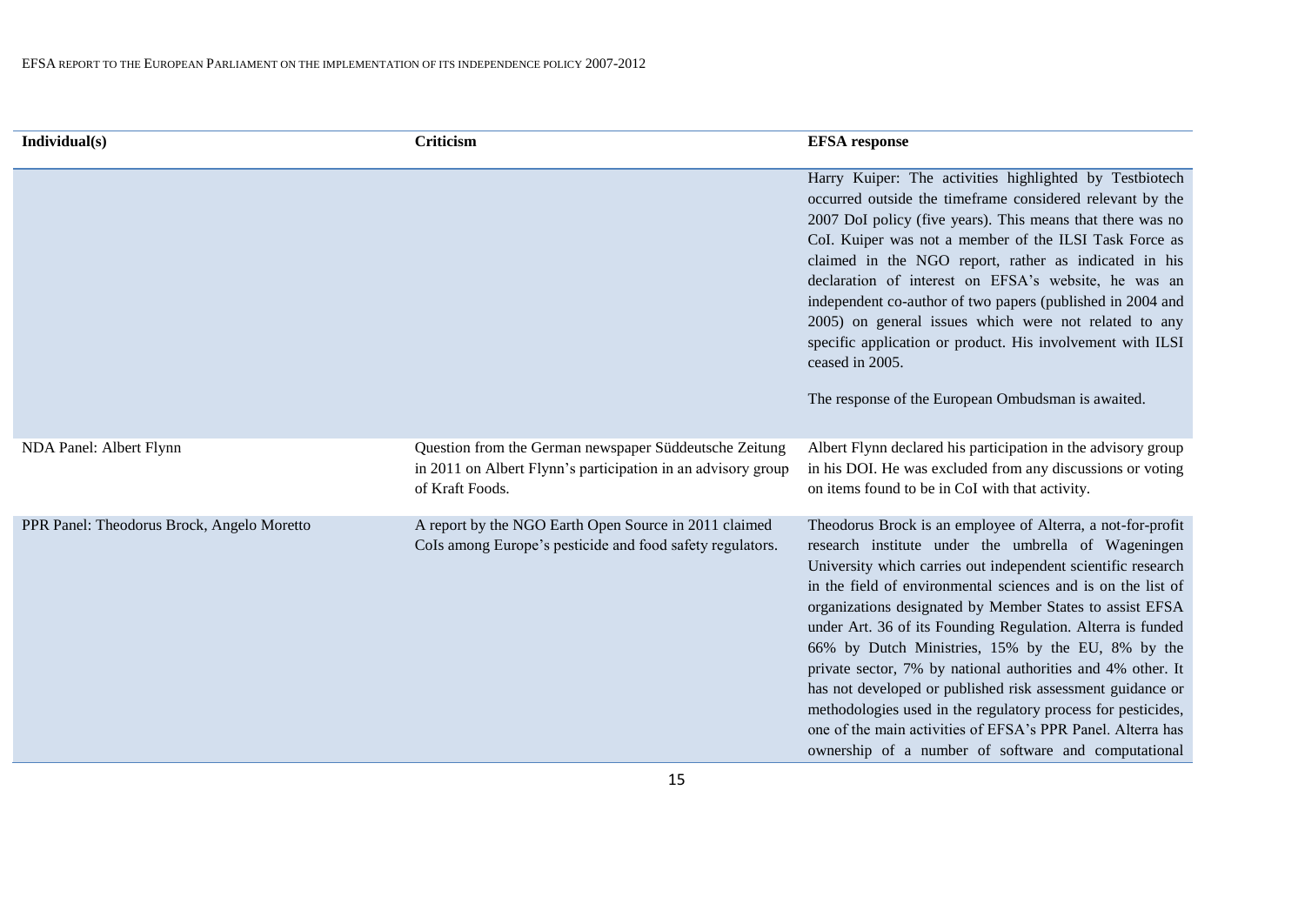#### **Individual(s) Criticism EFSA response**

models. As declared in his declaration of interest, Alterra has provided advice to the agrochemical sector in relation to specific products (active substances); if any of these (or any other product competing with these products) should be discussed at the PPR Panel, Brock's participation would be subject to restrictions under the specific declaration of interest system laid down in EFSA's policies and rules. SETAC is a non-profit professional society for researchers and institutions engaged in the environmental sciences with a mission to support the development of principles and practices for protection, enhancement and management of sustainable environmental quality and ecosystem integrity. It has a balanced membership between academia, industry and government. Theodorus Brock receives no funding from his involvement in SETAC. No CoI could be identified.

Angelo Moretto: did not declare a financial interest related to the assessment of chemical substances. EFSA started a process aimed at verifying whether a breach of trust occurred but he resigned from his position of member of PPR before the conclusion of the process. The scientific outputs to which Angelo Moretto had contributed were audited by EFSA's Internal Audit Capacity for any evidence of bias; none was found. Over 400 hours of staff time were devoted to this audit.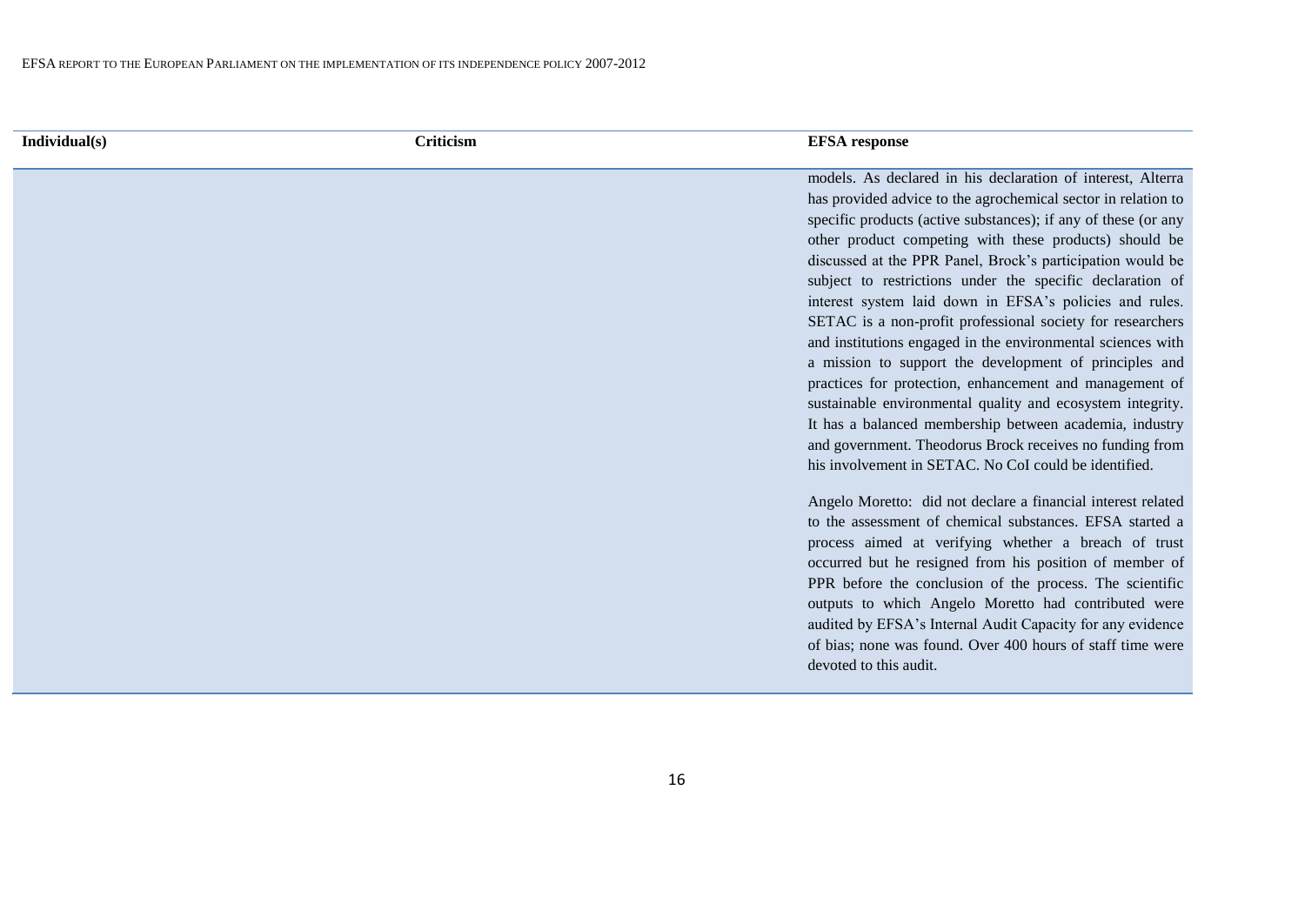| Individual(s)                                                                               | Criticism                                                                                                                                                                                                                                                                                                                    | <b>EFSA</b> response                                                                                                                                                                                                                                                                                                                                                                                                                                                                                                                                                                                                                                                                                                                                                                                                                                                                                                                                                                                                                                                                                                                                                                                                                                                                                    |
|---------------------------------------------------------------------------------------------|------------------------------------------------------------------------------------------------------------------------------------------------------------------------------------------------------------------------------------------------------------------------------------------------------------------------------|---------------------------------------------------------------------------------------------------------------------------------------------------------------------------------------------------------------------------------------------------------------------------------------------------------------------------------------------------------------------------------------------------------------------------------------------------------------------------------------------------------------------------------------------------------------------------------------------------------------------------------------------------------------------------------------------------------------------------------------------------------------------------------------------------------------------------------------------------------------------------------------------------------------------------------------------------------------------------------------------------------------------------------------------------------------------------------------------------------------------------------------------------------------------------------------------------------------------------------------------------------------------------------------------------------|
| Working Group on the Threshold of Toxicological Concern<br>(TTC): Alan Boobis, Susan Barlow | Question from the German magazine Der Speigel in 2011 in<br>relation to Alan Boobis not declaring ILSI work in DOI.<br>EU Food Policy question in 2011 on Alan Boobis's<br>involvement on TTC with ILSI and EFSA.<br>Various question on the selection of the Working Group on<br>TTC and the role of Susan Barlow as Chair. | Alan Boobis made clear that his involvement with ILSI<br>Europe was not related to any substances reviewed by<br>EFSA. He was involved in a group investigating whether<br>different techniques can be used in combination with the<br>TTC concept to determine whether particular substances in<br>chemical mixtures of unknown identity could be of<br>toxicological concern. That aspect of the application of the<br>TTC concept is not part of the EFSA opinion and therefore<br>no CoI existed.<br>Susan Barlow, an expert member of the Scientific<br>Committee since July 2008, was invited to chair the TTC<br>Working Group as she is one of Europe's leading experts in<br>the field of chemical toxicology. The Working Group<br>evaluated the relevance and reliability of the TTC for<br>submission to the Scientific Committee. Susan Barlow<br>wrote a monograph, or a description, on TTC for ILSI in<br>2005. This was not a position paper or guidance document<br>of ILSI but summarised existing knowledge on a complex<br>scientific concept for a lay audience. She declared this work<br>at the time in her annual declaration of interests and EFSA<br>did not consider this work to constitute a conflict of interest<br>when assessing her declaration of interests in 2009. |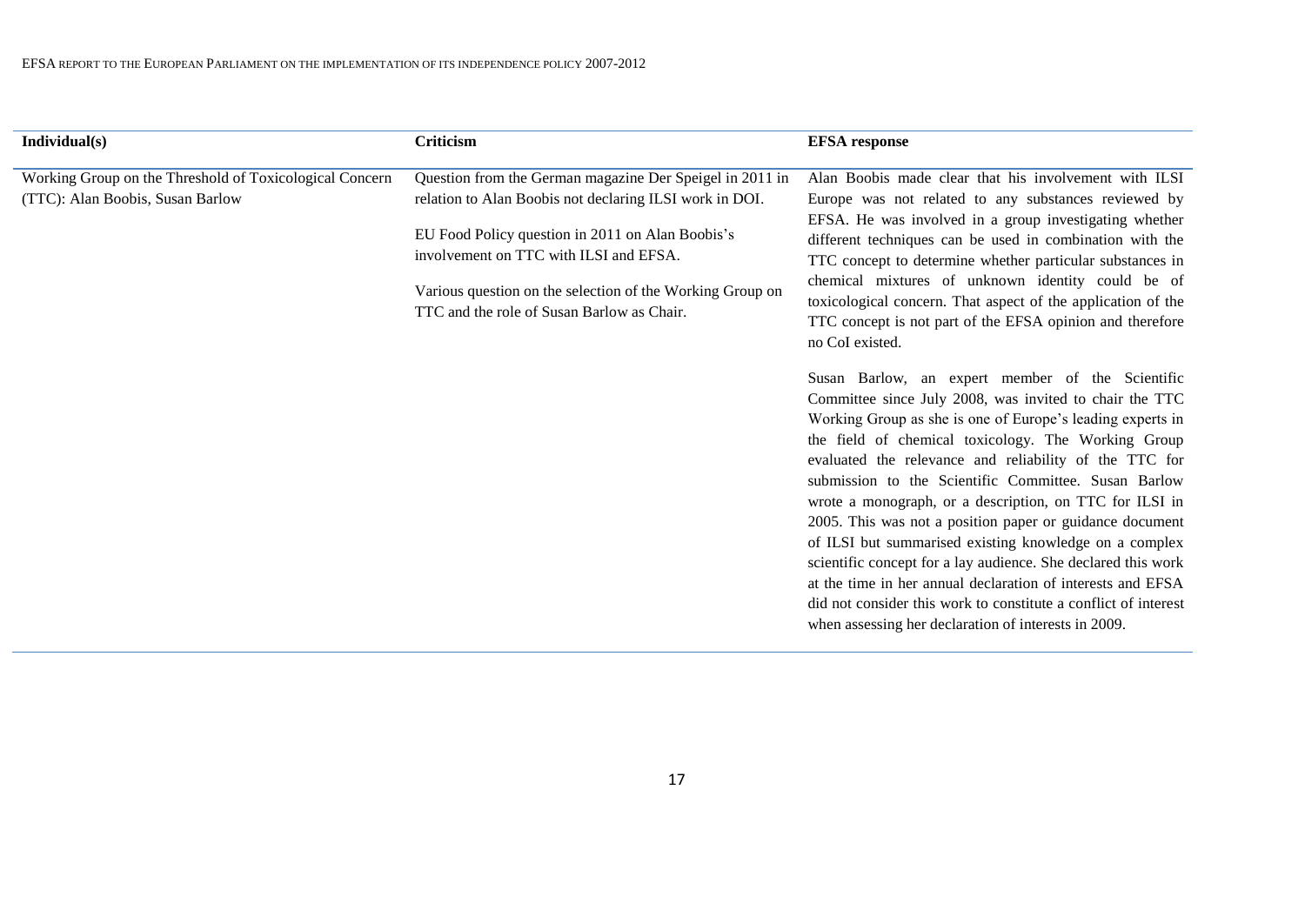| Individual(s)                              | Criticism                                                                                                          | <b>EFSA</b> response                                                                                                                                                                                                                                                                                                                                                                                                                                                                                           |
|--------------------------------------------|--------------------------------------------------------------------------------------------------------------------|----------------------------------------------------------------------------------------------------------------------------------------------------------------------------------------------------------------------------------------------------------------------------------------------------------------------------------------------------------------------------------------------------------------------------------------------------------------------------------------------------------------|
| EFSA's Scientific Committee: Corrado Galli | A report by the NGO Earth Open Source in 2011 claimed<br>CoIs among Europe's pesticide and food safety regulators. | Corrado Galli did not declare a financial interest related to<br>the assessment of chemical substances. EFSA started a<br>process aimed at verifying whether a breach of trust<br>occurred but he resigned from his position of member of<br>Scientific Committee and Working Group on<br>Nanotoxicology before the conclusion of the process. The<br>scientific outputs to which Corrado Galli had contributed<br>were audited by EFSA's Internal Audit Capacity for any<br>evidence of bias; none was found. |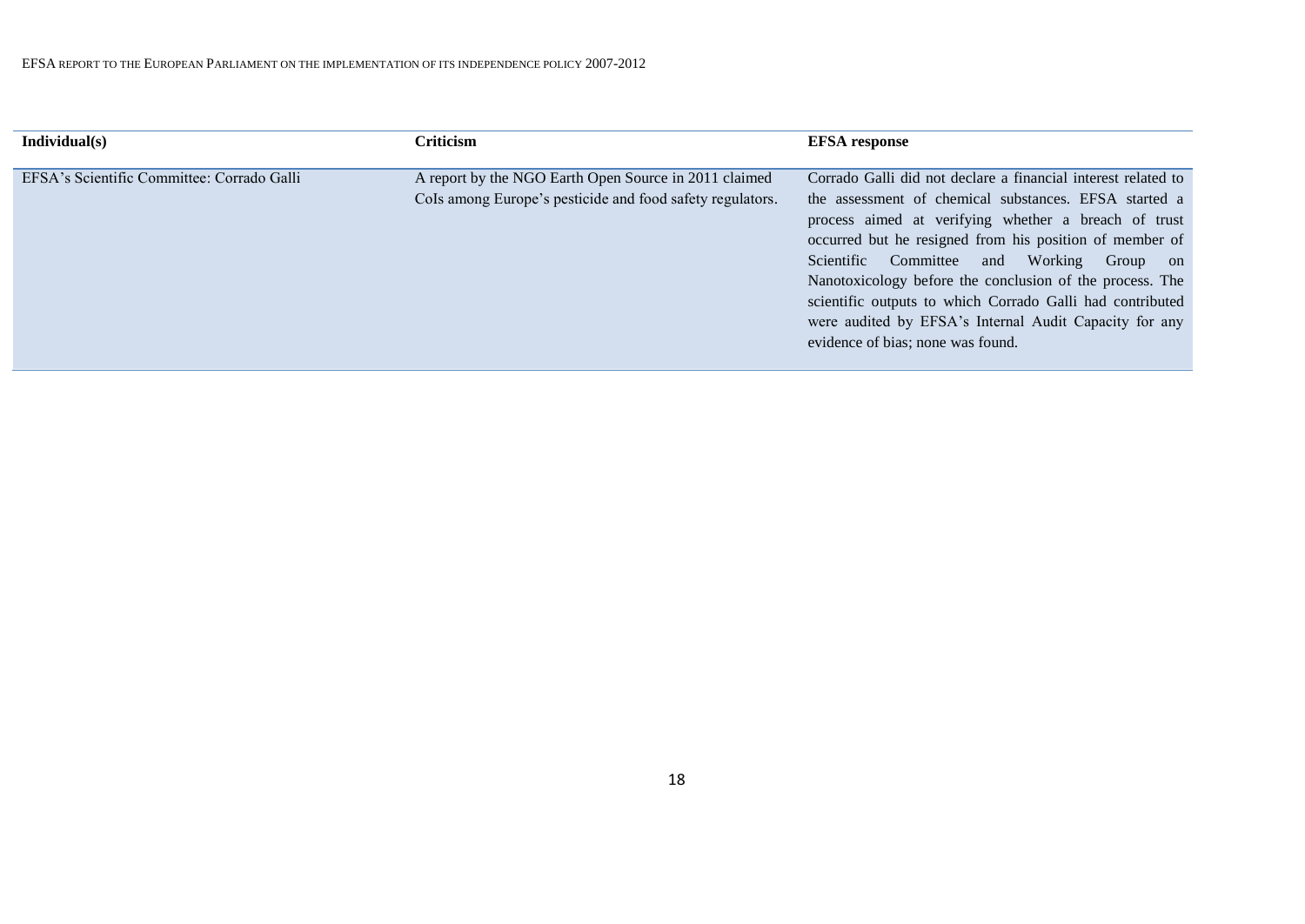| Individual(s) | Criticism                                            | <b>EFSA</b> response                                                                                                                                                                                                                                                                                                                                                                                                                                                                                                                            |
|---------------|------------------------------------------------------|-------------------------------------------------------------------------------------------------------------------------------------------------------------------------------------------------------------------------------------------------------------------------------------------------------------------------------------------------------------------------------------------------------------------------------------------------------------------------------------------------------------------------------------------------|
|               | <b>EFSA Management Board Members</b>                 |                                                                                                                                                                                                                                                                                                                                                                                                                                                                                                                                                 |
| Diána Bánáti  | Involvement with ILSI (various sources of criticism) | Diána Bánáti was appointed member of the EFSA<br>Management Board in June 2006 and re-appointed for a<br>second term in 2010 with a 4-year mandate. She was elected<br>Chair of the Board in October 2010. In October 2010 the<br>Board decided that in order to avoid any misperception of<br>its role, the chair should refrain from having management or<br>influential roles in organisations representing interests in the<br>food chain, other than public interest. As a result, Diána<br>Bánáti resigned from the board of ILSI Europe. |
|               |                                                      | Diána Bánáti informed EFSA on 8 May 2012 of her<br>decision to take up a professional position at the<br>International Life Sciences Institute (ILSI). EFSA regarded<br>this position as incompatible with her role as member and<br>Chair of the Board. Upon request of EFSA, Diána Bánáti<br>resigned from the Board and the Authority made this<br>decision known as soon as possible on 9 May 2012.                                                                                                                                         |
|               |                                                      | EFSA has no role in the selection process of the members of<br>the Board; members are appointed by Council after<br>consulting the European Parliament on the basis of a short-<br>list drawn up by the European Commission following an<br>open call for expression of interest. The Board has no<br>influence on EFSA's scientific advice; this is the sole<br>responsibility of EFSA's Scientific Panels and Scientific                                                                                                                      |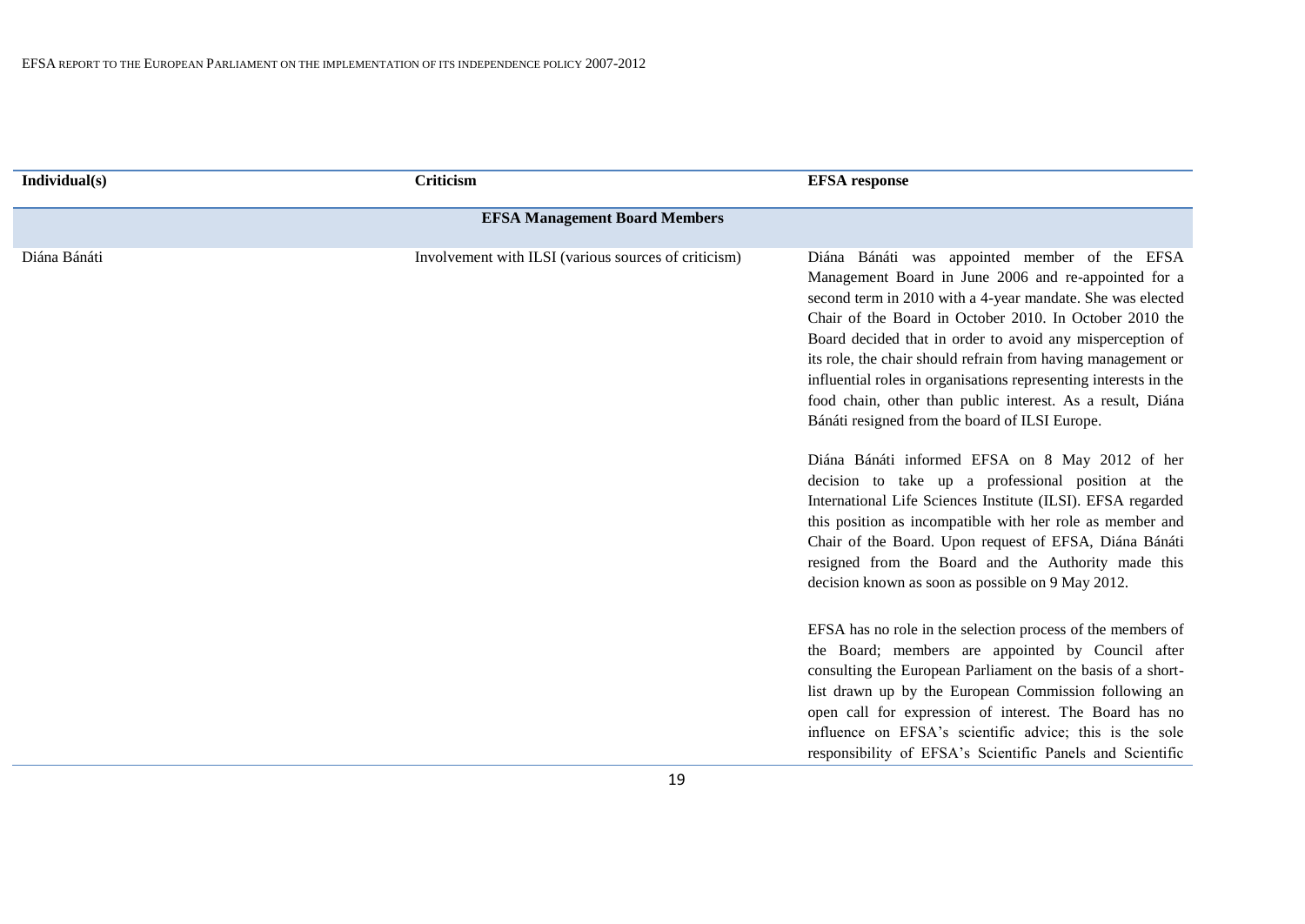| Individual(s)                                                  | Criticism                                                                                                                                                                                                               | <b>EFSA</b> response                                                                                                                                                                                                                                                                                                                                                                                                                                                                                                                                                                                                                                                                                                                                                                                                                                                                                                                                                                                                                                                                                                                     |
|----------------------------------------------------------------|-------------------------------------------------------------------------------------------------------------------------------------------------------------------------------------------------------------------------|------------------------------------------------------------------------------------------------------------------------------------------------------------------------------------------------------------------------------------------------------------------------------------------------------------------------------------------------------------------------------------------------------------------------------------------------------------------------------------------------------------------------------------------------------------------------------------------------------------------------------------------------------------------------------------------------------------------------------------------------------------------------------------------------------------------------------------------------------------------------------------------------------------------------------------------------------------------------------------------------------------------------------------------------------------------------------------------------------------------------------------------|
|                                                                |                                                                                                                                                                                                                         | Committee. The Board voluntarily adopted a Code of<br>Conduct for its members in June 2011 along with new<br>procedures for screening the declarations of interest of<br>Board members in October 2011.                                                                                                                                                                                                                                                                                                                                                                                                                                                                                                                                                                                                                                                                                                                                                                                                                                                                                                                                  |
| Milan Kovác, Matthias Horst, Jiri Ruprich, Piet<br>Vanthemsche | A 2011 report by the NGO CEO alleged conflicts of interest<br>of four Management Board members with Danone, ILSI,<br>EUFIC (European Food Information Council) and COPA<br>(the European farmers' representative body). | EFSA's Founding Regulation stipulates that four members<br>of the Management Board "shall have their background in<br>organisations representing consumers and other interests in<br>the food chain". Milan Kovác, Matthias Horst, Jiri Ruprich<br>and Piet Vanthemsche were appointed by the Council in<br>recognition of their high level of expertise and valuable<br>experience in food safety. All the interests referred to in the<br>report had been declared by the members in question<br>EFSA has no role in the selection process of the members of<br>the Board; members are appointed by Council after<br>consulting the European Parliament on the basis of a short-<br>list drawn up by the European Commission following an<br>open call for expression of interest. The Board has no<br>influence on EFSA's scientific advice; this is the sole<br>responsibility of EFSA's Scientific Panels and Scientific<br>Committee. The Board voluntarily adopted a Code of<br>Conduct for its members in June 2011 along with new<br>procedures for screening the declarations of interest of<br>Board members in October 2011. |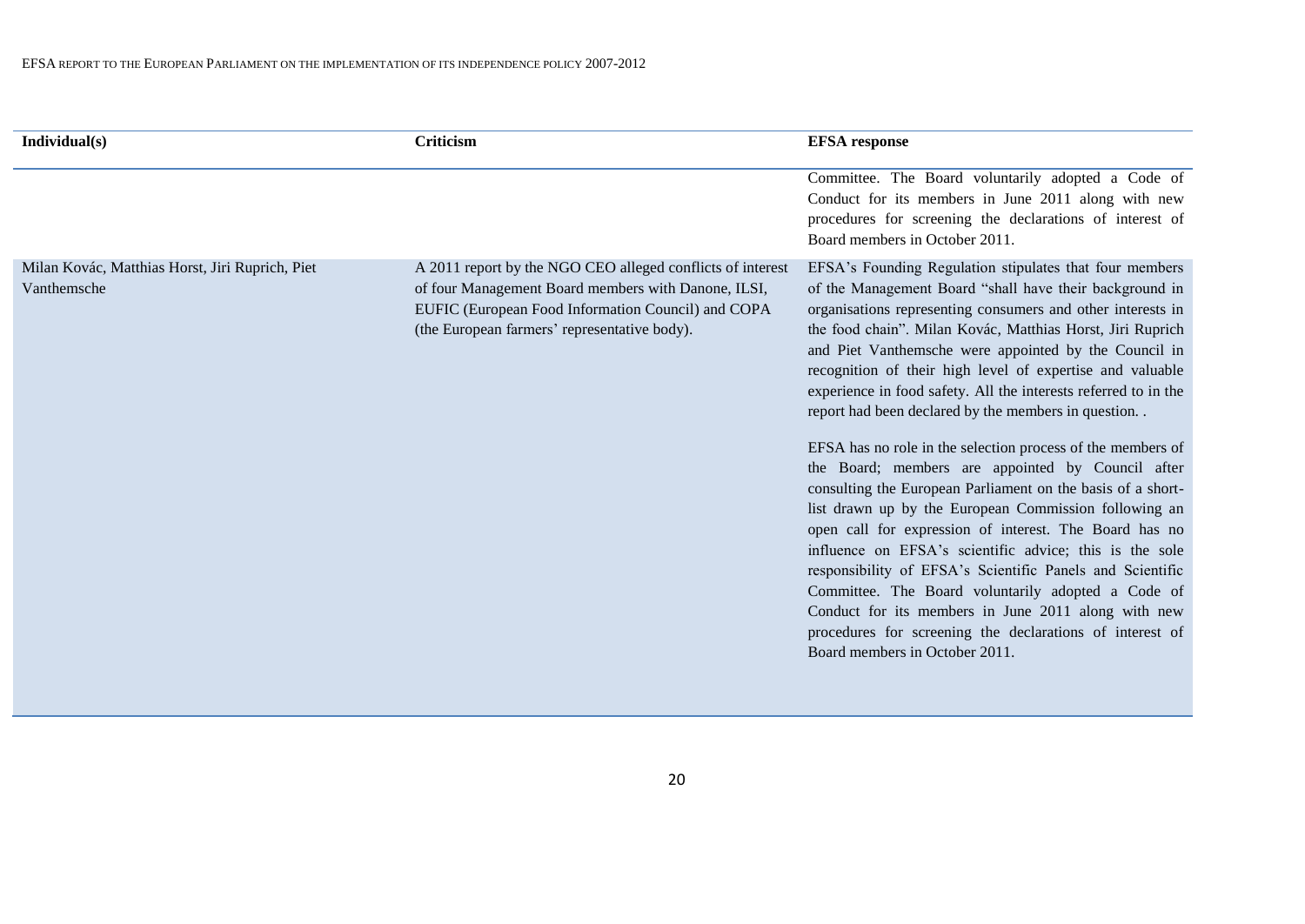| Individual(s) | Criticism | <b>EFSA</b> response                                                                                                                                                                         |
|---------------|-----------|----------------------------------------------------------------------------------------------------------------------------------------------------------------------------------------------|
|               |           | Milan Kovác updated his DoI to reflect ILSI Global as a<br>"private" organisation. He terminated any involvement with<br>either ILSI Global or ILSI Europe in 2011.                          |
|               |           | Jiri Ruprich was a member of the Czech Scientific<br>Committee of the Danone Institute until March 2011; he<br>was not a member of its management body and received no<br>financial support. |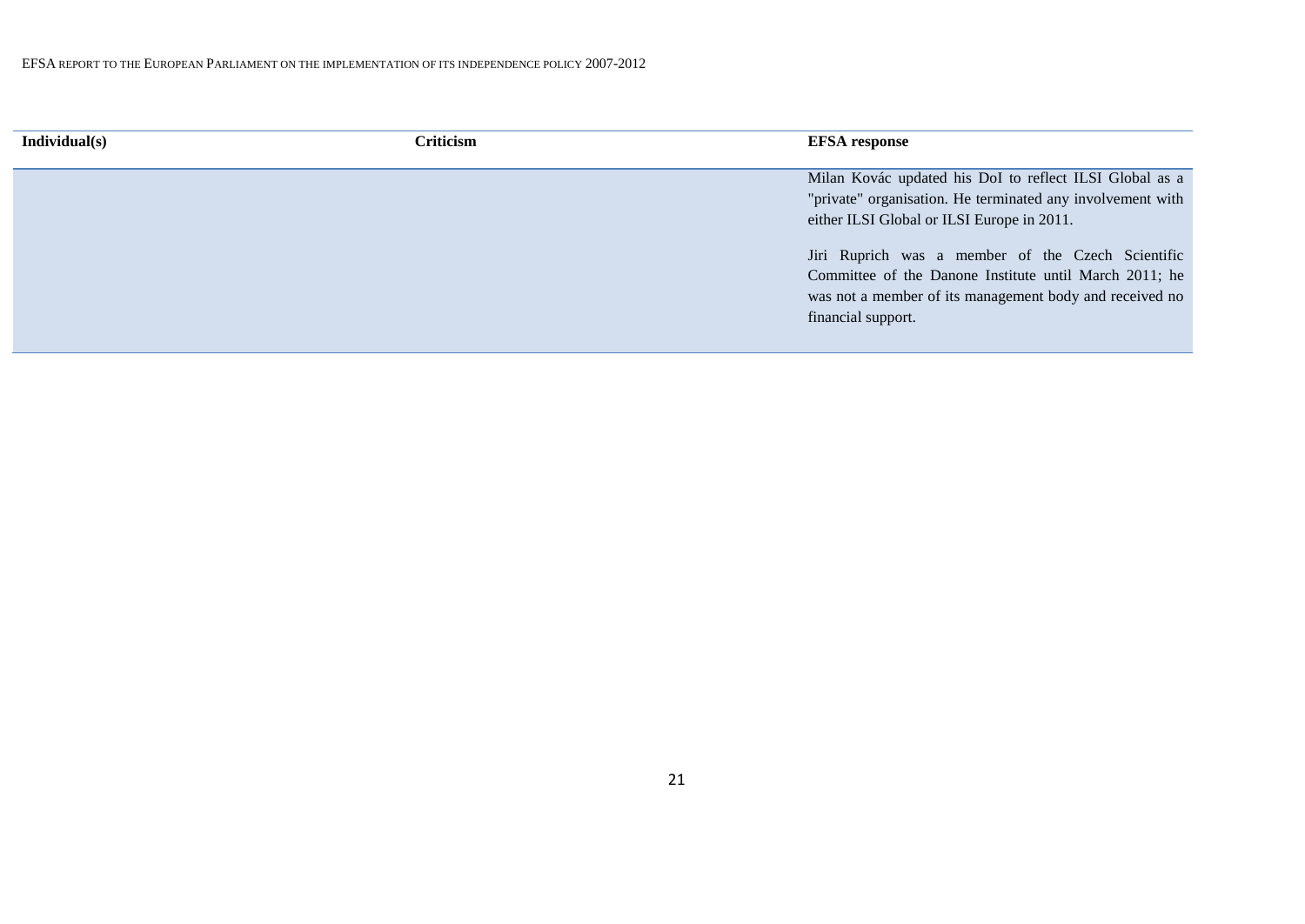| Individual(s)        | <b>Criticism</b>                                                                                                                              | <b>EFSA</b> response                                                                                                                                                                                                                                                                                                                                                                                                                                                                                                                                                                                                                                                                                                                                                                                                                                                                                                                                                                                                                                                                                                                                                                                                     |  |  |  |  |  |  |
|----------------------|-----------------------------------------------------------------------------------------------------------------------------------------------|--------------------------------------------------------------------------------------------------------------------------------------------------------------------------------------------------------------------------------------------------------------------------------------------------------------------------------------------------------------------------------------------------------------------------------------------------------------------------------------------------------------------------------------------------------------------------------------------------------------------------------------------------------------------------------------------------------------------------------------------------------------------------------------------------------------------------------------------------------------------------------------------------------------------------------------------------------------------------------------------------------------------------------------------------------------------------------------------------------------------------------------------------------------------------------------------------------------------------|--|--|--|--|--|--|
|                      | <b>EFSA Staff Members</b>                                                                                                                     |                                                                                                                                                                                                                                                                                                                                                                                                                                                                                                                                                                                                                                                                                                                                                                                                                                                                                                                                                                                                                                                                                                                                                                                                                          |  |  |  |  |  |  |
| <b>Suzy Renckens</b> | A joint report by the NGOs Testbiotech and CEO criticises<br>Suzy Renckens' employment at Syngenta after her contract<br>at EFSA had expired. | Suzy Renckens was head of the scientific secretariat unit of<br>the EFSA GMO Panel when her contract expired in March<br>2008. After a brief period, she took up employment with<br>Sygenta during May 2008 and informed EFSA at that time.<br>In accordance with Article 16 of the EU Staff Regulations<br>and Conditions applicable to the other servants of the Union<br>and in line with common practice in EU Agencies, EFSA<br>assessed the information provided by Suzy Renckens. As<br>she was not a decision maker in relation to EFSA's<br>scientific advice, authorisations or approvals, EFSA raised<br>no objections to the new position. In November 2009, EFSA<br>checked with Suzy Renckens as regards her current<br>employment status and reminded her of her obligations in<br>relation to confidentiality. At no time has EFSA seen any<br>evidence to suggest that Suzy Renckens breached her<br>responsibilities. If that were the case, legal action by EFSA<br>would be considered.<br>Since then, EFSA has put in place a detailed procedure to be<br>followed by staff leaving EFSA (see description of Decision<br>of Executive Director on staff leaving service on p. 7 of this<br>report). |  |  |  |  |  |  |
|                      |                                                                                                                                               |                                                                                                                                                                                                                                                                                                                                                                                                                                                                                                                                                                                                                                                                                                                                                                                                                                                                                                                                                                                                                                                                                                                                                                                                                          |  |  |  |  |  |  |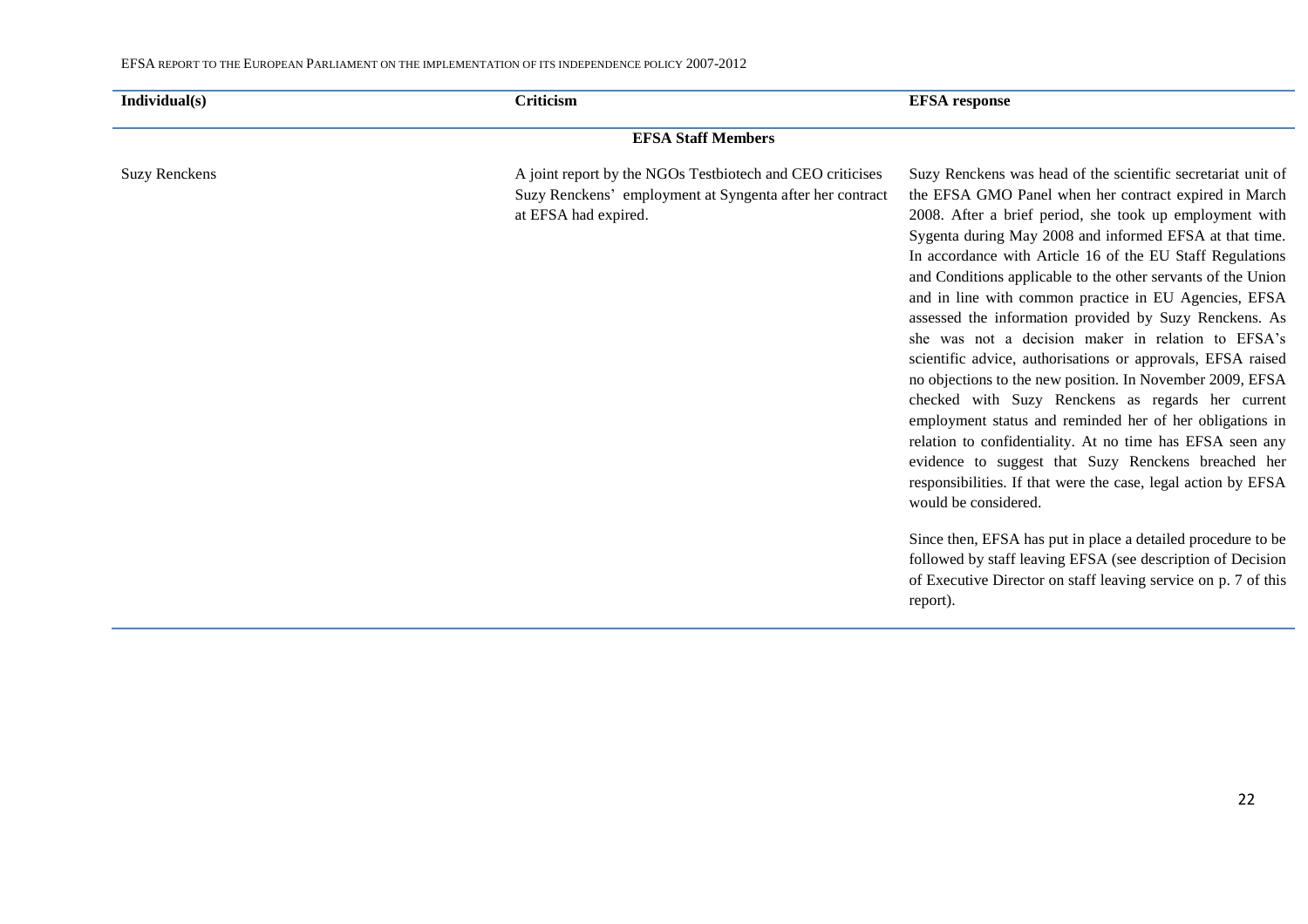| Individual(s) | Criticism                                                | <b>EFSA</b> response                                                                                   |
|---------------|----------------------------------------------------------|--------------------------------------------------------------------------------------------------------|
|               |                                                          |                                                                                                        |
| Laura Smillie |                                                          | A report by the NGO CEO claimed that EFSA's Laura Smillie was hired on a fixed-term contract following |
|               | employment of Laura Smillie represented a CoI due to her | a transparent selection procedure that included both written                                           |
|               | previous employment at EUFIC.                            | and oral examinations, under the scrutiny of a selection                                               |
|               |                                                          | panel of EFSA staff members. She works full time for                                                   |
|               |                                                          | EFSA, is paid by the Authority and, like all staff, is subject                                         |
|               |                                                          | to the Staff Regulations applicable to the European                                                    |
|               |                                                          | Commission, EU Institutions, bodies and agencies. Laura                                                |
|               |                                                          | Smillie is fully subject to the obligations of avoiding                                                |
|               |                                                          | conflicts of interest during her time at EFSA, being                                                   |
|               |                                                          | impartial and fair, behaving professionally and respecting                                             |
|               |                                                          | the confidentiality of data. Hence, like any other civil                                               |
|               |                                                          | servant, she is required to act independently in the public                                            |
|               |                                                          | interest. She is required to complete an annual DoI, which is                                          |
|               |                                                          | then screened by the Appointing Authority and used as a                                                |
|               |                                                          | basis for preventing the occurrence of CoIs. EFSA                                                      |
|               |                                                          | concluded that no CoI existed between her previous                                                     |
|               |                                                          | experience and her position at EFSA.                                                                   |
|               |                                                          |                                                                                                        |
|               |                                                          |                                                                                                        |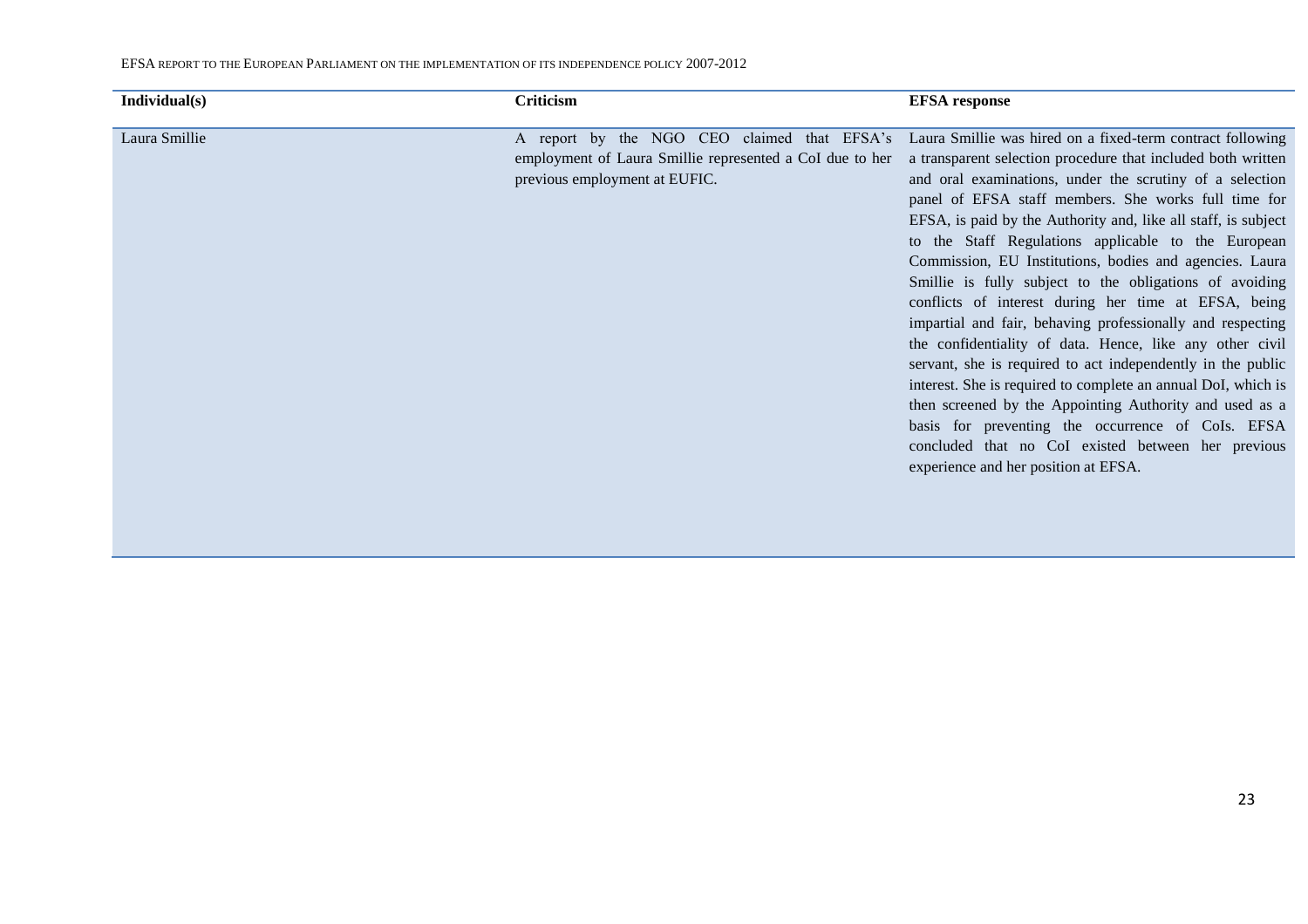# **ANNEX 2: ANNUAL AND SPECIFIC DECLARATION OF INTERESTS (IMPLEMENTING RULES 2012)**

#### **I: ANNUAL DECLARATION OF INTERESTS (ADoI)**

Title (Ms., Mr., Dr., Prof.): **\_\_\_\_**

**First Name: \_\_\_\_\_\_\_\_\_\_\_\_\_\_\_\_\_\_\_\_\_\_\_\_\_\_\_\_\_\_\_\_\_\_\_\_\_\_\_\_**

**Surname**: **\_\_\_\_\_\_\_\_\_\_\_\_\_\_\_\_\_\_\_\_\_\_\_\_\_\_\_\_\_\_\_\_\_\_\_\_\_\_\_\_\_\_\_\_\_\_\_\_\_\_\_**

**Profession**: **\_\_\_\_\_\_\_\_\_\_\_\_\_\_\_\_\_\_\_\_\_\_\_\_\_\_\_\_\_\_\_\_\_\_\_\_\_\_\_\_\_\_\_\_\_\_\_\_\_\_\_\_\_\_\_**

#### **hereby declares to have the following interests relating to his or her EFSA activities**

*(Please specify the interest that you or your close family members currently have or have had last year and/or in the past 5 years.)*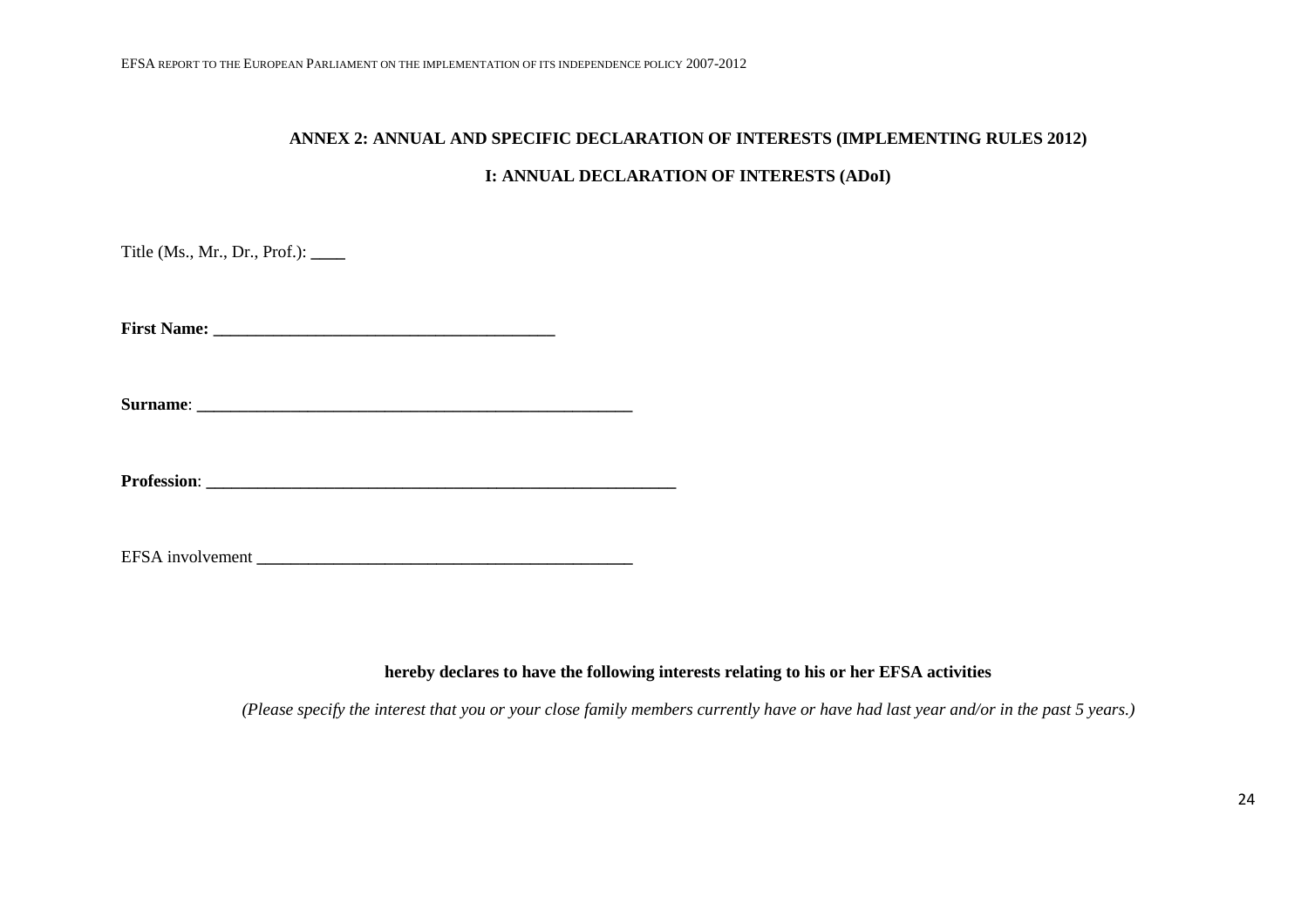| I. Economic interest <sup>4</sup> | Current <sup>1</sup><br><b>Please answer Yes</b><br>or No | Past Period <sup>1</sup><br>From/To<br>(Month/Year) | Name of Organisation <sup>2</sup> | Subject matter <sup>3</sup> |
|-----------------------------------|-----------------------------------------------------------|-----------------------------------------------------|-----------------------------------|-----------------------------|
|                                   |                                                           |                                                     |                                   |                             |
|                                   |                                                           |                                                     |                                   |                             |
|                                   |                                                           |                                                     |                                   |                             |

- 1. Please indicate activities that are currently ongoing. Indicate starting date (month/year). For activities that are no longer ongoing and that have been completed in the preceding five years, please indicate starting and ending date (month/year).
- 2. Please indicate name, location and nature of the organization.
- 3. Please indicate the activity of the entity, e.g. types of substances, products, guidance documents, processes or policies and how it relates to remit of the scientific group.
- 4. Please indicate any economic stake or share in a body with an interest in the subject matter, including the stocks, equities or bonds thereof, or of one of its subsidiaries or of a company in which it has a holding. Financial instruments on which the individual has no influence are not to be considered relevant for the purposes of the present decision.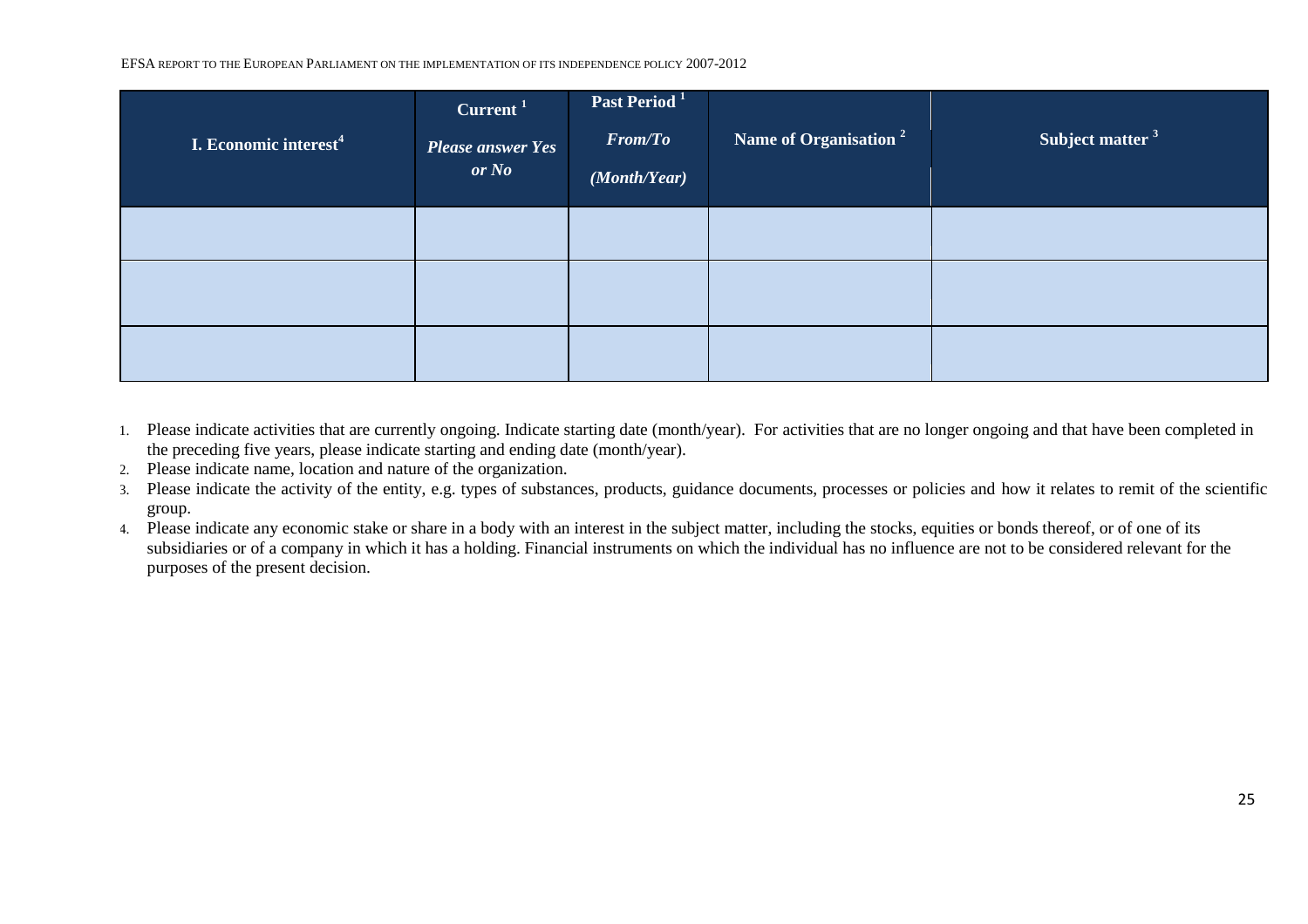| <b>II. Member of a Managing Body or</b><br>equivalent structure <sup>5</sup> | Current <sup>1</sup><br><b>Please answer Yes</b><br>or No | <b>Past Period</b> <sup>1</sup><br><b>From/To</b><br>(Month/Year) | Name of Organisation <sup>2</sup> | Subject matter <sup>3</sup> |
|------------------------------------------------------------------------------|-----------------------------------------------------------|-------------------------------------------------------------------|-----------------------------------|-----------------------------|
|                                                                              |                                                           |                                                                   |                                   |                             |
|                                                                              |                                                           |                                                                   |                                   |                             |

2. Please indicate name, location and nature of the organization.

3. Please indicate the activity of the entity, e.g. types of substances, products, guidance documents, processes or policies and how it relates to the remit of the scientific group.

5. Please indicate any participation in the internal decision-making (e.g. board membership, directorship) of a public or private entity with an interest in the subject matter.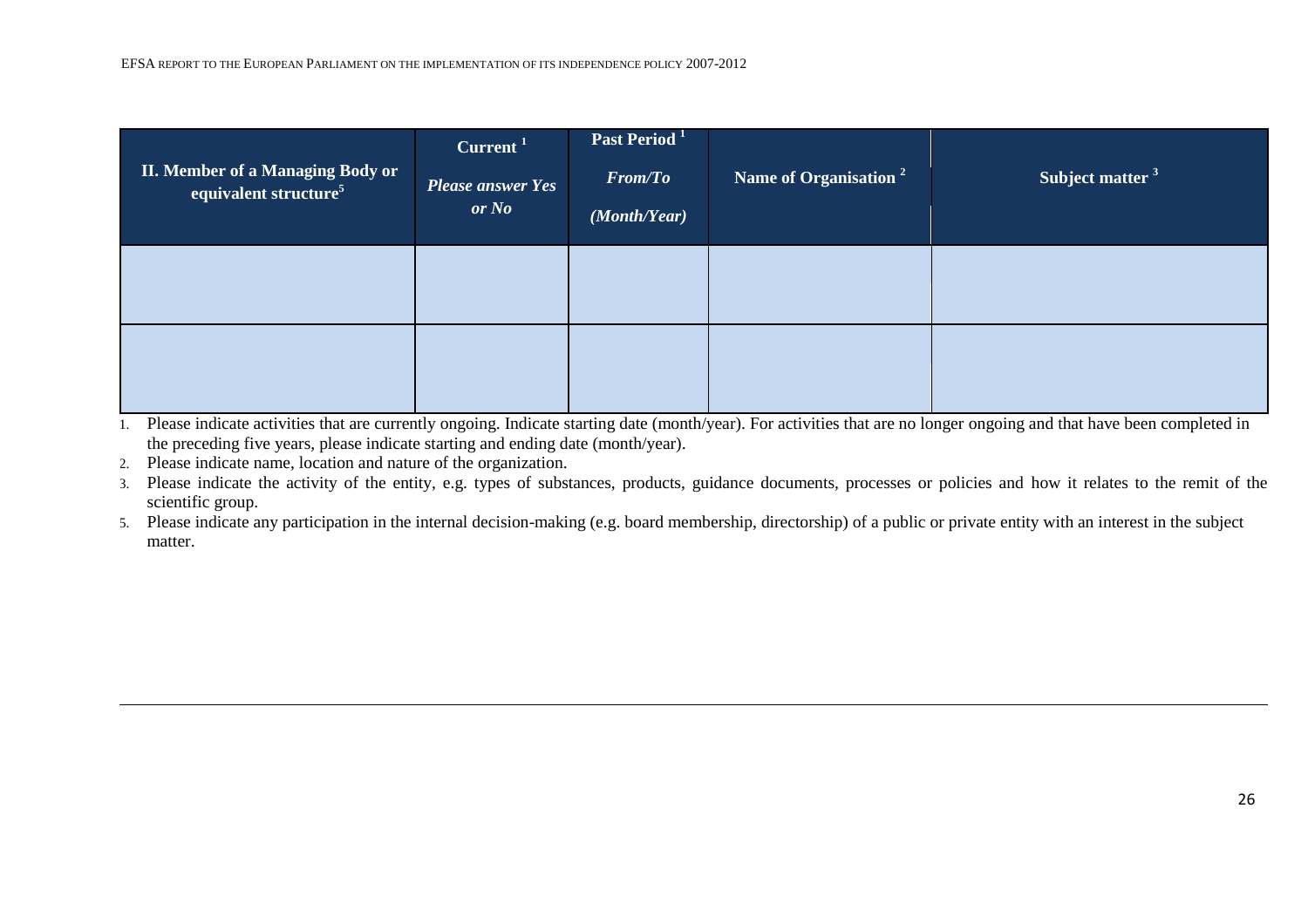| <b>III. Member of a Scientific Advisory</b><br>Body <sup>6</sup> | Current <sup>1</sup><br><b>Please answer Yes</b><br>or No | Past Period <sup>1</sup><br><b>From/To</b><br>(Month/Year) | Name of Organisation <sup>2</sup> | Subject matter <sup>3</sup> |
|------------------------------------------------------------------|-----------------------------------------------------------|------------------------------------------------------------|-----------------------------------|-----------------------------|
|                                                                  |                                                           |                                                            |                                   |                             |
|                                                                  |                                                           |                                                            |                                   |                             |
|                                                                  |                                                           |                                                            |                                   |                             |

1. Please indicate activities that are currently ongoing. Indicate starting date (month/year). For activities that are no longer ongoing and that have been completed in the preceding five years, please indicate starting and ending date (month/year).

2. Please indicate name, location and nature of the organization.

3. Please indicate the activity of the entity, e.g. types of substances, products, guidance documents, processes or policies and how it relates to the remit of the scientific group.

6. Please indicate any participation in the works of a scientific advisory body, created permanent and created ad hoc, managed by a body with an interest in the subject matter, with a right to have an influence on its output(s). This includes also past participation in scientific activities carried out with EFSA, such as membership of Scientific Panels, Working Groups and Networks. Any advice related to product development shall be declared exclusively under "Ad hoc or occasional consultancy".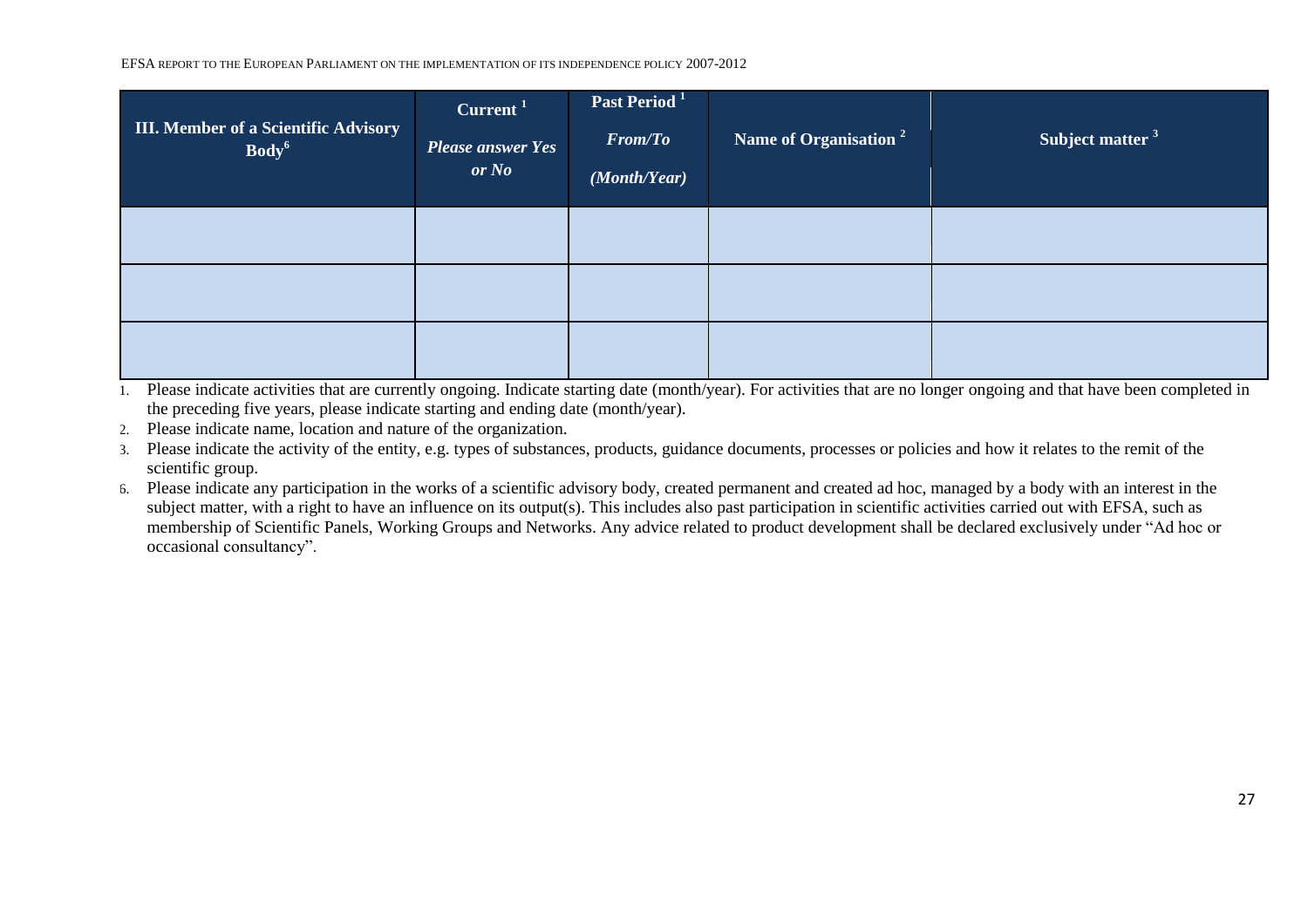| <b>IV. Employment<sup>7</sup></b> | Current $1$<br><b>Please answer Yes</b><br>or No | Past Period <sup>1</sup><br><b>From/To</b><br>(Month/Year) | Name of Organisation <sup>2</sup> | Subject matter <sup>3</sup> |
|-----------------------------------|--------------------------------------------------|------------------------------------------------------------|-----------------------------------|-----------------------------|
|                                   |                                                  |                                                            |                                   |                             |
|                                   |                                                  |                                                            |                                   |                             |
|                                   |                                                  |                                                            |                                   |                             |

- 1. Please indicate activities that are currently ongoing. Indicate starting date (month/year). For activities that are no longer ongoing and that have been completed in the preceding five years, please indicate starting and ending date (month/year).
- 2. Please indicate name, location and nature of the organization and whether it is a Food Safety Organisation or not.
- 3. Please indicate the activity of the entity, e.g. types of substances, products, guidance documents, processes or policies and how it relates to the remit of the scientific group.
- 7. Please indicate any form of regular occupation or business, part-time or full-time, paid or unpaid, including self-employment (e.g. consultancy), in any body with an interest in the subject matter. This also includes employment by EFSA.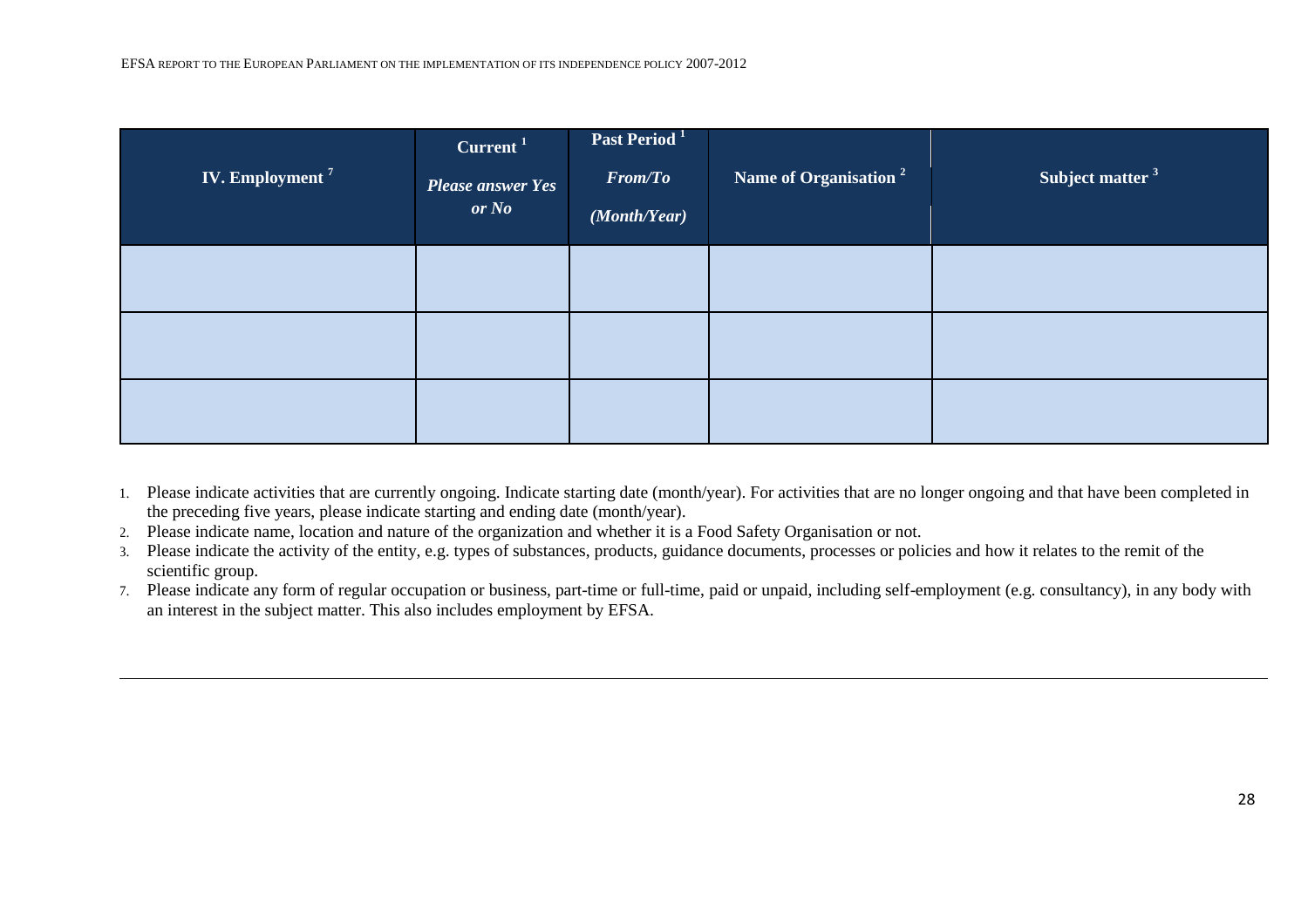| V. Ad hoc or occasional<br>consultancy/Advisory <sup>8</sup> | Current <sup>1</sup><br><b>Please answer Yes</b><br>or No | Past Period <sup>1</sup><br><b>From/To</b><br>(Month/Year) | Name of Organisation <sup>2</sup> | Subject matter <sup>3</sup> |
|--------------------------------------------------------------|-----------------------------------------------------------|------------------------------------------------------------|-----------------------------------|-----------------------------|
|                                                              |                                                           |                                                            |                                   |                             |
|                                                              |                                                           |                                                            |                                   |                             |

- 1. Please indicate activities that are currently ongoing. Indicate starting date (month/year). For activities that are no longer ongoing and that have been completed in the preceding five years, please indicate starting and ending date (month/year).
- 2. Please indicate name, location and nature of the organization.
- 3. Please indicate the activity of the entity, e.g. types of substances, products, guidance documents, processes or policies and how it relates to the remit of the scientific group.
- 8. Please indicate any ad hoc or occasional activity in which the concerned person provides advice or services to undertakings, trade associations or other bodies with an interest in the subject matter. This includes also services provided on an honorary basis (i.e. for free or without the payment of fees or emoluments) and any advice related to products, their development and/or assessment methods thereof.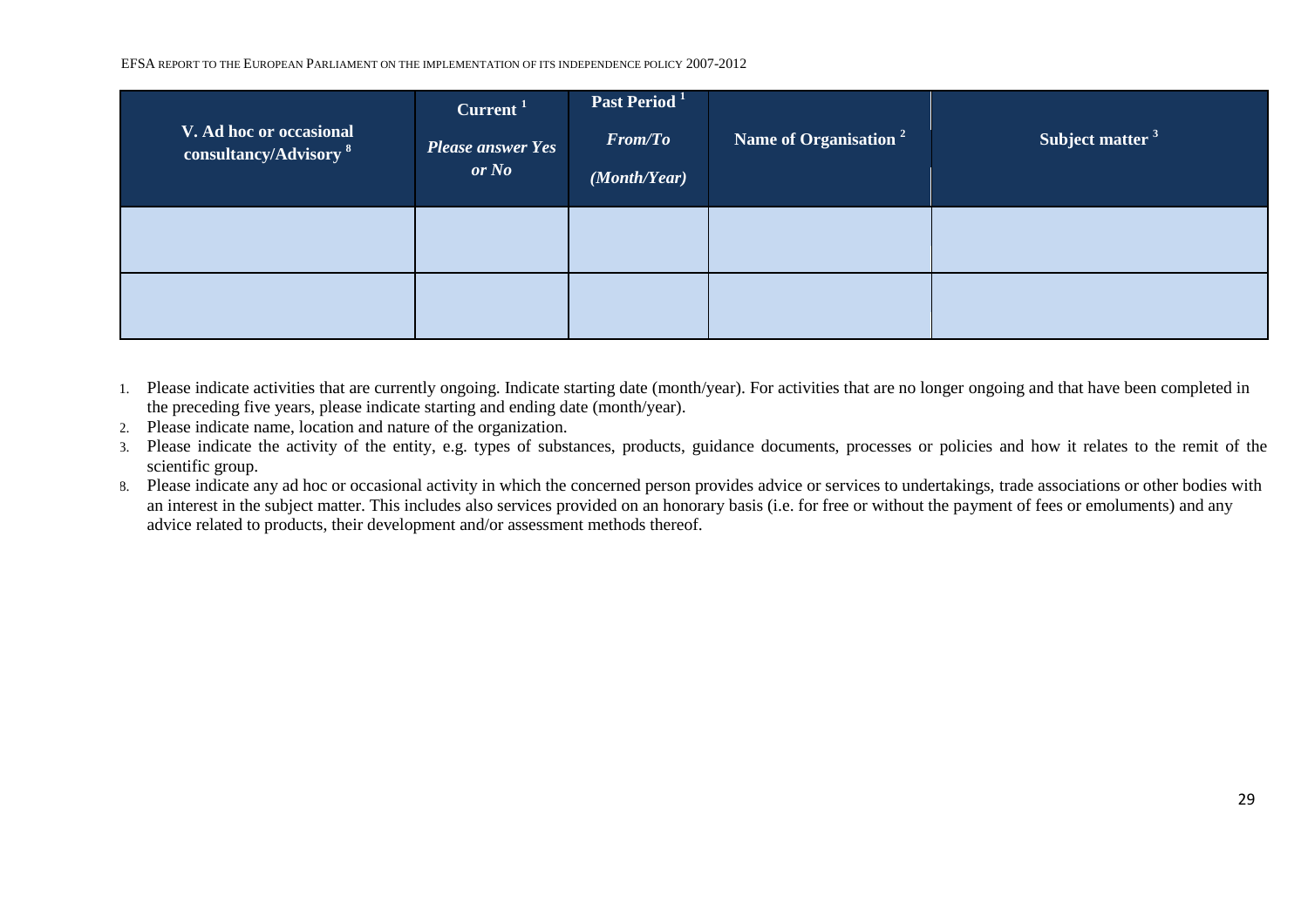| VI. Research funding 9 | Current <sup>1</sup><br><b>Please answer Yes</b><br>or No | Past Period <sup>1</sup><br><b>From/To</b><br>(Month/Year) | Name of Organisation <sup>2</sup> | Subject matter <sup>3</sup> |
|------------------------|-----------------------------------------------------------|------------------------------------------------------------|-----------------------------------|-----------------------------|
|                        |                                                           |                                                            |                                   |                             |
|                        |                                                           |                                                            |                                   |                             |
|                        |                                                           |                                                            |                                   |                             |

1. Please indicate activities that are currently ongoing. Indicate starting date (month/year). For activities that are no longer ongoing and that have been completed in the preceding five years, please indicate starting and ending date (month/year).

2. Please indicate name, location and nature of the organization.

3. Please indicate the activity of the entity, e.g. types of substances, products, guidance documents, processes or policies and how it relates to the remit of the scientific group.

9. Please indicate any funding for research or developmental work on the subject matter received from any public or private body by the concerned person in his or her personal capacity or falling under the professional sphere of influence of that person. The overall proportion of each funding with respect to the annual funding that comes under the professional sphere of influence of that person shall be indicated. It includes grants, rents, reimbursement of expenses, sponsorships and fellowships, also received from EFSA. Grouping by funders and supporters or by subject matters shall be accepted.

**Please also indicate whether the research (co-)funding received from the private sector during the year preceding the submission of the DoI exceeds 25% of the annual research budget that is managed by you for the area under concern or that is otherwise benefiting you, including research funding by your**  organisation (Yes or No):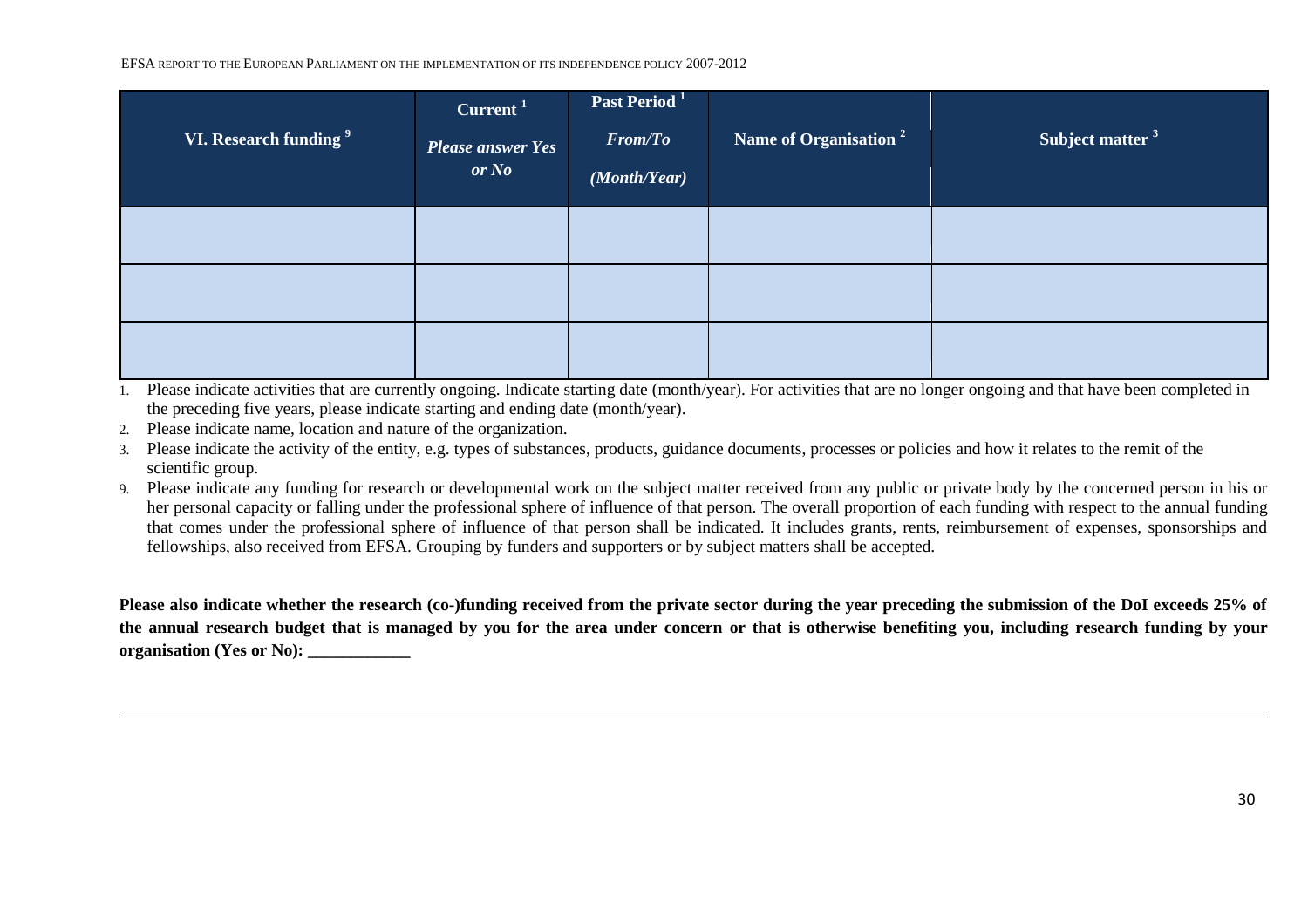| VII. Intellectual property <sup>10</sup> | Current <sup>1</sup><br><b>Please answer Yes</b><br>or No | Past Period <sup>1</sup><br><b>From/To</b><br>(Month/Year) | Name of Organisation $2^{-1}$ | Subject matter <sup>3</sup> |
|------------------------------------------|-----------------------------------------------------------|------------------------------------------------------------|-------------------------------|-----------------------------|
|                                          |                                                           |                                                            |                               |                             |
|                                          |                                                           |                                                            |                               |                             |

1. Please indicate activities that are currently ongoing. Indicate starting date (month/year). For activities that are no longer ongoing and that have been completed in the preceding five years, please indicate starting and ending date (month/year).

- 2. Please indicate name, location and nature of the organization.
- 3. Please indicate the activity of the entity, e.g. types of substances, products, guidance documents, processes or policies and how it relates to the remit of the scientific group.
- 10. Please indicate any right on the subject matter granted to creators and owners of works that are the result of human intellectual creativity and led to a financial gain. Plain authorship and publications shall not be declared.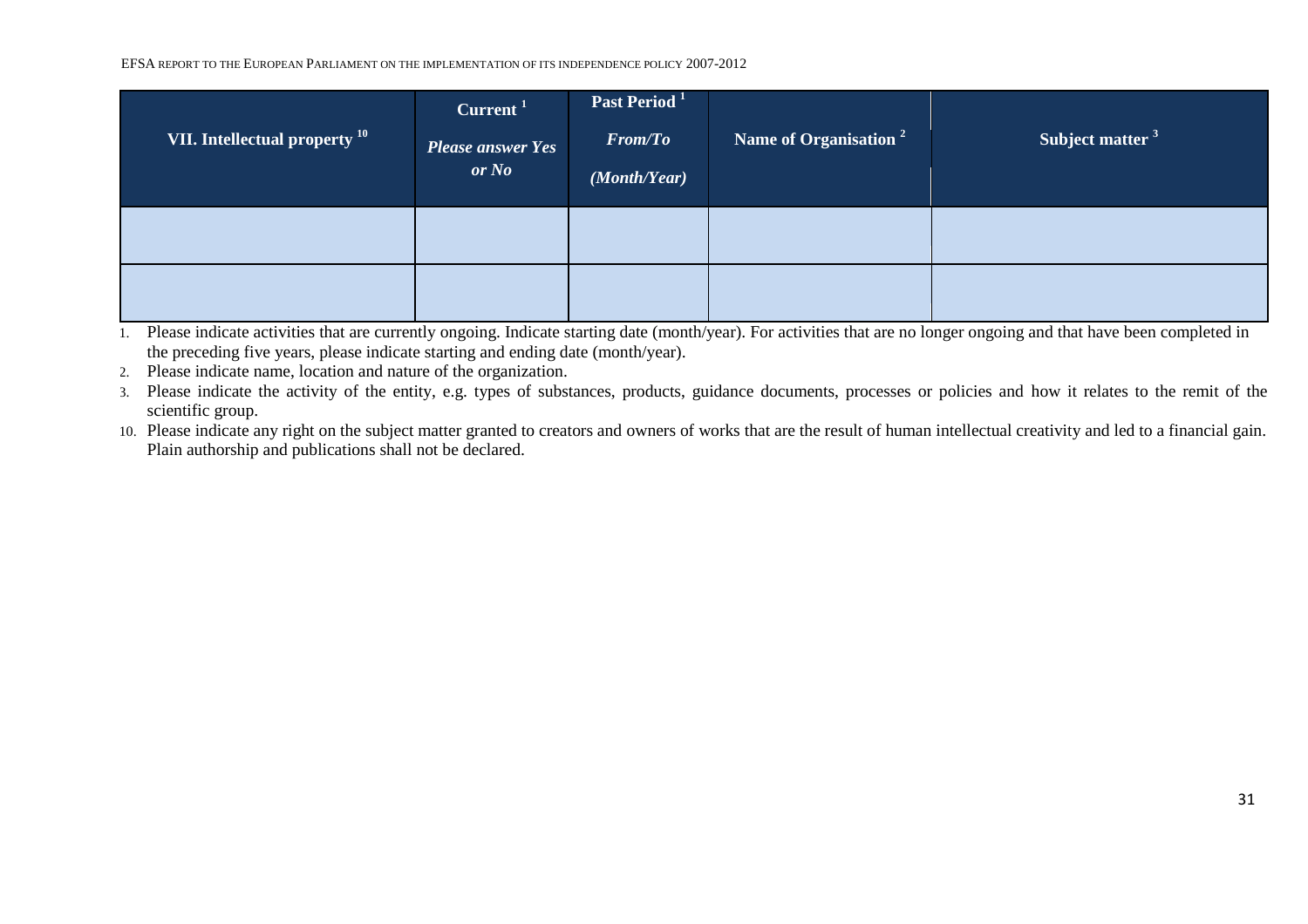| VIII. Other membership or affiliation <sup>11</sup> | Current <sup>1</sup><br><b>Please answer Yes</b><br>or No | Past Period <sup>1</sup><br>From/To<br>(Month/Year) | Name of Organisation <sup>2</sup> | Subject matter <sup>3</sup> |
|-----------------------------------------------------|-----------------------------------------------------------|-----------------------------------------------------|-----------------------------------|-----------------------------|
|                                                     |                                                           |                                                     |                                   |                             |
|                                                     |                                                           |                                                     |                                   |                             |
|                                                     |                                                           |                                                     |                                   |                             |

2. Please indicate name, location and nature of the organization.

3. Please indicate the activity of the entity, e.g. types of substances, products, guidance documents, processes or policies and how it relates to the remit of the scientific group.

11. Please indicate any membership or affiliation not falling under the definitions provided above and relevant for the purposes of the present decision to any body with an interest in the subject matter, including professional organisations.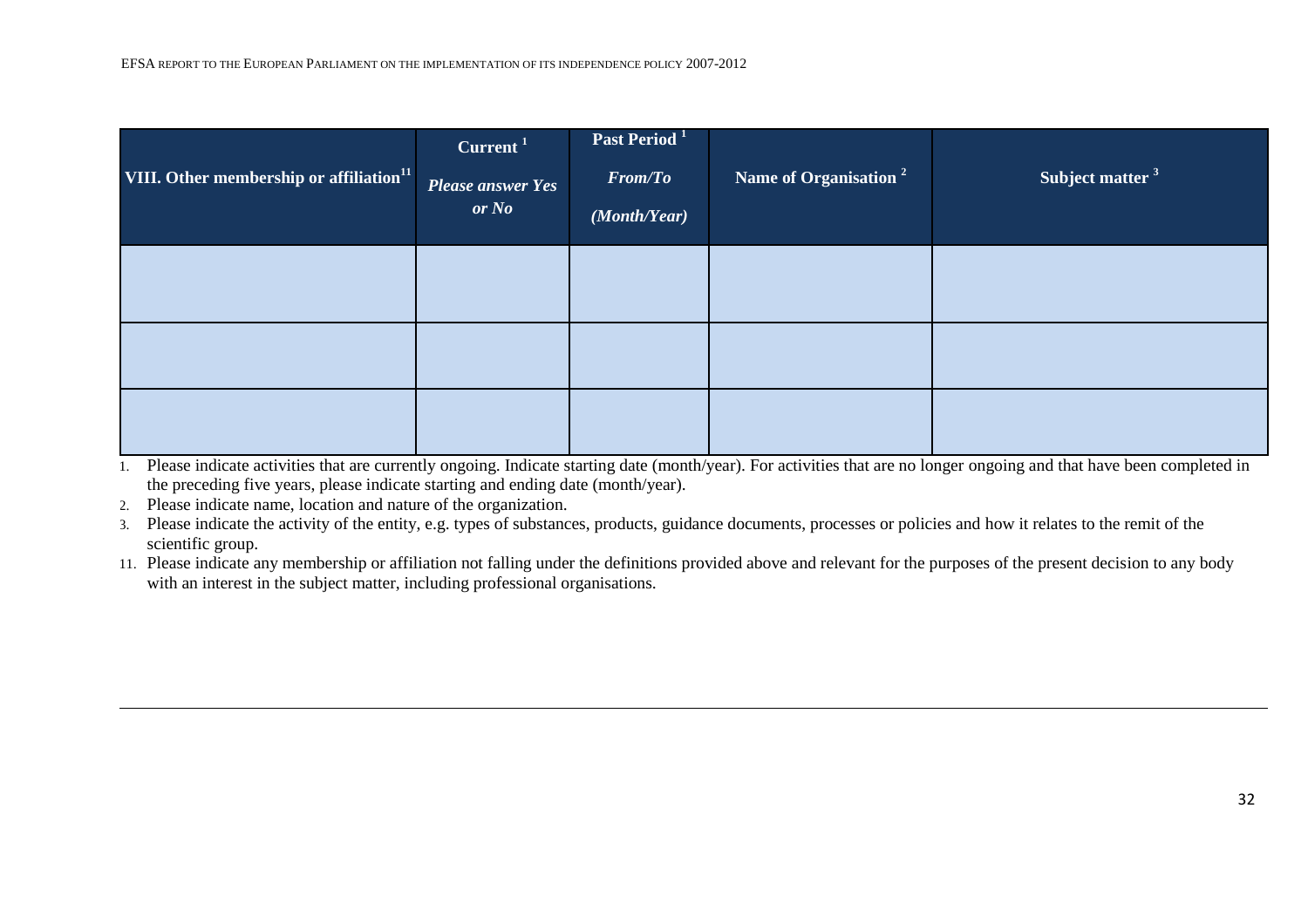| IX. Other $^{12}$ | Current <sup>1</sup><br><b>Please answer Yes</b><br>or No | Past Period <sup>1</sup><br><b>From/To</b><br>(Month/Year) | Name of Organisation <sup>2</sup> | Subject matter <sup>3</sup> |
|-------------------|-----------------------------------------------------------|------------------------------------------------------------|-----------------------------------|-----------------------------|
|                   |                                                           |                                                            |                                   |                             |
|                   |                                                           |                                                            |                                   |                             |

1. Please indicate activities that are currently ongoing. Indicate starting date (month/year). For activities that are no longer ongoing and that have been completed in the preceding five years, please indicate starting and ending date (month/year).

2. Please indicate name, location and nature of all organisations.

3. Please indicate the activity of the entity, e.g. types of substances, products, guidance documents, processes or policies and how it relates to the remit of the scientific group.

12. Please indicate any interest not falling under the definitions provided above and relevant for the purposes of the present decision.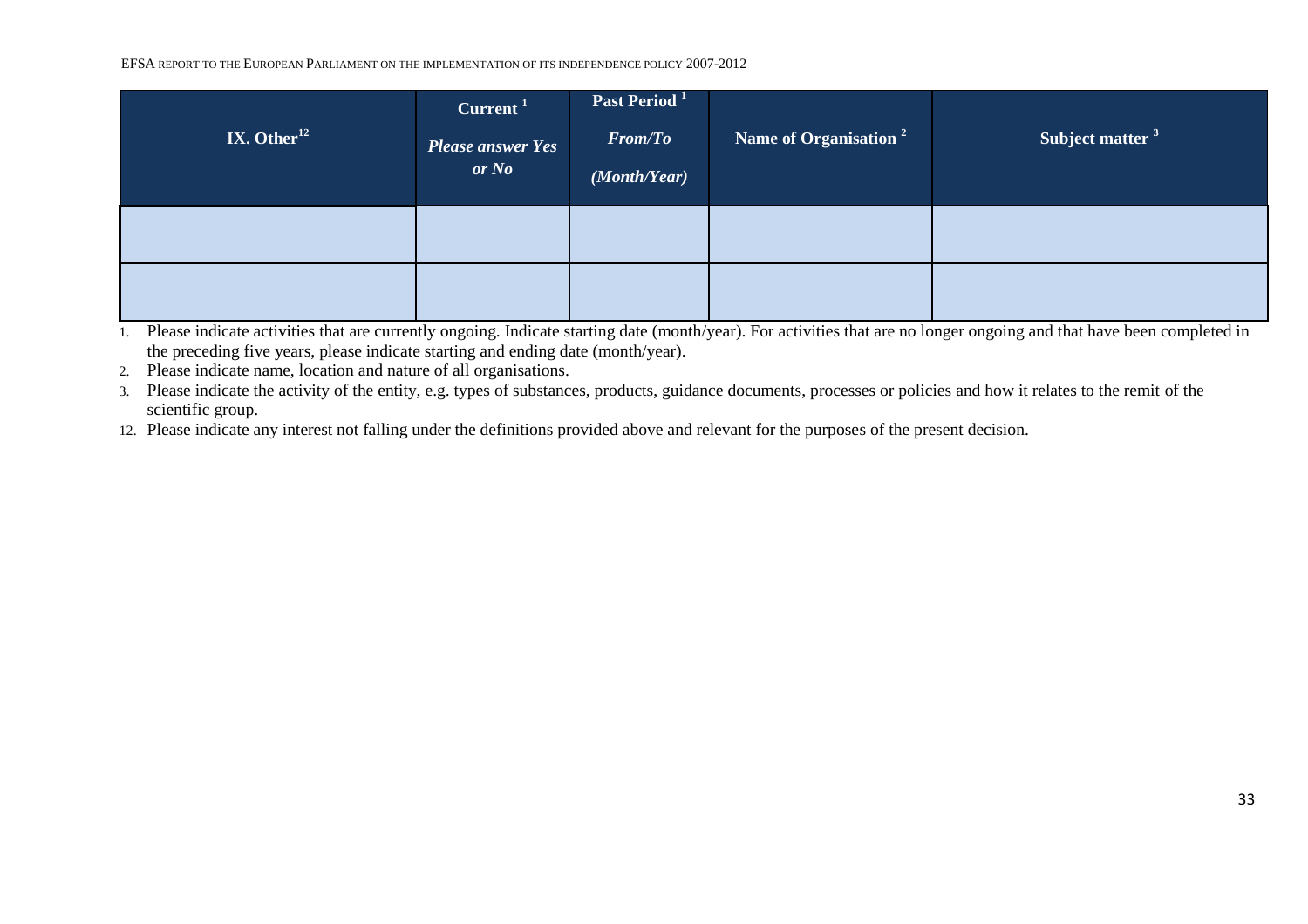### **I confirm that:**

- o **I consider myself to be in a potential CoI with respect to the following EFSA activity \_\_\_\_\_\_\_\_\_\_\_\_\_\_\_\_\_\_\_\_\_\_\_\_\_\_\_\_\_\_\_\_\_\_\_\_\_\_\_\_\_\_\_\_\_\_\_\_\_\_\_\_\_\_\_\_ for the following reason \_\_\_\_\_\_\_\_\_\_\_\_\_\_\_\_\_\_\_\_\_\_\_\_\_\_\_\_\_\_\_\_\_\_\_\_\_\_\_\_\_\_\_\_\_\_\_\_\_ or**
- o **I consider myself not to be in a potential conflict of interest with respect to my activities at EFSA.**

**I hereby declare that I have read the Implementing Decision of EFSA's Policy on Independence and scientific decision making processes regarding declarations of interest and that the above declaration is truthful and complete.**

**Date: \_\_\_\_\_\_\_\_\_\_\_\_\_\_ Signature: \_\_\_\_\_\_\_\_\_\_\_\_\_\_\_\_\_\_\_\_\_\_\_\_\_\_\_\_\_\_\_\_\_\_\_\_\_\_\_\_\_\_\_\_\_\_\_\_\_\_\_\_\_\_\_**

If you need more sheets to declare your interests, do not hesitate to use blank ones or to ask for them, but please sign each one of them and attach them to this form.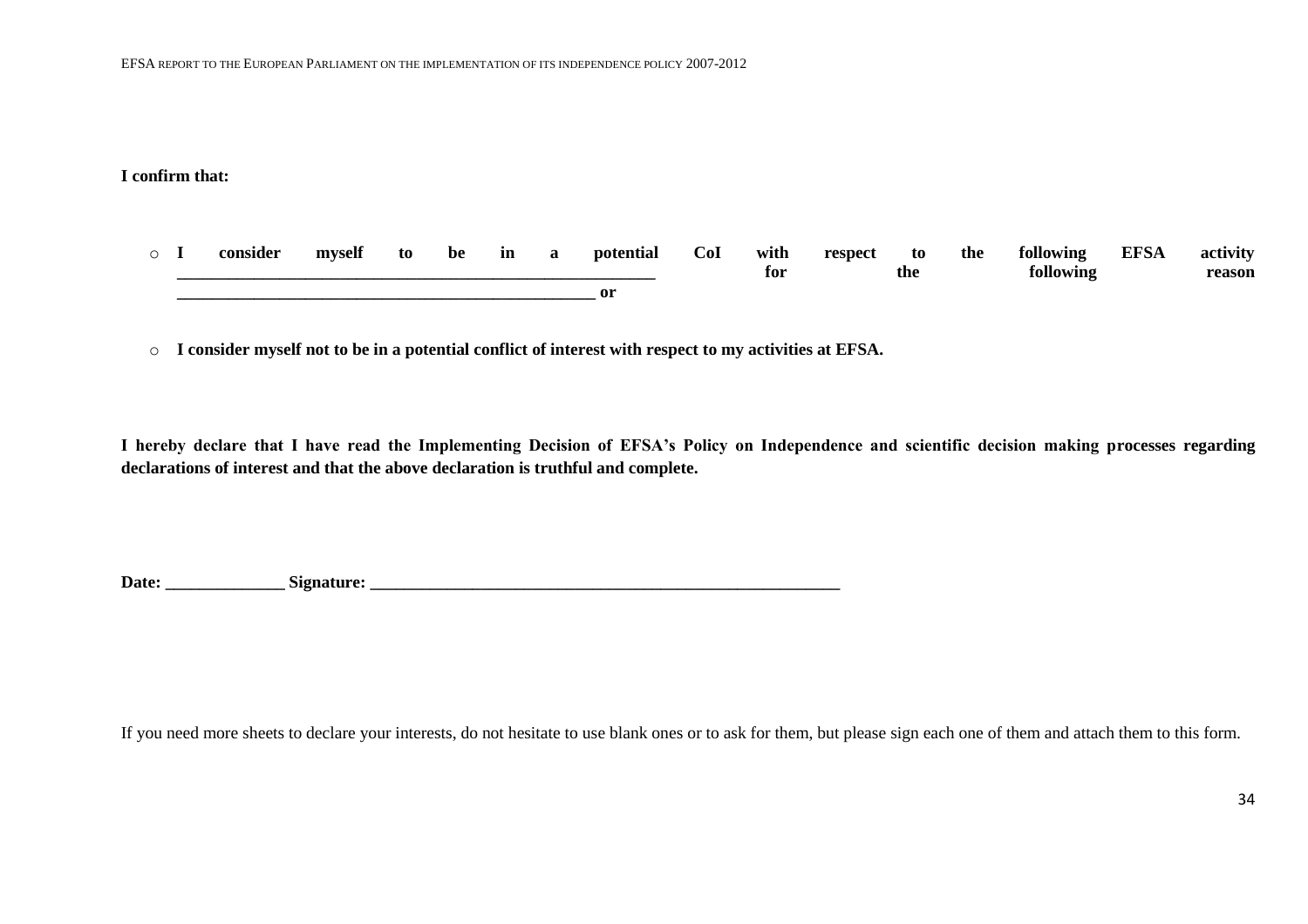# **II: SPECIFIC DECLARATION OF INTERESTS (SDoI)**

**ACTIVITIES IN EFSA<sup>15</sup>: \_\_\_\_\_\_\_\_\_\_\_\_\_\_\_\_\_\_\_\_\_\_\_\_**

| <b>Title</b> (Ms., Mr., Dr., Prof.): $\_\_\_\_\_\_\_\_\_\_\_\_\_\_\_\_\_\_\_\_\_\_\_\_\_\_\_\_\_\_\_\_\_$ |
|-----------------------------------------------------------------------------------------------------------|
|                                                                                                           |
|                                                                                                           |
|                                                                                                           |
| Meeting of  Scientific Committee/Scientific Panel/Network                                                 |
| Meeting of the  Working Group                                                                             |
| EFSA Mandate                                                                                              |

| <b>Meeting dates:</b>                 |  |
|---------------------------------------|--|
| <b>Question numbers</b><br>discussed: |  |

 $\ddot{\phantom{a}}$ 

<sup>15</sup> Please specify the current activities within EFSA (*e.g.* Mandate or Meeting) and insert details (*e.g.* agenda).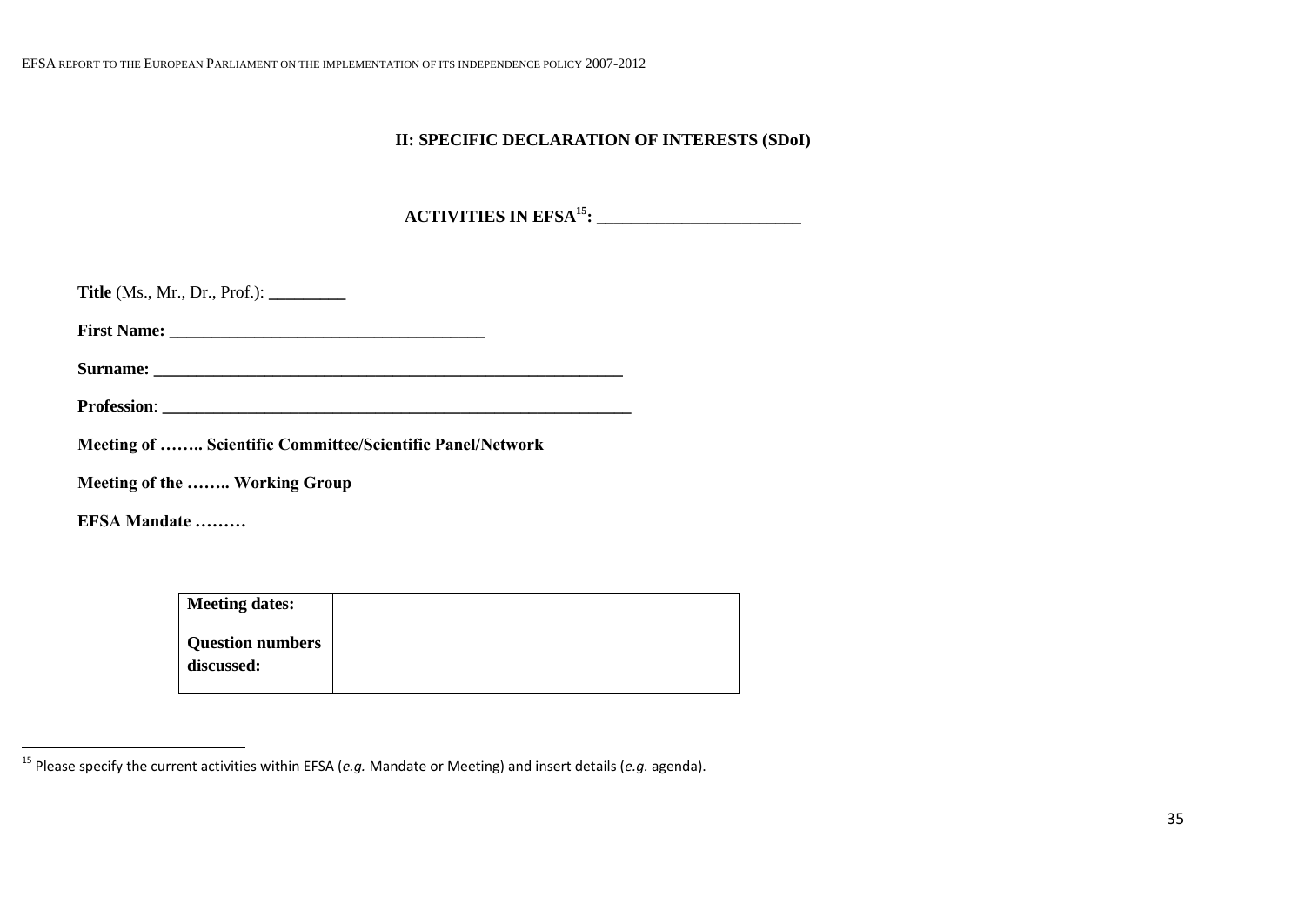| # | Items on the agenda |
|---|---------------------|
|   |                     |
|   |                     |
|   |                     |
|   |                     |
|   |                     |
|   |                     |
|   |                     |
|   |                     |

# **hereby declares to have the following interests relating to the items on the agenda of the meeting indicated above, unless already declared in an ADoI**

*(Please specify the interest that you or your close family members currently have or have had last year and/or in the past 5 years)*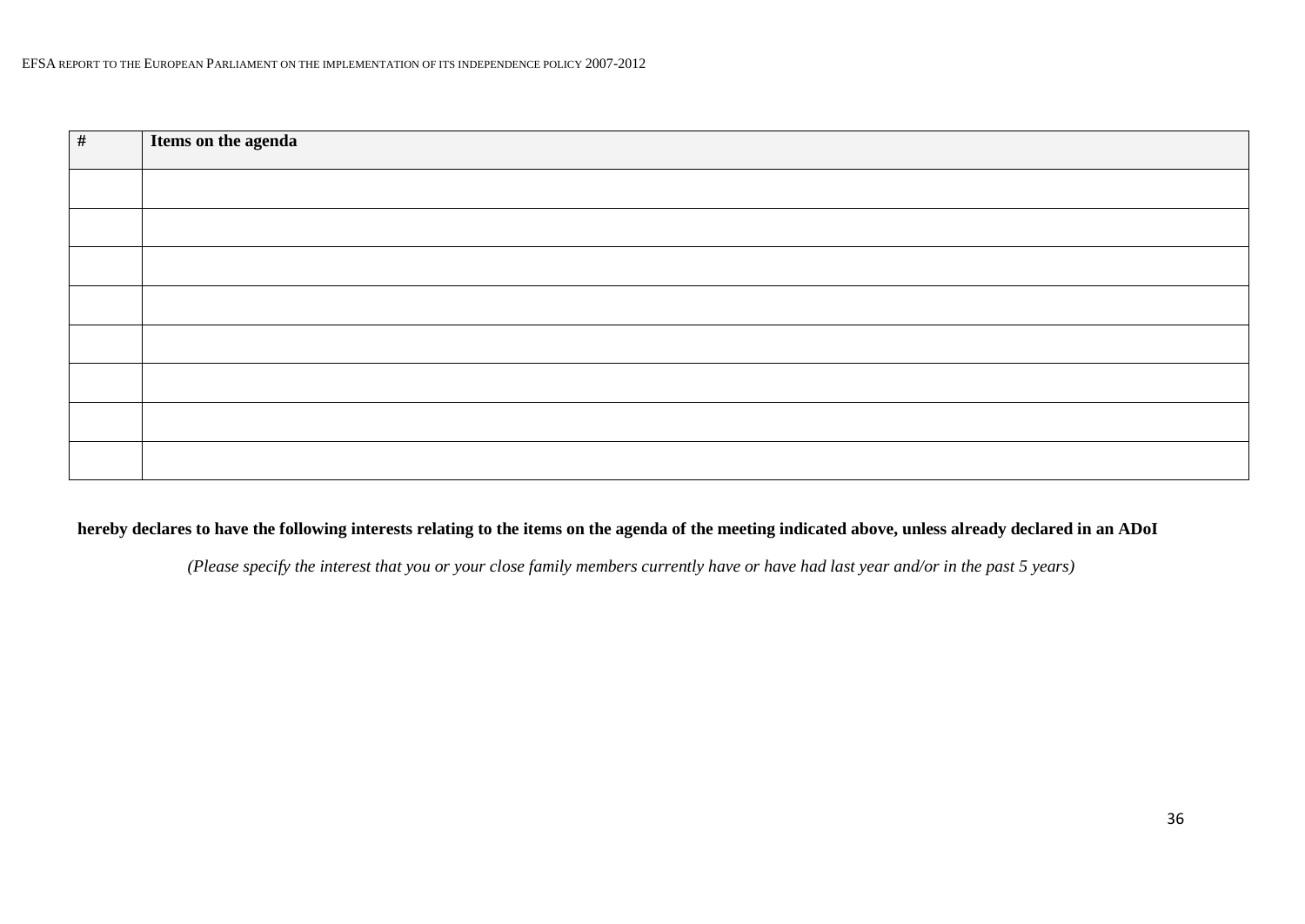| I. Economic interest <sup>4</sup> | Current <sup>1</sup><br><b>Please answer Yes</b><br>or No | Past Period <sup>1</sup><br><b>From/To</b><br>(Month/Year) | Name of Organisation <sup>2</sup> | Subject matter <sup>3</sup> |
|-----------------------------------|-----------------------------------------------------------|------------------------------------------------------------|-----------------------------------|-----------------------------|
|                                   |                                                           |                                                            |                                   |                             |
|                                   |                                                           |                                                            |                                   |                             |

- 2. Please indicate name, location and nature of the organization. Please also specify how it relates to the item on the agenda of the relevant meeting.
- 3. Please indicate the activity of the entity, e.g. types of substances, products, guidance documents, processes or policies and how it relates to the item(s) in the agenda or the mandate.
- 4. Please indicate any economic stake or share in a body with an interest in the items on the agenda, including the stocks, equities or bonds thereof, or of one of its subsidiaries or of a company in which it has a holding. Financial instruments on which the individual has no influence are not to be considered relevant for the purposes of the present decision.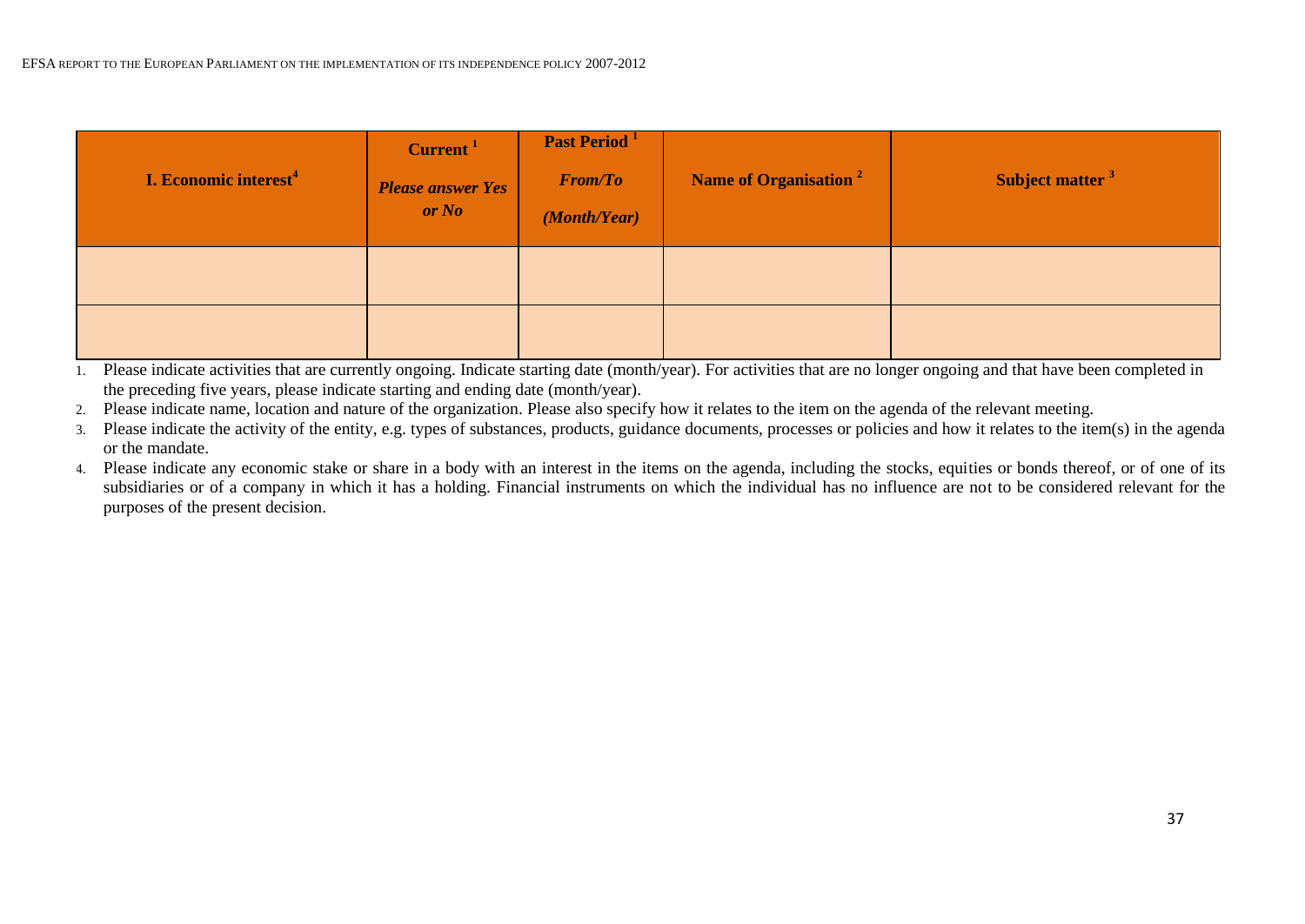| <b>II. Member of a Managing Body or</b><br>equivalent structure <sup>5</sup> | Current <sup>1</sup><br><b>Please answer Yes</b><br>or No | Past Period <sup>1</sup><br><b>From/To</b><br>(Month/Year) | Name of Organisation <sup>2</sup> | Subject matter <sup>3</sup> |
|------------------------------------------------------------------------------|-----------------------------------------------------------|------------------------------------------------------------|-----------------------------------|-----------------------------|
|                                                                              |                                                           |                                                            |                                   |                             |
|                                                                              |                                                           |                                                            |                                   |                             |

2. Please indicate name, location and nature of the organization. Please also specify how it relates to the item on the agenda of the relevant meeting.

3. Please indicate the activity of the entity, e.g. types of substances, products, guidance documents, processes or policies and how it relates to the item(s) in the agenda or the mandate.

5. Please indicate any participation in the internal decision-making (e.g. board membership, directorship) of a public or private entity with an interest in the subject matters on the agenda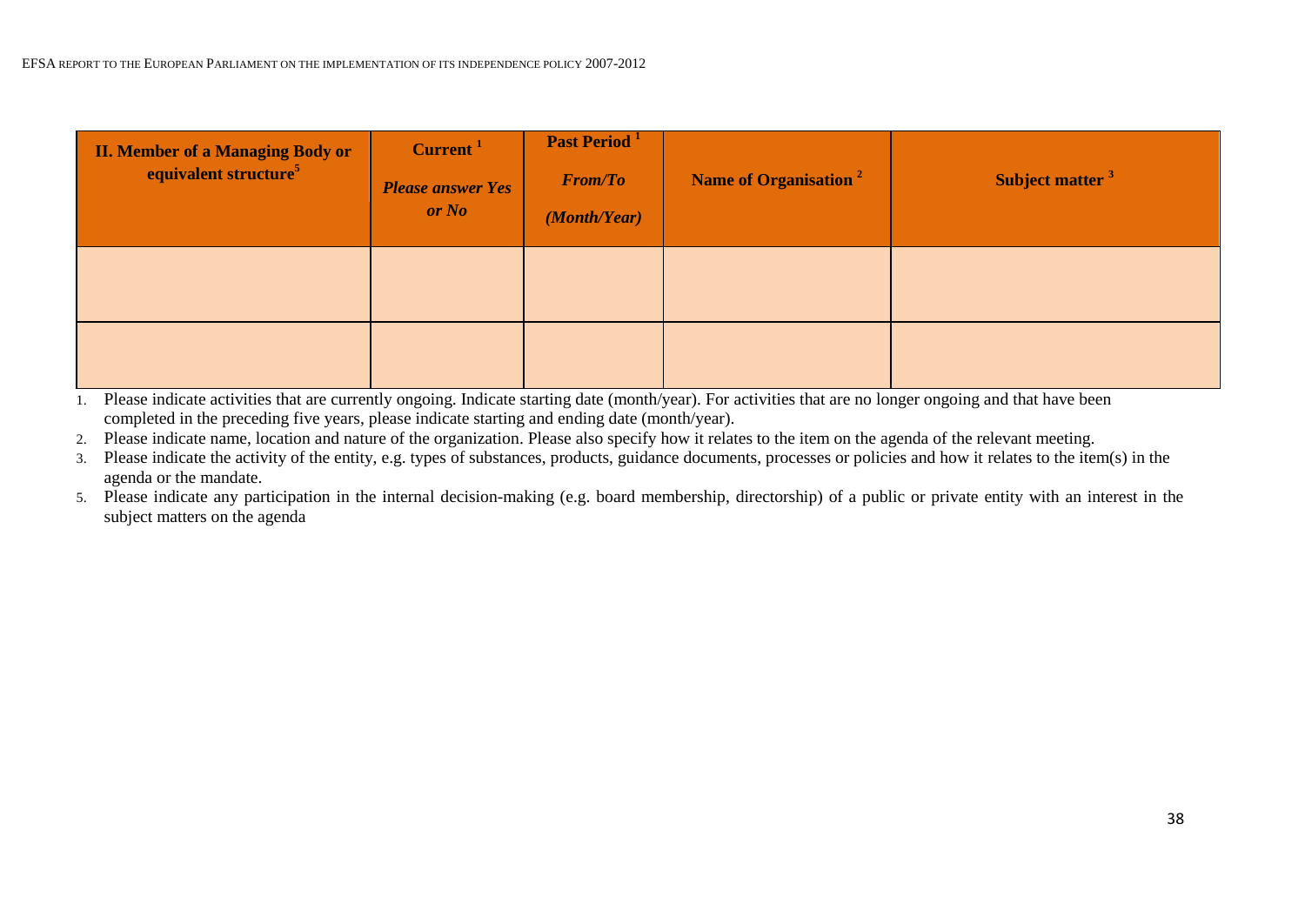| <b>III. Member of a Scientific Advisory</b><br>Body <sup>6</sup> | Current <sup>1</sup><br><b>Please answer Yes</b><br>or No | Past Period <sup>1</sup><br><b>From/To</b><br>(Month/Year) | Name of Organisation <sup>2</sup> | Subject matter <sup>3</sup> |
|------------------------------------------------------------------|-----------------------------------------------------------|------------------------------------------------------------|-----------------------------------|-----------------------------|
|                                                                  |                                                           |                                                            |                                   |                             |
|                                                                  |                                                           |                                                            |                                   |                             |
|                                                                  |                                                           |                                                            |                                   |                             |

- 1. Please indicate activities that are currently ongoing. Indicate starting date (month/year). For activities that are no longer ongoing and that have been completed in the preceding five years, please indicate starting and ending date (month/year).
- 2. Please indicate name, location and nature of the organization. Please also specify how it relates to the item on the agenda of the relevant meeting.
- 3. Please indicate the activity of the entity, e.g. types of substances, products, guidance documents, processes or policies and how it relates to the item(s) in the agenda or the mandate.
- 6. Please indicate any participation in the works of a scientific advisory body, created permanent and created ad hoc, managed by a body with an interest in the subject matters on the agenda, with the right to have an influence on its output(s). This includes also past participation in scientific activities carried out with EFSA, such as membership of Scientific Panels, Working Groups and Networks. Any advice related to product development shall be declared exclusively under "Ad hoc or occasional consultancy".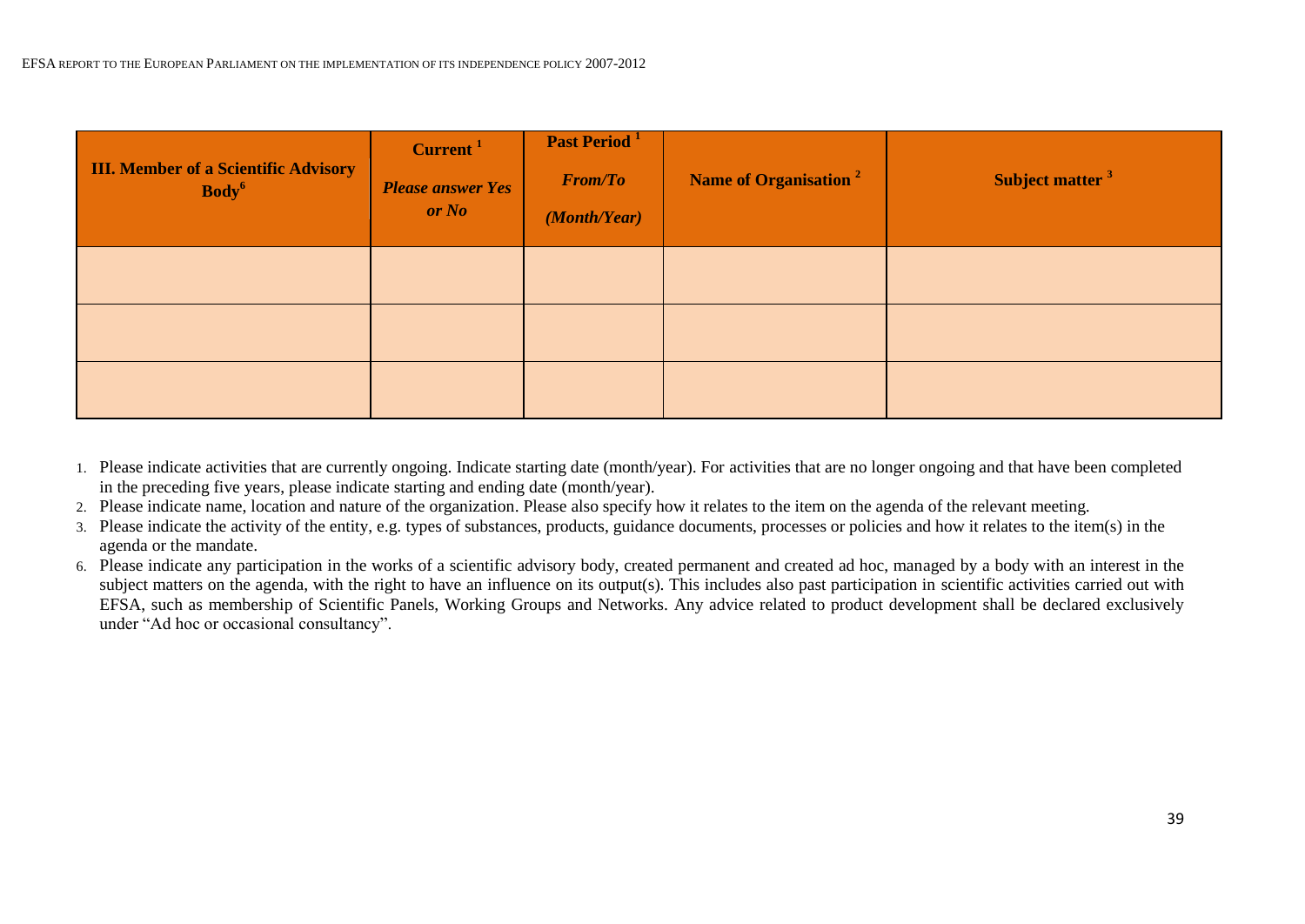| <b>IV. Employment</b> <sup>7</sup> | Current <sup>1</sup><br><b>Please answer Yes</b><br>or No | Past Period <sup>1</sup><br><b>From/To</b><br>(Month/Year) | Name of Organisation <sup>2</sup> | Subject matter <sup>3</sup> |
|------------------------------------|-----------------------------------------------------------|------------------------------------------------------------|-----------------------------------|-----------------------------|
|                                    |                                                           |                                                            |                                   |                             |
|                                    |                                                           |                                                            |                                   |                             |
|                                    |                                                           |                                                            |                                   |                             |

- 1. Please indicate activities that are currently ongoing. Indicate starting date (month/year). For activities that are no longer ongoing and that have been completed in the preceding five years, please indicate starting and ending date (month/year).
- 2. Please indicate name, location and nature of the organization. Please also specify how it relates to the item on the agenda of the relevant meeting.
- 3. Please indicate the activity of the entity, e.g. types of substances, products, guidance documents, processes or policies and how it relates to the item(s) in the agenda or the mandate.
- 7. Please indicate any form of regular occupation or business, part-time or full-time, paid or unpaid, including self-employment (e.g. consultancy), in any body with an interest in the subject matters of the agenda. This also includes employment by EFSA.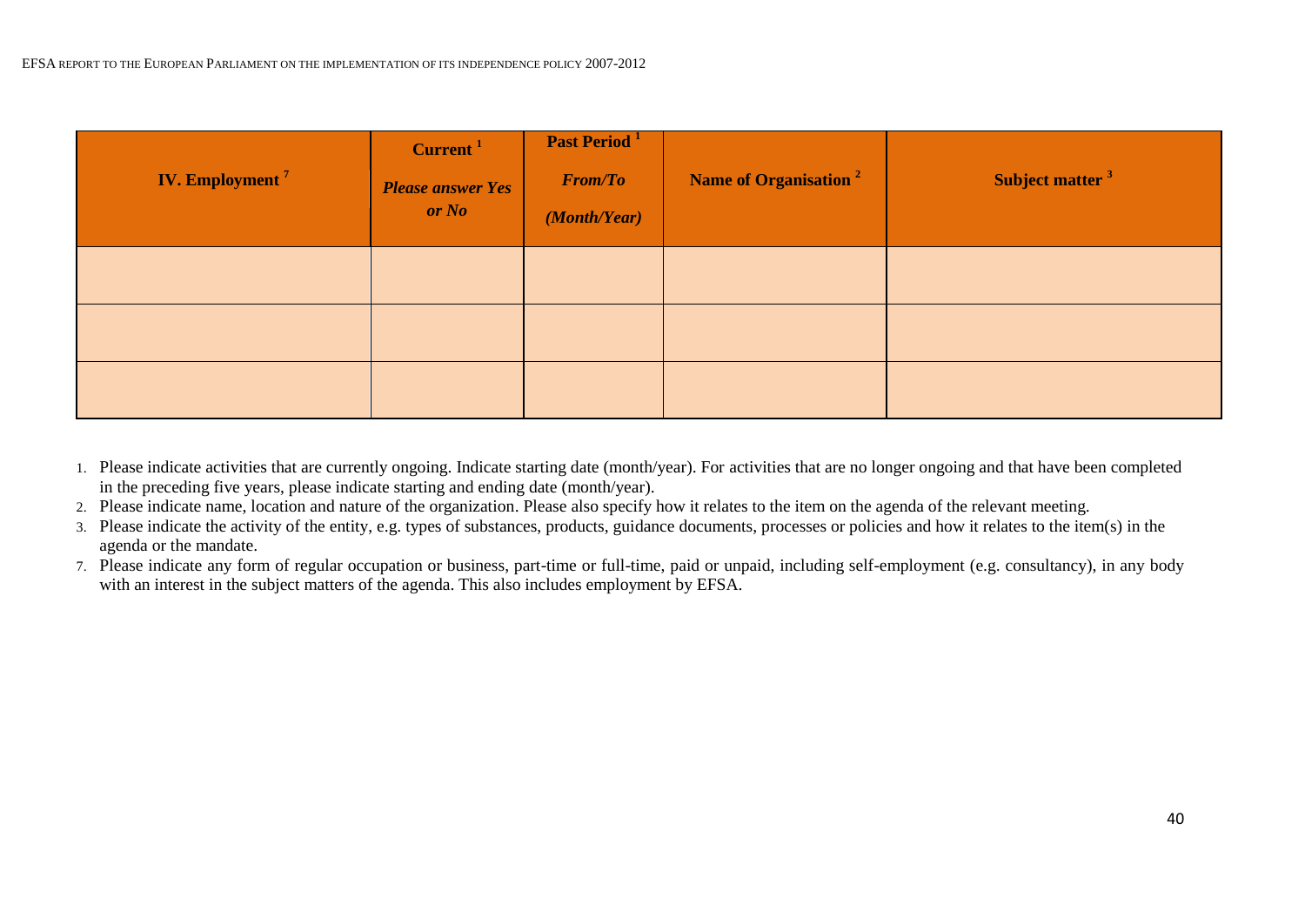| V. Ad hoc or occasional Consultancy <sup>8</sup> | Current <sup>1</sup><br><b>Please answer Yes</b><br>or No | Past Period <sup>1</sup><br><b>From/To</b><br>(Month/Year) | Name of Organisation <sup>2</sup> | Subject matter <sup>3</sup> |
|--------------------------------------------------|-----------------------------------------------------------|------------------------------------------------------------|-----------------------------------|-----------------------------|
|                                                  |                                                           |                                                            |                                   |                             |
|                                                  |                                                           |                                                            |                                   |                             |

- 1. Please indicate activities that are currently ongoing. Indicate starting date (month/year). For activities that are no longer ongoing and that have been completed in the preceding five years, please indicate starting and ending date (month/year).
- 2. Please indicate name, location and nature of the organization. Please also specify how it relates to the item on the agenda of the relevant meeting.
- 3. Please indicate the activity of the entity, e.g. types of substances, products, guidance documents, processes or policies and how it relates to the item(s) in the agenda or the mandate.
- 8. Please indicate any *ad hoc* or occasional activity in which the concerned person provides advice or services to undertakings, trade associations or other bodies with an interest in the subject matter of the agenda. This includes also services provided on a honorary basis (i.e. for free or without the payment of fees or emoluments) and any advice related to products, their development and/or assessment methods thereof.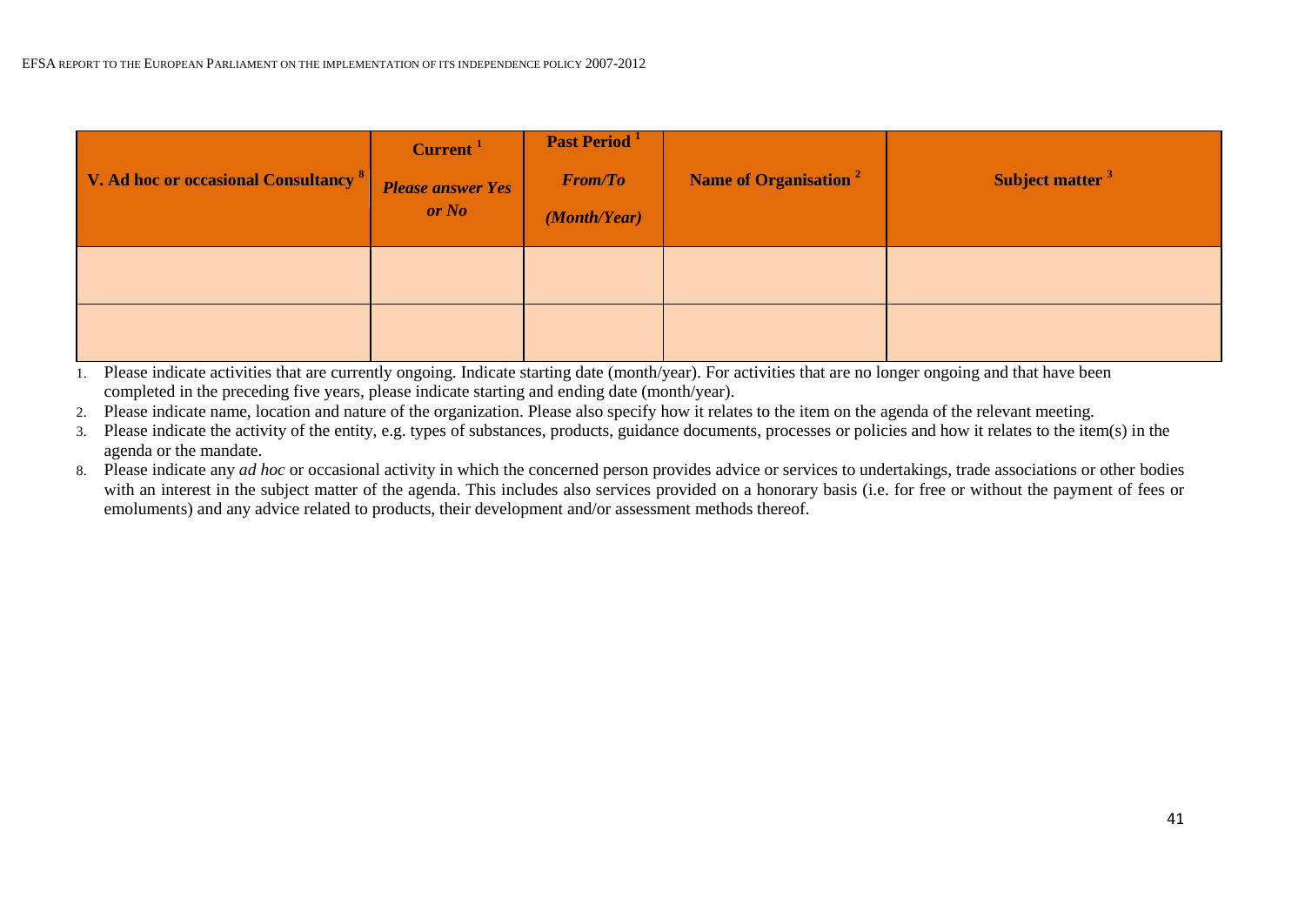| VI. Research funding <sup>9</sup> | Current <sup>1</sup><br><b>Please answer Yes</b><br>or No | Past Period <sup>1</sup><br><b>From/To</b><br>(Month/Year) | Name of Organisation <sup>2</sup> | Subject matter <sup>3</sup> |
|-----------------------------------|-----------------------------------------------------------|------------------------------------------------------------|-----------------------------------|-----------------------------|
|                                   |                                                           |                                                            |                                   |                             |
|                                   |                                                           |                                                            |                                   |                             |

- 2. Please indicate name, location and nature of the organization. Please also specify how it relates to the item on the agenda of the relevant meeting.
- 3. Please indicate the activity of the entity, e.g. types of substances, products, guidance documents, processes or policies and how it relates to the item(s) in the agenda or the mandate.
- 9. Please indicate any funding for research or developmental work in the subject matters on the agenda received from any public or private body by the concerned person in his or her personal capacity or falling under the professional sphere of influence of that person. The overall proportion of each funding with respect to the annual funding that comes under the professional sphere of influence of that person shall be indicated. It includes grants, rents, reimbursement of expenses, sponsorships and fellowships, also received from EFSA. Grouping by funders and supporters or by subject matters shall be accepted. Please also indicate whether the research (co-)funding received from the private sector during the last five years exceeds 25% of the annual budget that is managed by you for the area under concern, including projects funded by your organisation.

**Please also indicate whether the research (co-)funding received from the private sector during the year preceding the submission of the DoI exceeds 25% of the annual research budget that is managed by you for the area under concern or that is otherwise benefiting you, including research funding by your organisation (Yes or No):**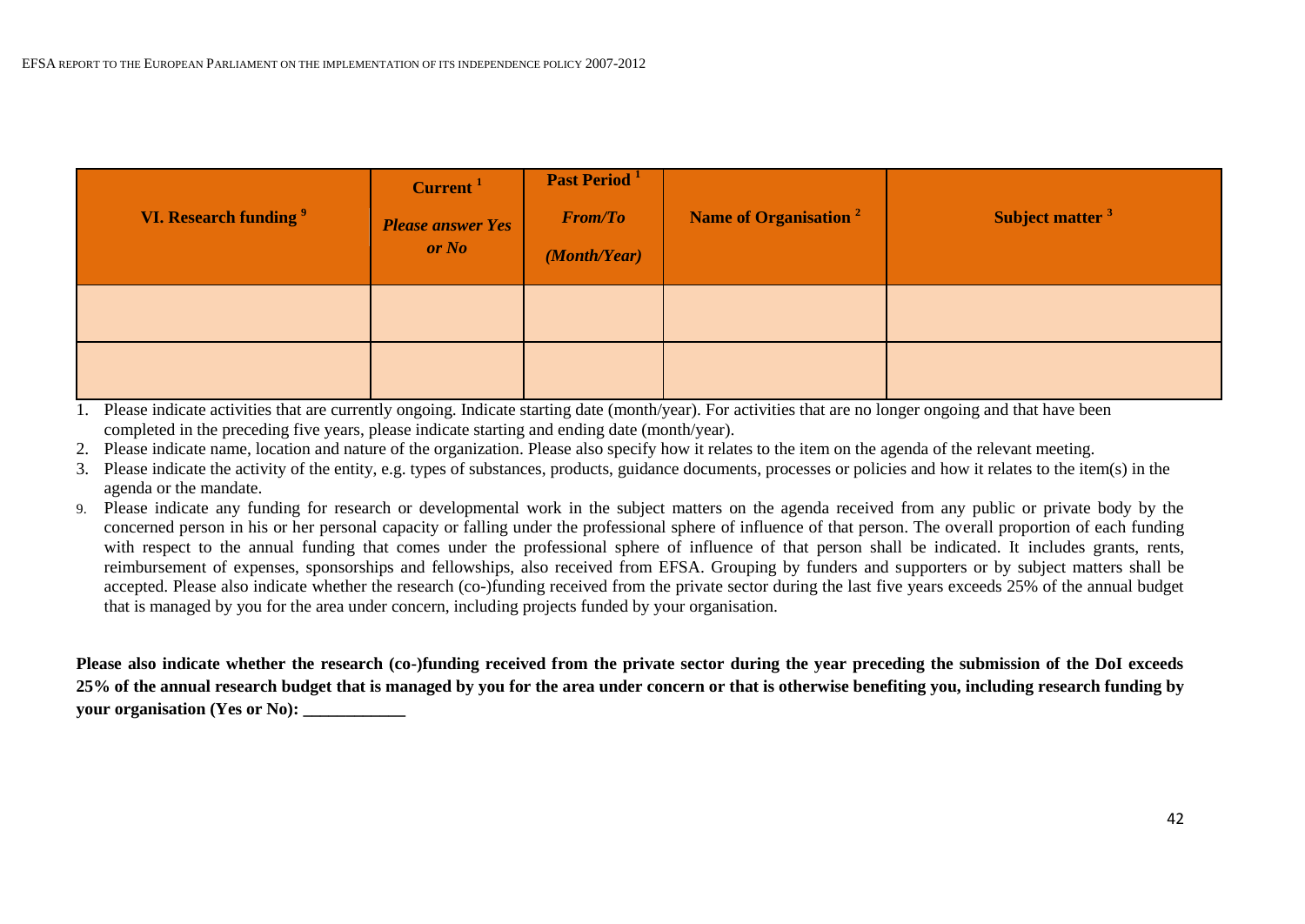| VII. Intellectual property <sup>10</sup> | Current <sup>1</sup><br><b>Please answer Yes</b><br>or No | Past Period <sup>1</sup><br><b>From/To</b><br>(Month/Year) | Name of Organisation <sup>2</sup> | Subject matter <sup>3</sup> |
|------------------------------------------|-----------------------------------------------------------|------------------------------------------------------------|-----------------------------------|-----------------------------|
|                                          |                                                           |                                                            |                                   |                             |
|                                          |                                                           |                                                            |                                   |                             |
|                                          |                                                           |                                                            |                                   |                             |

- 1. Please indicate activities that are currently ongoing. Indicate starting date (month/year). For activities that are no longer ongoing and that have been completed in the preceding five years, please indicate starting and ending date (month/year).
- 2. Please indicate name, location and nature of the organization. Please also specify how it relates to the item on the agenda of the relevant meeting.
- 4. Please indicate the activity of the entity, e.g. types of substances, products, guidance documents, processes or policies and how it relates to the item(s) in the agenda or the mandate.
- 10. Please indicate any right on the subject matter granted to creators and owners of works that are the result of human intellectual creativity and led to a financial gain with respect to the items on the agenda. Plain authorship and publications shall not be declared.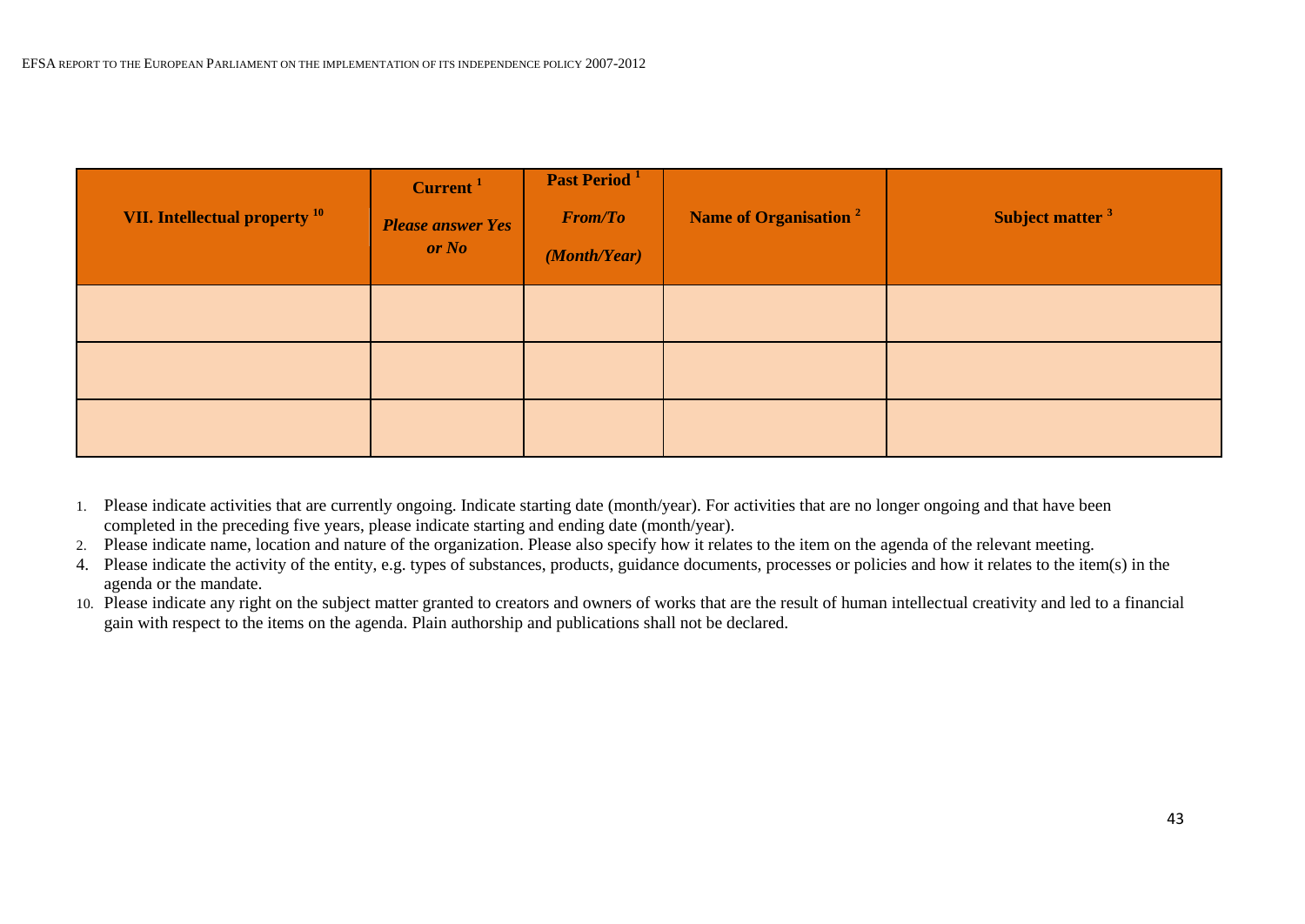| VIII. Other membership or affiliation $^{11}$ | Current <sup>1</sup><br><b>Please answer Yes</b><br>or No | Past Period <sup>1</sup><br><b>From/To</b><br>(Month/Year) | Name of Organisation <sup>2</sup> | Subject matter <sup>3</sup> |
|-----------------------------------------------|-----------------------------------------------------------|------------------------------------------------------------|-----------------------------------|-----------------------------|
|                                               |                                                           |                                                            |                                   |                             |
|                                               |                                                           |                                                            |                                   |                             |

- 1. Please indicate activities that are currently ongoing. Indicate starting date (month/year). For activities that are no longer ongoing and that have been completed in the preceding five years, please indicate starting and ending date (month/year).
- 2. Please indicate name, location and nature of the organization. Please also specify how it relates to the item on the agenda of the relevant meeting.
- 3. Please indicate the activity of the entity, e.g. types of substances, products, guidance documents, processes or policies and how it relates to the item(s) in the agenda or the mandate.
- 11. Please indicate any membership or affiliation not falling under the definitions provided above and relevant for the purposes of the present decision to any body with an interest in the subject matters on the agenda, including professional organisations.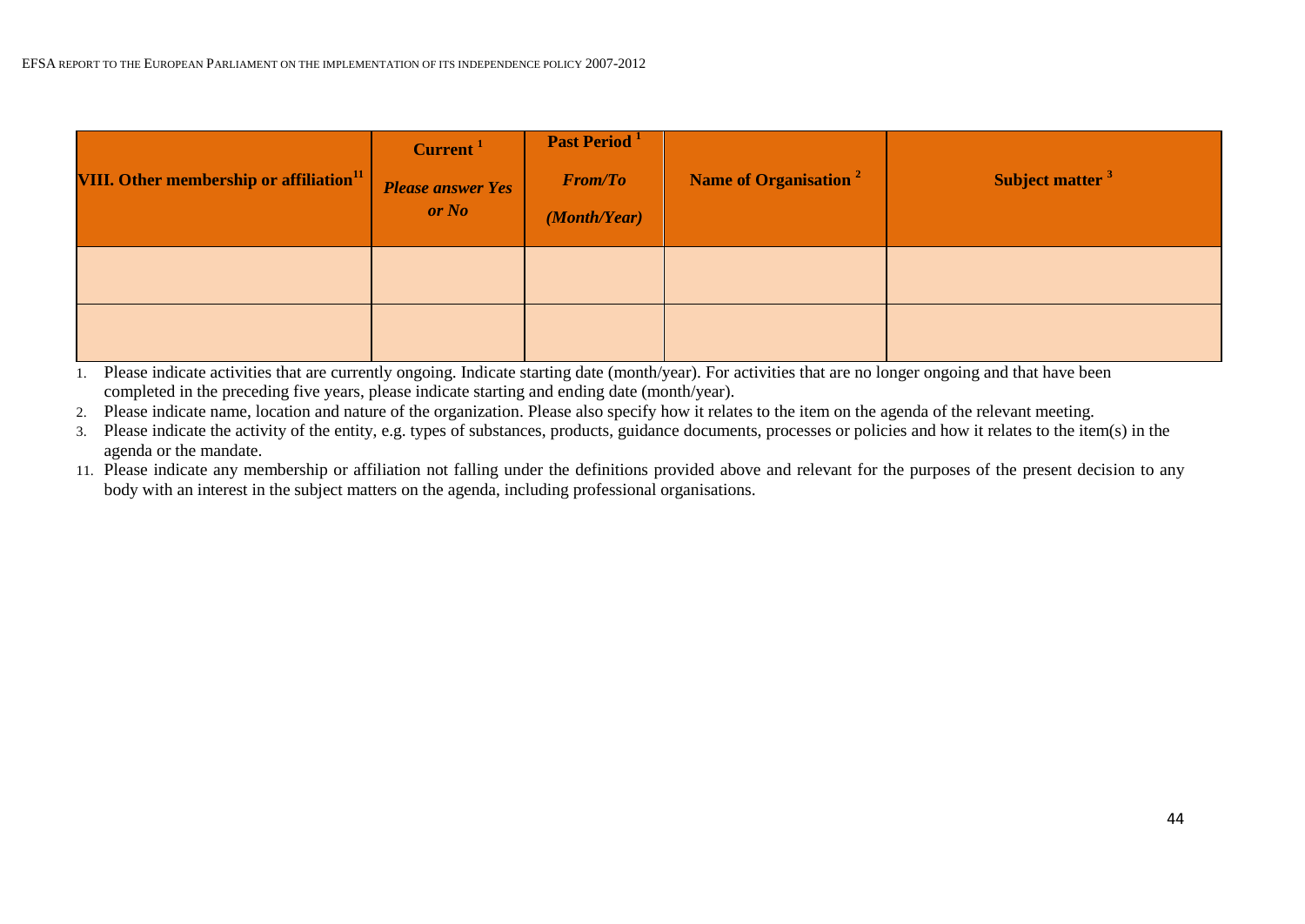| IX. Other $^{12}$ | Current <sup>1</sup><br><b>Please answer Yes</b><br>or No | Past Period <sup>1</sup><br><b>From/To</b><br>(Month/Year) | Name of Organisation <sup>2</sup> | Subject matter <sup>3</sup> |
|-------------------|-----------------------------------------------------------|------------------------------------------------------------|-----------------------------------|-----------------------------|
|                   |                                                           |                                                            |                                   |                             |
|                   |                                                           |                                                            |                                   |                             |

2. Please indicate name, location and nature of the organization. Please also specify how it relates to the item on the agenda of the relevant meeting.

3. Please indicate the activity of the entity, e.g. types of substances, products, guidance documents, processes or policies and how it relates to the item(s) in the agenda or the mandate.

12. Please indicate any interest not falling under the definitions provided above and relevant for the purposes of the present decision.

#### **I confirm that:**

|  |  | consider | myself | to | be | m | potential | $\operatorname{CoI}$ | with | respect | to  | the | following | agenda | items  |
|--|--|----------|--------|----|----|---|-----------|----------------------|------|---------|-----|-----|-----------|--------|--------|
|  |  |          |        |    |    |   |           |                      | for  |         | the |     | following |        | reason |
|  |  |          |        |    |    |   |           |                      |      |         |     |     |           |        |        |

o **I consider myself not to be in a potential conflict of interest with respect to the agenda above.**